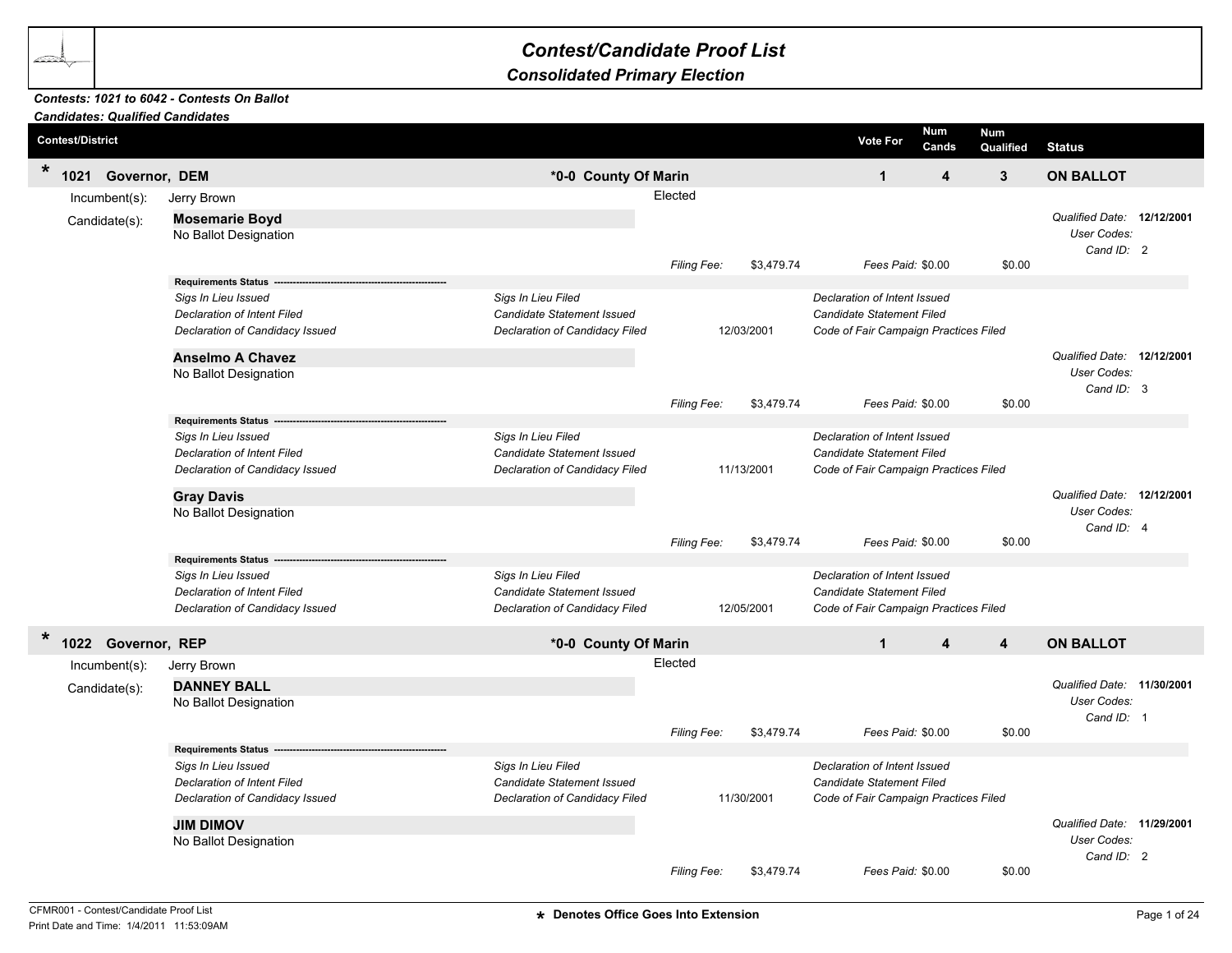| <b>Contest/District</b> |                                   |                                                                                                                                                                          |                                                                                    |                        |            | <b>Vote For</b>                                                                                    | Num<br>Cands            | <b>Num</b><br>Qualified | <b>Status</b>                                           |  |
|-------------------------|-----------------------------------|--------------------------------------------------------------------------------------------------------------------------------------------------------------------------|------------------------------------------------------------------------------------|------------------------|------------|----------------------------------------------------------------------------------------------------|-------------------------|-------------------------|---------------------------------------------------------|--|
|                         | Partisan STATE Governor           |                                                                                                                                                                          |                                                                                    |                        |            |                                                                                                    |                         |                         |                                                         |  |
|                         | 1022 Governor, REP                |                                                                                                                                                                          |                                                                                    |                        |            | $\mathbf{1}$                                                                                       | $\overline{\mathbf{4}}$ | $\overline{\mathbf{4}}$ | <b>ON BALLOT</b>                                        |  |
|                         |                                   | <b>Requirements Status</b><br>Sigs In Lieu Issued<br>Declaration of Intent Filed<br>Declaration of Candidacy Issued<br><b>RICHARD J RIORDAN</b><br>No Ballot Designation | Sigs In Lieu Filed<br>Candidate Statement Issued<br>Declaration of Candidacy Filed |                        | 11/29/2001 | Declaration of Intent Issued<br>Candidate Statement Filed<br>Code of Fair Campaign Practices Filed |                         |                         | Qualified Date: 11/27/2001<br>User Codes:<br>Cand ID: 3 |  |
|                         |                                   |                                                                                                                                                                          |                                                                                    | Filing Fee:            | \$3,479.74 | Fees Paid: \$0.00                                                                                  |                         | \$0.00                  |                                                         |  |
|                         |                                   | <b>Requirements Status</b><br>Sigs In Lieu Issued<br>Declaration of Intent Filed<br>Declaration of Candidacy Issued<br><b>BILL SIMON</b>                                 | Sigs In Lieu Filed<br>Candidate Statement Issued<br>Declaration of Candidacy Filed |                        | 11/27/2001 | Declaration of Intent Issued<br>Candidate Statement Filed<br>Code of Fair Campaign Practices Filed |                         |                         | Qualified Date: 12/5/2001                               |  |
|                         |                                   | No Ballot Designation                                                                                                                                                    |                                                                                    | Filing Fee:            | \$3,479.74 | Fees Paid: \$0.00                                                                                  |                         | \$0.00                  | User Codes:<br>Cand ID: 4                               |  |
|                         |                                   | <b>Requirements Status</b><br>Sigs In Lieu Issued<br>Declaration of Intent Filed<br>Declaration of Candidacy Issued                                                      | Sigs In Lieu Filed<br>Candidate Statement Issued<br>Declaration of Candidacy Filed |                        | 12/05/2001 | Declaration of Intent Issued<br>Candidate Statement Filed<br>Code of Fair Campaign Practices Filed |                         |                         |                                                         |  |
| $\ast$                  | 1023 Governor, AIP                |                                                                                                                                                                          | *0-0 County Of Marin                                                               |                        |            | $\mathbf{1}$                                                                                       | $\mathbf{0}$            | $\mathbf{0}$            | <b>ON BALLOT</b>                                        |  |
|                         | $Incumbent(s)$ :                  | Jerry Brown                                                                                                                                                              |                                                                                    | Elected                |            |                                                                                                    |                         |                         |                                                         |  |
| $\star$<br>1024         | Governor, LIB                     |                                                                                                                                                                          | *0-0 County Of Marin                                                               |                        |            | $\mathbf{1}$                                                                                       | $\mathbf{1}$            | $\mathbf{1}$            | <b>ON BALLOT</b>                                        |  |
|                         | Incumbent(s):<br>Candidate(s):    | Jerry Brown<br><b>Gary David Copeland</b><br>No Ballot Designation<br><b>Requirements Status</b>                                                                         |                                                                                    | Elected<br>Filing Fee: | \$3,479.74 | Fees Paid: \$0.00                                                                                  |                         | \$0.00                  | Qualified Date: 11/29/2001<br>User Codes:<br>Cand ID: 1 |  |
|                         |                                   | Sigs In Lieu Issued<br>Declaration of Intent Filed<br>Declaration of Candidacy Issued                                                                                    | Sigs In Lieu Filed<br>Candidate Statement Issued<br>Declaration of Candidacy Filed |                        | 11/29/2001 | Declaration of Intent Issued<br>Candidate Statement Filed<br>Code of Fair Campaign Practices Filed |                         |                         |                                                         |  |
| $\star$                 | 1025 Governor, GRN                |                                                                                                                                                                          | *0-0 County Of Marin                                                               |                        |            | $\mathbf{1}$                                                                                       | $\mathbf{1}$            | $\mathbf{1}$            | <b>ON BALLOT</b>                                        |  |
|                         | $Incumbent(s)$ :<br>Candidate(s): | Jerry Brown<br>PETER MIGUEL CAMEJO, Green<br>No Ballot Designation                                                                                                       |                                                                                    | Elected<br>Filing Fee: | \$3,479.74 | Fees Paid: \$0.00                                                                                  |                         | \$0.00                  | Qualified Date: 11/5/2001<br>User Codes:<br>Cand ID: 1  |  |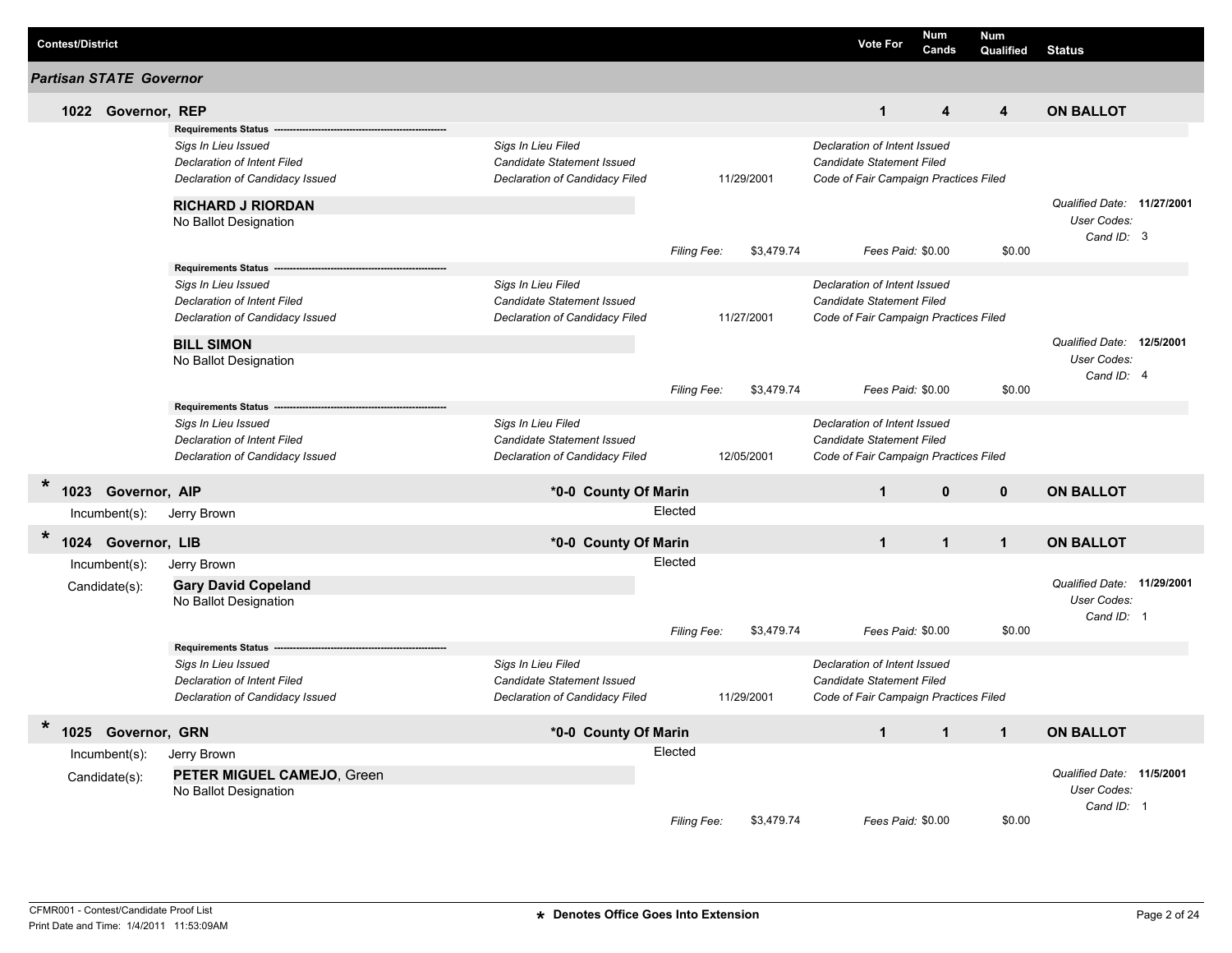|         | <b>Contest/District</b> |                                |                                                                                                                     |                                                                                           |                    |                          | <b>Vote For</b>                                                                                           | Num<br>Cands   | <b>Num</b><br>Qualified | <b>Status</b>                                           |  |
|---------|-------------------------|--------------------------------|---------------------------------------------------------------------------------------------------------------------|-------------------------------------------------------------------------------------------|--------------------|--------------------------|-----------------------------------------------------------------------------------------------------------|----------------|-------------------------|---------------------------------------------------------|--|
|         |                         | <b>Partisan STATE Governor</b> |                                                                                                                     |                                                                                           |                    |                          |                                                                                                           |                |                         |                                                         |  |
|         |                         | 1025 Governor, GRN             |                                                                                                                     |                                                                                           |                    |                          | $\mathbf{1}$                                                                                              | $\mathbf{1}$   | $\mathbf{1}$            | <b>ON BALLOT</b>                                        |  |
|         |                         |                                | <b>Requirements Status</b><br>Sigs In Lieu Issued<br>Declaration of Intent Filed<br>Declaration of Candidacy Issued | Sigs In Lieu Filed<br>Candidate Statement Issued<br>Declaration of Candidacy Filed        |                    | 11/05/2001<br>12/05/2001 | Declaration of Intent Issued<br><b>Candidate Statement Filed</b><br>Code of Fair Campaign Practices Filed |                |                         |                                                         |  |
| $\ast$  |                         | 1026 Governor, REF             |                                                                                                                     | *0-0 County Of Marin                                                                      |                    |                          | $\mathbf{1}$                                                                                              | $\mathbf{0}$   | $\mathbf 0$             | <b>ON BALLOT</b>                                        |  |
|         |                         | Incumbent(s):                  | Jerry Brown                                                                                                         |                                                                                           | Elected            |                          |                                                                                                           |                |                         |                                                         |  |
| $\star$ | 1027                    | Governor, NLW                  |                                                                                                                     | *0-0 County Of Marin                                                                      |                    |                          | $\mathbf{1}$                                                                                              | $\mathbf{1}$   | $\mathbf{1}$            | <b>ON BALLOT</b>                                        |  |
|         |                         | Incumbent(s):                  | Jerry Brown                                                                                                         |                                                                                           | Elected            |                          |                                                                                                           |                |                         |                                                         |  |
|         |                         | Candidate(s):                  | <b>Iris Adam</b><br>No Ballot Designation                                                                           |                                                                                           |                    |                          |                                                                                                           |                |                         | Qualified Date: 11/29/2001<br>User Codes:<br>Cand ID: 1 |  |
|         |                         |                                |                                                                                                                     |                                                                                           | Filing Fee:        | \$3,479.74               | Fees Paid: \$0.00                                                                                         |                | \$0.00                  |                                                         |  |
|         |                         |                                | <b>Requirements Status</b><br>Sigs In Lieu Issued<br>Declaration of Intent Filed<br>Declaration of Candidacy Issued | Sigs In Lieu Filed<br>Candidate Statement Issued<br>Declaration of Candidacy Filed        |                    | 11/29/2001               | Declaration of Intent Issued<br><b>Candidate Statement Filed</b><br>Code of Fair Campaign Practices Filed |                |                         |                                                         |  |
| $\star$ | 1031                    |                                | <b>Lieutenant Governor, DEM</b>                                                                                     | *0-0 County Of Marin                                                                      |                    |                          | $\mathbf{1}$                                                                                              | $\mathbf{1}$   | $\mathbf{1}$            | <b>ON BALLOT</b>                                        |  |
|         |                         | $lncumbent(s)$ :               | Gavin Newsom                                                                                                        |                                                                                           | Elected            |                          |                                                                                                           |                |                         |                                                         |  |
|         |                         | Candidate(s):                  | <b>Cruz M Bustamante</b><br>No Ballot Designation                                                                   |                                                                                           |                    |                          |                                                                                                           |                |                         | Qualified Date: 12/6/2001<br>User Codes:<br>Cand ID: 1  |  |
|         |                         |                                | <b>Requirements Status</b>                                                                                          |                                                                                           | <b>Filing Fee:</b> | \$2,609.80               | Fees Paid: \$0.00                                                                                         |                | \$0.00                  |                                                         |  |
|         |                         |                                | Sigs In Lieu Issued<br>Declaration of Intent Filed<br>Declaration of Candidacy Issued                               | Sigs In Lieu Filed<br><b>Candidate Statement Issued</b><br>Declaration of Candidacy Filed |                    | 12/06/2001               | Declaration of Intent Issued<br><b>Candidate Statement Filed</b><br>Code of Fair Campaign Practices Filed |                |                         |                                                         |  |
| $\ast$  |                         |                                | 1032 Lieutenant Governor, REP                                                                                       | *0-0 County Of Marin                                                                      |                    |                          | $\mathbf{1}$                                                                                              | $\overline{2}$ | $\overline{2}$          | <b>ON BALLOT</b>                                        |  |
|         |                         | Incumbent(s):                  | Gavin Newsom                                                                                                        |                                                                                           | Elected            |                          |                                                                                                           |                |                         |                                                         |  |
|         |                         | Candidate(s):                  | <b>Bruce Mc Pherson</b><br>No Ballot Designation                                                                    |                                                                                           |                    |                          |                                                                                                           |                |                         | Qualified Date: 12/10/2001<br>User Codes:<br>Cand ID: 1 |  |
|         |                         |                                | Requirements Status ---                                                                                             |                                                                                           | Filing Fee:        | \$2,609.80               | Fees Paid: \$0.00                                                                                         |                | \$0.00                  |                                                         |  |
|         |                         |                                | Sigs In Lieu Issued<br>Declaration of Intent Filed<br>Declaration of Candidacy Issued                               | Sigs In Lieu Filed<br>Candidate Statement Issued<br>Declaration of Candidacy Filed        |                    |                          | Declaration of Intent Issued<br><b>Candidate Statement Filed</b><br>Code of Fair Campaign Practices Filed |                |                         |                                                         |  |
|         |                         |                                | <b>Ellie Michaels</b><br>No Ballot Designation                                                                      |                                                                                           |                    |                          |                                                                                                           |                |                         | Qualified Date: 11/16/2001<br>User Codes:<br>Cand ID: 2 |  |
|         |                         |                                |                                                                                                                     |                                                                                           | Filing Fee:        | \$2,609.80               | Fees Paid: \$0.00                                                                                         |                | \$0.00                  |                                                         |  |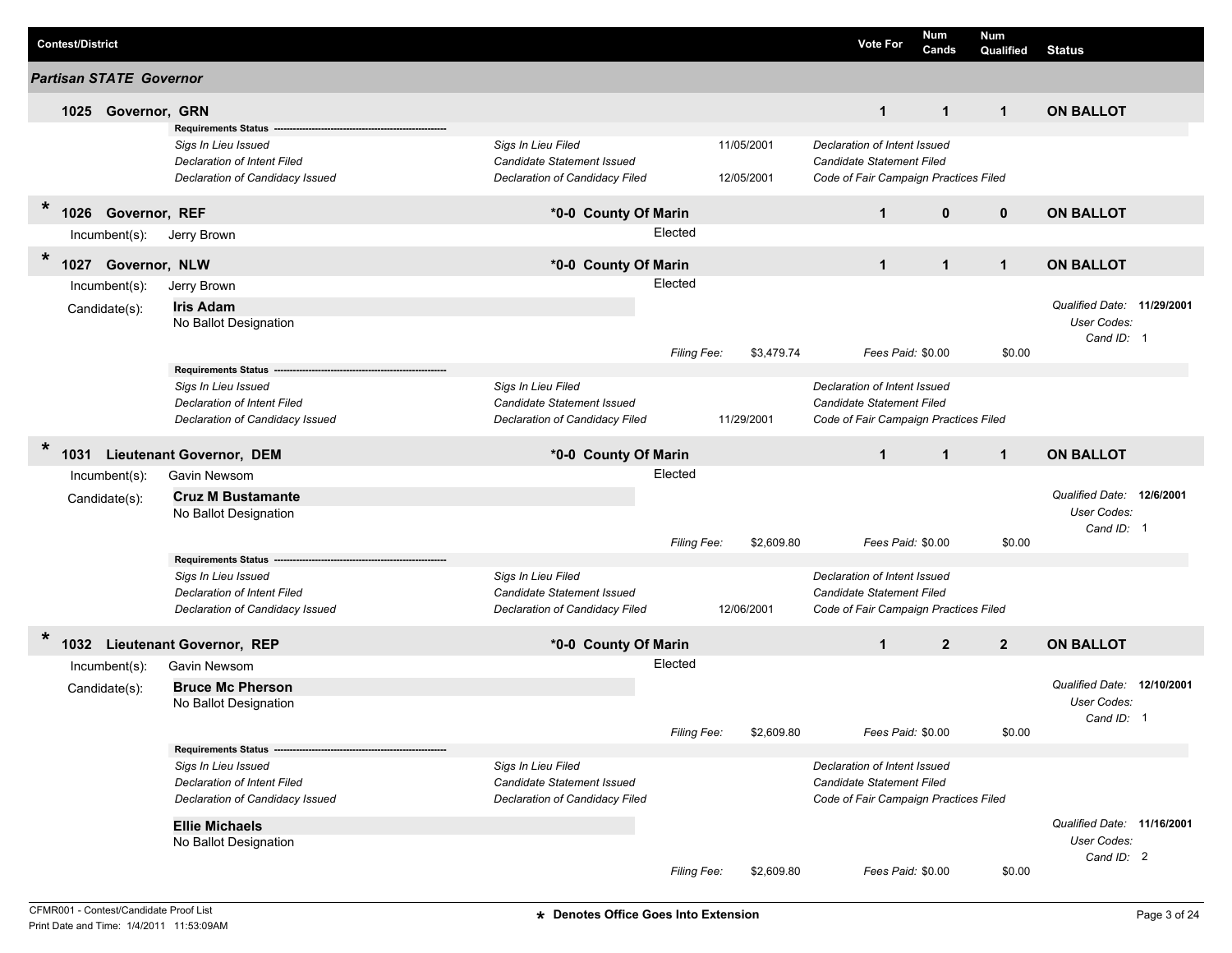|        | <b>Contest/District</b> |               |                                                                |                                                              |             |            |            | <b>Vote For</b>                                                    | Num<br>Cands | <b>Num</b><br>Qualified | <b>Status</b>              |  |
|--------|-------------------------|---------------|----------------------------------------------------------------|--------------------------------------------------------------|-------------|------------|------------|--------------------------------------------------------------------|--------------|-------------------------|----------------------------|--|
|        |                         |               | <b>Partisan STATE Lieutenant Governor</b>                      |                                                              |             |            |            |                                                                    |              |                         |                            |  |
|        | 1032                    |               | <b>Lieutenant Governor, REP</b>                                |                                                              |             |            |            | $\mathbf{1}$                                                       | $\mathbf{2}$ | $\overline{2}$          | <b>ON BALLOT</b>           |  |
|        |                         |               | <b>Requirements Status</b>                                     |                                                              |             |            |            |                                                                    |              |                         |                            |  |
|        |                         |               | Sigs In Lieu Issued                                            | Sigs In Lieu Filed                                           |             |            |            | Declaration of Intent Issued                                       |              |                         |                            |  |
|        |                         |               | Declaration of Intent Filed                                    | Candidate Statement Issued                                   |             |            |            | Candidate Statement Filed                                          |              |                         |                            |  |
|        |                         |               | Declaration of Candidacy Issued                                | Declaration of Candidacy Filed                               |             |            |            | Code of Fair Campaign Practices Filed                              |              |                         |                            |  |
| $\ast$ | 1033                    |               | <b>Lieutenant Governor, AIP</b>                                | *0-0 County Of Marin                                         |             |            |            | $\mathbf{1}$                                                       | $\mathbf{1}$ | $\mathbf{1}$            | <b>ON BALLOT</b>           |  |
|        |                         | Incumbent(s): | Gavin Newsom                                                   |                                                              | Elected     |            |            |                                                                    |              |                         |                            |  |
|        |                         | Candidate(s): | James D King                                                   |                                                              |             |            |            |                                                                    |              |                         | Qualified Date: 11/29/2001 |  |
|        |                         |               | No Ballot Designation                                          |                                                              |             |            |            |                                                                    |              |                         | User Codes:                |  |
|        |                         |               |                                                                |                                                              |             |            |            |                                                                    |              |                         | Cand ID: 1                 |  |
|        |                         |               |                                                                |                                                              | Filing Fee: |            | \$2,609.80 | Fees Paid: \$0.00                                                  |              | \$0.00                  |                            |  |
|        |                         |               | <b>Requirements Status</b>                                     |                                                              |             |            |            |                                                                    |              |                         |                            |  |
|        |                         |               | Sigs In Lieu Issued                                            | Sigs In Lieu Filed                                           |             |            |            | Declaration of Intent Issued                                       |              |                         |                            |  |
|        |                         |               | Declaration of Intent Filed<br>Declaration of Candidacy Issued | Candidate Statement Issued<br>Declaration of Candidacy Filed |             | 11/29/2001 |            | Candidate Statement Filed<br>Code of Fair Campaign Practices Filed |              |                         |                            |  |
|        |                         |               |                                                                |                                                              |             |            |            |                                                                    |              |                         |                            |  |
| $\ast$ | 1034                    |               | <b>Lieutenant Governor, LIB</b>                                | *0-0 County Of Marin                                         |             |            |            | $\mathbf 1$                                                        | $\mathbf 1$  | $\mathbf{1}$            | <b>ON BALLOT</b>           |  |
|        |                         | Incumbent(s): | Gavin Newsom                                                   |                                                              | Elected     |            |            |                                                                    |              |                         |                            |  |
|        |                         | Candidate(s): | <b>Pat Wright</b>                                              |                                                              |             |            |            |                                                                    |              |                         | Qualified Date: 11/30/2001 |  |
|        |                         |               | No Ballot Designation                                          |                                                              |             |            |            |                                                                    |              |                         | User Codes:                |  |
|        |                         |               |                                                                |                                                              |             |            |            |                                                                    |              |                         | Cand ID: 1                 |  |
|        |                         |               |                                                                |                                                              | Filing Fee: |            | \$2,609.80 | Fees Paid: \$0.00                                                  |              | \$0.00                  |                            |  |
|        |                         |               | <b>Requirements Status</b>                                     |                                                              |             |            |            |                                                                    |              |                         |                            |  |
|        |                         |               | Sigs In Lieu Issued                                            | Sigs In Lieu Filed                                           |             |            |            | Declaration of Intent Issued                                       |              |                         |                            |  |
|        |                         |               | Declaration of Intent Filed                                    | Candidate Statement Issued                                   |             |            |            | Candidate Statement Filed                                          |              |                         |                            |  |
|        |                         |               | Declaration of Candidacy Issued                                | Declaration of Candidacy Filed                               |             | 11/30/2001 |            | Code of Fair Campaign Practices Filed                              |              |                         |                            |  |
| *      | 1035                    |               | <b>Lieutenant Governor, GRN</b>                                | *0-0 County Of Marin                                         |             |            |            | $\mathbf{1}$                                                       | $\mathbf{1}$ | $\mathbf{1}$            | <b>ON BALLOT</b>           |  |
|        |                         | Incumbent(s): | <b>Gavin Newsom</b>                                            |                                                              | Elected     |            |            |                                                                    |              |                         |                            |  |
|        |                         |               | <b>DONNA J. WARREN, Green</b>                                  |                                                              |             |            |            |                                                                    |              |                         | Qualified Date: 11/5/2001  |  |
|        |                         | Candidate(s): | No Ballot Designation                                          |                                                              |             |            |            |                                                                    |              |                         | User Codes:                |  |
|        |                         |               |                                                                |                                                              |             |            |            |                                                                    |              |                         | Cand ID: 1                 |  |
|        |                         |               |                                                                |                                                              | Filing Fee: |            | \$2,609.80 | Fees Paid: \$0.00                                                  |              | \$0.00                  |                            |  |
|        |                         |               | <b>Requirements Status</b>                                     |                                                              |             |            |            |                                                                    |              |                         |                            |  |
|        |                         |               | Sias In Lieu Issued                                            | Sigs In Lieu Filed                                           |             | 11/05/2001 |            | Declaration of Intent Issued                                       |              |                         |                            |  |
|        |                         |               | Declaration of Intent Filed                                    | Candidate Statement Issued                                   |             |            |            | Candidate Statement Filed                                          |              |                         |                            |  |
|        |                         |               | Declaration of Candidacy Issued                                | Declaration of Candidacy Filed                               |             |            |            | Code of Fair Campaign Practices Filed                              |              |                         |                            |  |
| $\ast$ | 1036                    |               | <b>Lieutenant Governor, REF</b>                                | *0-0 County Of Marin                                         |             |            |            | $\mathbf 1$                                                        | $\mathbf{1}$ | $\mathbf{1}$            | <b>ON BALLOT</b>           |  |
|        |                         | Incumbent(s): | Gavin Newsom                                                   |                                                              | Elected     |            |            |                                                                    |              |                         |                            |  |
|        |                         | Candidate(s): | <b>Paul Jerry Hannosh</b>                                      |                                                              |             |            |            |                                                                    |              |                         | Qualified Date: 12/3/2001  |  |
|        |                         |               | No Ballot Designation                                          |                                                              |             |            |            |                                                                    |              |                         | User Codes:                |  |
|        |                         |               |                                                                |                                                              |             |            |            |                                                                    |              |                         | Cand ID: 1                 |  |
|        |                         |               |                                                                |                                                              | Filing Fee: |            | \$2,609.80 | Fees Paid: \$0.00                                                  |              | \$0.00                  |                            |  |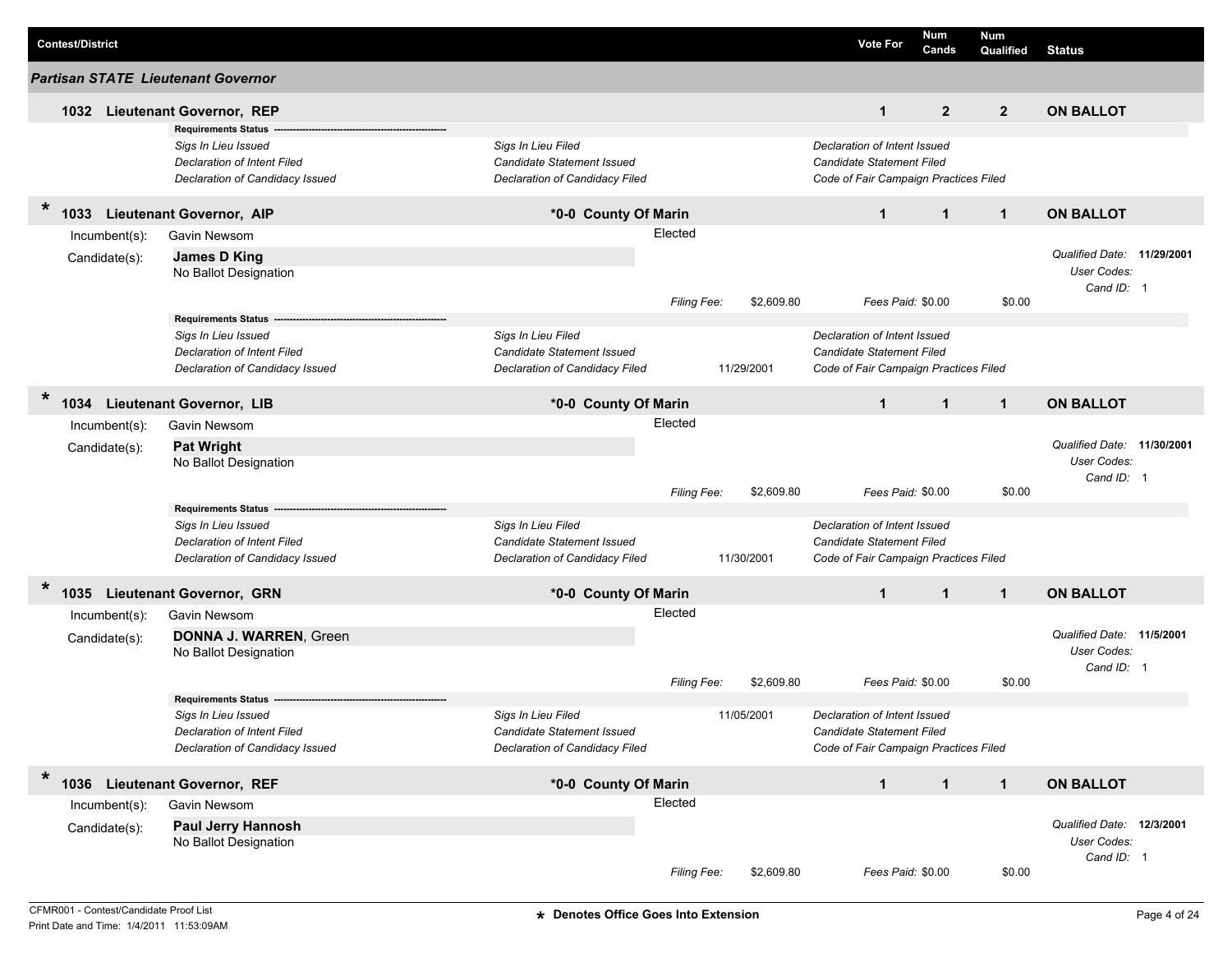|         | <b>Contest/District</b>      |                                                    |                                                  |             |            | <b>Vote For</b>                                           | Num<br>Cands | <b>Num</b><br>Qualified | <b>Status</b>              |  |
|---------|------------------------------|----------------------------------------------------|--------------------------------------------------|-------------|------------|-----------------------------------------------------------|--------------|-------------------------|----------------------------|--|
|         |                              | <b>Partisan STATE Lieutenant Governor</b>          |                                                  |             |            |                                                           |              |                         |                            |  |
|         |                              | 1036 Lieutenant Governor, REF                      |                                                  |             |            | $\mathbf{1}$                                              | $\mathbf{1}$ | $\mathbf{1}$            | <b>ON BALLOT</b>           |  |
|         |                              | <b>Requirements Status</b>                         |                                                  |             |            |                                                           |              |                         |                            |  |
|         |                              | Sigs In Lieu Issued                                | Sigs In Lieu Filed                               |             |            | Declaration of Intent Issued                              |              |                         |                            |  |
|         |                              | Declaration of Intent Filed                        | Candidate Statement Issued                       |             |            | Candidate Statement Filed                                 |              |                         |                            |  |
|         |                              | Declaration of Candidacy Issued                    | Declaration of Candidacy Filed                   |             |            | Code of Fair Campaign Practices Filed                     |              |                         |                            |  |
| $\star$ | 1037                         | <b>Lieutenant Governor, NLW</b>                    | *0-0 County Of Marin                             |             |            | $\mathbf{1}$                                              | $\mathbf{1}$ | $\mathbf{1}$            | <b>ON BALLOT</b>           |  |
|         | Incumbent(s):                | Gavin Newsom                                       |                                                  | Elected     |            |                                                           |              |                         |                            |  |
|         | Candidate(s):                | <b>Kalee Przybylak</b>                             |                                                  |             |            |                                                           |              |                         | Qualified Date: 12/7/2001  |  |
|         |                              | No Ballot Designation                              |                                                  |             |            |                                                           |              |                         | <b>User Codes:</b>         |  |
|         |                              |                                                    |                                                  |             |            |                                                           |              |                         | Cand ID: 1                 |  |
|         |                              |                                                    |                                                  | Filing Fee: | \$2,609.80 | Fees Paid: \$0.00                                         |              | \$0.00                  |                            |  |
|         |                              | <b>Requirements Status</b><br>Sigs In Lieu Issued  | Sigs In Lieu Filed                               |             |            | Declaration of Intent Issued                              |              |                         |                            |  |
|         |                              | <b>Declaration of Intent Filed</b>                 | Candidate Statement Issued                       |             |            | Candidate Statement Filed                                 |              |                         |                            |  |
|         |                              | Declaration of Candidacy Issued                    | Declaration of Candidacy Filed                   |             |            | Code of Fair Campaign Practices Filed                     |              |                         |                            |  |
|         |                              |                                                    |                                                  |             |            |                                                           |              |                         |                            |  |
| $\ast$  | 1041                         | <b>Secretary of State, DEM</b>                     | *0-0 County Of Marin                             |             |            | $\mathbf{1}$                                              | $\mathbf{1}$ | $\mathbf{1}$            | <b>ON BALLOT</b>           |  |
|         | Incumbent(s):                | Debra Bowen                                        |                                                  | Elected     |            |                                                           |              |                         |                            |  |
|         | Candidate(s):                | <b>MARCH FONG EU, Democratic</b>                   |                                                  |             |            |                                                           |              |                         | Qualified Date: 11/15/2001 |  |
|         |                              | No Ballot Designation                              |                                                  |             |            |                                                           |              |                         | User Codes:                |  |
|         |                              |                                                    |                                                  |             |            |                                                           |              |                         | Cand ID: 1                 |  |
|         |                              |                                                    |                                                  | Filing Fee: | \$2,609.80 | Fees Paid: \$0.00                                         |              | \$0.00                  |                            |  |
|         |                              | <b>Requirements Status</b>                         |                                                  |             |            |                                                           |              |                         |                            |  |
|         |                              | Sigs In Lieu Issued<br>Declaration of Intent Filed | Sigs In Lieu Filed<br>Candidate Statement Issued |             | 11/02/2001 | Declaration of Intent Issued<br>Candidate Statement Filed |              |                         |                            |  |
|         |                              | Declaration of Candidacy Issued                    | Declaration of Candidacy Filed                   |             |            | Code of Fair Campaign Practices Filed                     |              |                         |                            |  |
|         |                              |                                                    |                                                  |             |            |                                                           |              |                         |                            |  |
| $\ast$  | 1042 Secretary of State, REP |                                                    | *0-0 County Of Marin                             |             |            | $\mathbf{1}$                                              | $\mathbf{1}$ | $\mathbf{1}$            | <b>ON BALLOT</b>           |  |
|         | $Incumbent(s)$ :             | Debra Bowen                                        |                                                  | Elected     |            |                                                           |              |                         |                            |  |
|         | Candidate(s):                | <b>Robert K Olberg</b>                             |                                                  |             |            |                                                           |              |                         | Qualified Date: 12/7/2001  |  |
|         |                              | No Ballot Designation                              |                                                  |             |            |                                                           |              |                         | User Codes:                |  |
|         |                              |                                                    |                                                  |             |            | Fees Paid: \$0.00                                         |              |                         | Cand ID: 2                 |  |
|         |                              | <b>Requirements Status</b>                         |                                                  | Filing Fee: | \$2,609.80 |                                                           |              | \$0.00                  |                            |  |
|         |                              | Sigs In Lieu Issued                                | Sigs In Lieu Filed                               |             |            | Declaration of Intent Issued                              |              |                         |                            |  |
|         |                              | Declaration of Intent Filed                        | Candidate Statement Issued                       |             |            | Candidate Statement Filed                                 |              |                         |                            |  |
|         |                              | Declaration of Candidacy Issued                    | Declaration of Candidacy Filed                   |             |            | Code of Fair Campaign Practices Filed                     |              |                         |                            |  |
|         |                              |                                                    |                                                  |             |            |                                                           |              |                         |                            |  |
| $\ast$  | 1043 Secretary of State, AIP |                                                    | *0-0 County Of Marin                             |             |            | $\mathbf{1}$                                              | $\mathbf{1}$ | $\mathbf{1}$            | <b>ON BALLOT</b>           |  |
|         | Incumbent(s):                | Debra Bowen                                        |                                                  | Elected     |            |                                                           |              |                         |                            |  |
|         | Candidate(s):                | <b>Edward C Noonan</b>                             |                                                  |             |            |                                                           |              |                         | Qualified Date: 12/7/2001  |  |
|         |                              | No Ballot Designation                              |                                                  |             |            |                                                           |              |                         | User Codes:                |  |
|         |                              |                                                    |                                                  |             |            |                                                           |              |                         | Cand ID: 1                 |  |
|         |                              |                                                    |                                                  | Filing Fee: | \$2,609.80 | Fees Paid: \$0.00                                         |              | \$0.00                  |                            |  |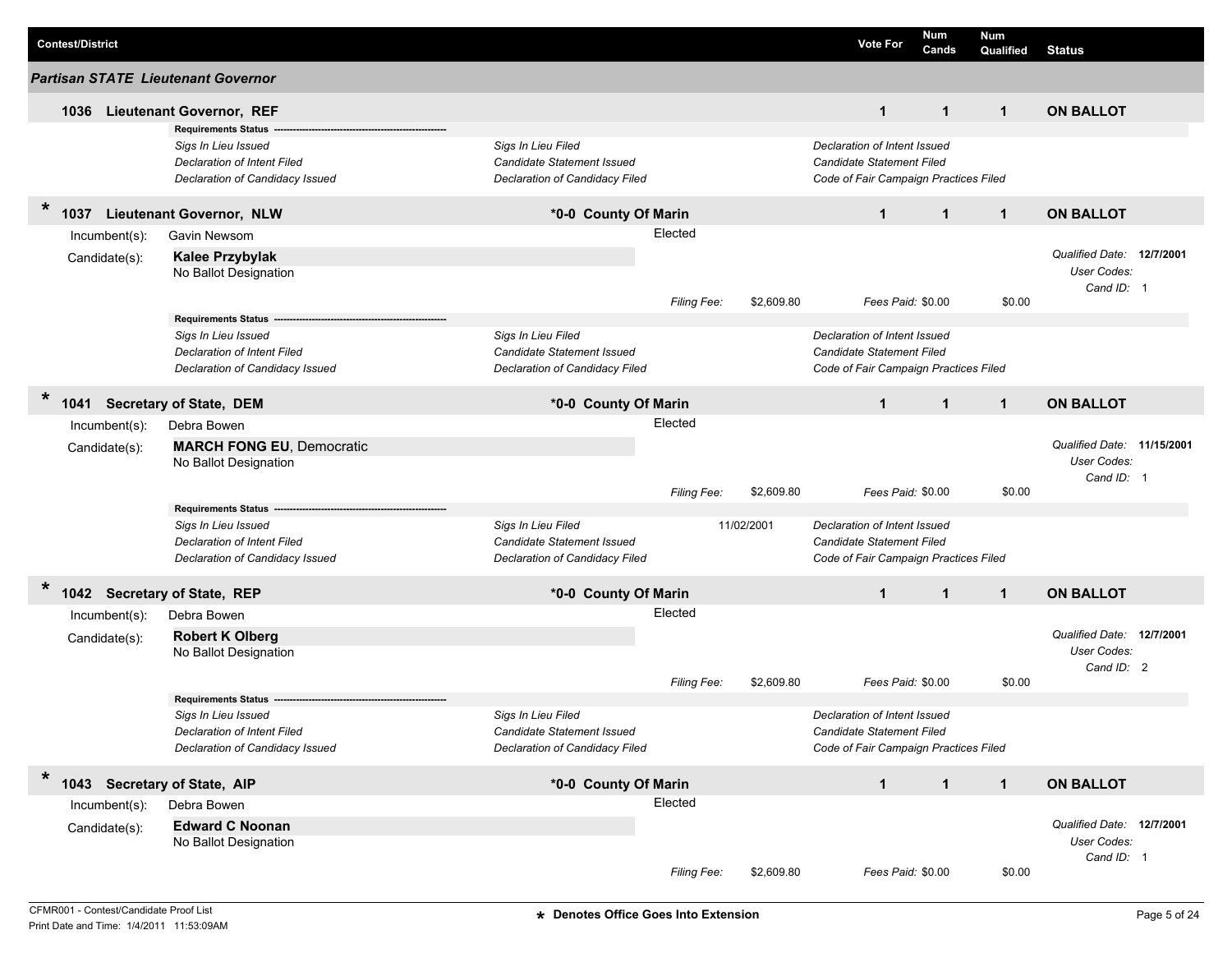| <b>Contest/District</b>                  |                                                                                                                            |                                                                                           |                        |            | <b>Vote For</b>                                                                                    | Num<br>Cands | <b>Num</b><br>Qualified | <b>Status</b>                                           |  |
|------------------------------------------|----------------------------------------------------------------------------------------------------------------------------|-------------------------------------------------------------------------------------------|------------------------|------------|----------------------------------------------------------------------------------------------------|--------------|-------------------------|---------------------------------------------------------|--|
| <b>Partisan STATE Secretary Of State</b> |                                                                                                                            |                                                                                           |                        |            |                                                                                                    |              |                         |                                                         |  |
| 1043 Secretary of State, AIP             |                                                                                                                            |                                                                                           |                        |            | $\mathbf{1}$                                                                                       | $\mathbf{1}$ | $\mathbf{1}$            | <b>ON BALLOT</b>                                        |  |
|                                          | <b>Requirements Status --</b><br>Sigs In Lieu Issued<br>Declaration of Intent Filed<br>Declaration of Candidacy Issued     | Sigs In Lieu Filed<br>Candidate Statement Issued<br>Declaration of Candidacy Filed        |                        |            | Declaration of Intent Issued<br>Candidate Statement Filed<br>Code of Fair Campaign Practices Filed |              |                         |                                                         |  |
| $\ast$<br>1044                           | <b>Secretary of State, LIB</b>                                                                                             | *0-0 County Of Marin                                                                      |                        |            | $\mathbf{1}$                                                                                       | $\mathbf{1}$ | $\mathbf{1}$            | <b>ON BALLOT</b>                                        |  |
| Incumbent(s):<br>Candidate(s):           | Debra Bowen<br><b>Gail K Lightfoot</b><br>No Ballot Designation                                                            |                                                                                           | Elected<br>Filing Fee: | \$2,609.80 | Fees Paid: \$0.00                                                                                  |              | \$0.00                  | Qualified Date: 11/14/2001<br>User Codes:<br>Cand ID: 1 |  |
|                                          | <b>Requirements Status</b><br>Sigs In Lieu Issued<br><b>Declaration of Intent Filed</b><br>Declaration of Candidacy Issued | Sigs In Lieu Filed<br><b>Candidate Statement Issued</b><br>Declaration of Candidacy Filed |                        |            | Declaration of Intent Issued<br>Candidate Statement Filed<br>Code of Fair Campaign Practices Filed |              |                         |                                                         |  |
| $\ast$                                   | 1045 Secretary of State, GRN                                                                                               | *0-0 County Of Marin                                                                      |                        |            | $\mathbf{1}$                                                                                       | $\mathbf{1}$ | $\mathbf{1}$            | <b>ON BALLOT</b>                                        |  |
| Incumbent(s):<br>Candidate(s):           | Debra Bowen<br>LAURENCE H. SHOUP, Green<br>No Ballot Designation                                                           |                                                                                           | Elected                |            |                                                                                                    |              |                         | Qualified Date: 11/5/2001<br>User Codes:                |  |
|                                          |                                                                                                                            |                                                                                           | Filing Fee:            | \$2,609.80 | Fees Paid: \$0.00                                                                                  |              | \$0.00                  | Cand ID: 1                                              |  |
|                                          | <b>Requirements Status</b><br>Sigs In Lieu Issued<br><b>Declaration of Intent Filed</b><br>Declaration of Candidacy Issued | Sigs In Lieu Filed<br>Candidate Statement Issued<br>Declaration of Candidacy Filed        |                        | 11/05/2001 | Declaration of Intent Issued<br>Candidate Statement Filed<br>Code of Fair Campaign Practices Filed |              |                         |                                                         |  |
| $\ast$<br>1046 Secretary of State, REF   |                                                                                                                            | *0-0 County Of Marin                                                                      |                        |            | $\mathbf{1}$                                                                                       | $\mathbf{0}$ | $\mathbf{0}$            | <b>ON BALLOT</b>                                        |  |
| Incumbent(s):                            | Debra Bowen                                                                                                                |                                                                                           | Elected                |            |                                                                                                    |              |                         |                                                         |  |
| $\ast$                                   | 1047 Secretary of State, NLW                                                                                               | *0-0 County Of Marin                                                                      |                        |            | $\mathbf 1$                                                                                        | $\mathbf 1$  | $\mathbf{1}$            | <b>ON BALLOT</b>                                        |  |
| Incumbent(s):<br>Candidate(s):           | Debra Bowen<br><b>Louise Marie Allison</b><br>No Ballot Designation                                                        |                                                                                           | Elected<br>Filing Fee: | \$2,609.80 | Fees Paid: \$0.00                                                                                  |              | \$0.00                  | Qualified Date: 11/29/2001<br>User Codes:<br>Cand ID: 1 |  |
|                                          | <b>Requirements Status</b><br>Sigs In Lieu Issued<br>Declaration of Intent Filed<br>Declaration of Candidacy Issued        | Sigs In Lieu Filed<br><b>Candidate Statement Issued</b><br>Declaration of Candidacy Filed |                        |            | Declaration of Intent Issued<br>Candidate Statement Filed<br>Code of Fair Campaign Practices Filed |              |                         |                                                         |  |
| $\ast$<br>1051 Controller, DEM           |                                                                                                                            | *0-0 County Of Marin                                                                      |                        |            | $\mathbf 1$                                                                                        | $\mathbf{2}$ | $\overline{2}$          | <b>ON BALLOT</b>                                        |  |
| Incumbent(s):                            | John Chiang                                                                                                                |                                                                                           | Elected                |            |                                                                                                    |              |                         |                                                         |  |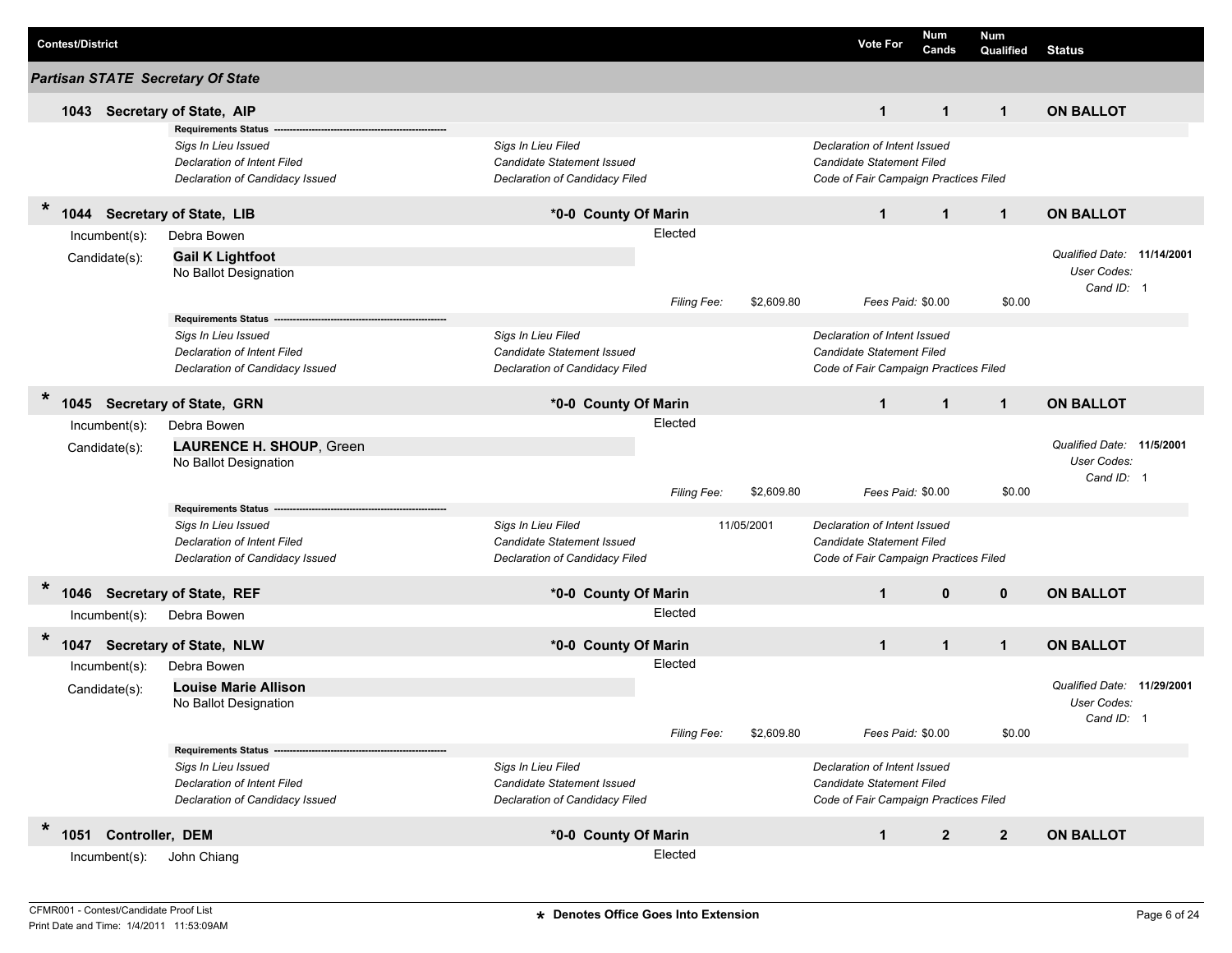| <b>Contest/District</b>               |                                                                                         |                                                                                    |                        |            | <b>Vote For</b>                                                                                    | <b>Num</b><br>Cands | <b>Num</b><br>Qualified | <b>Status</b>                                                 |  |
|---------------------------------------|-----------------------------------------------------------------------------------------|------------------------------------------------------------------------------------|------------------------|------------|----------------------------------------------------------------------------------------------------|---------------------|-------------------------|---------------------------------------------------------------|--|
| <b>Partisan STATE Controller</b>      |                                                                                         |                                                                                    |                        |            |                                                                                                    |                     |                         |                                                               |  |
| 1051 Controller, DEM                  |                                                                                         |                                                                                    |                        |            | $\mathbf{1}$                                                                                       | $\overline{2}$      | $\overline{2}$          | <b>ON BALLOT</b>                                              |  |
| Candidate(s):                         | <b>Johan Klehs</b><br>No Ballot Designation                                             |                                                                                    | Filing Fee:            | \$2,783.79 | Fees Paid: \$0.00                                                                                  |                     | \$0.00                  | Qualified Date: 12/6/2001<br>User Codes:<br>Cand ID: 1        |  |
|                                       | <b>Requirements Status</b><br>Sigs In Lieu Issued<br><b>Declaration of Intent Filed</b> | Sigs In Lieu Filed<br><b>Candidate Statement Issued</b>                            |                        |            | Declaration of Intent Issued<br>Candidate Statement Filed                                          |                     |                         |                                                               |  |
|                                       | Declaration of Candidacy Issued<br><b>Steve Westly</b>                                  | Declaration of Candidacy Filed                                                     |                        |            | Code of Fair Campaign Practices Filed                                                              |                     |                         | Qualified Date: 12/10/2001                                    |  |
|                                       | No Ballot Designation                                                                   |                                                                                    | <b>Filing Fee:</b>     | \$2,783.79 | Fees Paid: \$0.00                                                                                  |                     | \$0.00                  | <b>User Codes:</b><br>Cand ID: 2                              |  |
|                                       | Requirements Status -<br>Sigs In Lieu Issued<br>Declaration of Intent Filed             | Sigs In Lieu Filed<br>Candidate Statement Issued                                   |                        |            | Declaration of Intent Issued<br>Candidate Statement Filed                                          |                     |                         |                                                               |  |
|                                       | Declaration of Candidacy Issued                                                         | Declaration of Candidacy Filed                                                     |                        |            | Code of Fair Campaign Practices Filed                                                              |                     |                         |                                                               |  |
| $\star$<br>Controller, REP<br>1052    |                                                                                         | *0-0 County Of Marin                                                               |                        |            | $\mathbf{1}$                                                                                       | $\overline{2}$      | $\overline{2}$          | <b>ON BALLOT</b>                                              |  |
| $Incumbent(s)$ :<br>Candidate(s):     | John Chiang<br><b>Dean Andal</b><br>No Ballot Designation                               |                                                                                    | Elected<br>Filing Fee: | \$2,783.79 | Fees Paid: \$0.00                                                                                  |                     | \$0.00                  | Qualified Date: 12/7/2001<br><b>User Codes:</b><br>Cand ID: 1 |  |
|                                       | <b>Requirements Status</b>                                                              |                                                                                    |                        |            |                                                                                                    |                     |                         |                                                               |  |
|                                       | Sigs In Lieu Issued<br>Declaration of Intent Filed<br>Declaration of Candidacy Issued   | Sigs In Lieu Filed<br>Candidate Statement Issued<br>Declaration of Candidacy Filed |                        |            | Declaration of Intent Issued<br>Candidate Statement Filed<br>Code of Fair Campaign Practices Filed |                     |                         |                                                               |  |
|                                       | <b>Tom Mc Clintock</b><br>No Ballot Designation                                         |                                                                                    | <b>Filing Fee:</b>     | \$2,783.79 | Fees Paid: \$0.00                                                                                  |                     | \$0.00                  | Qualified Date: 12/11/2001<br>User Codes:<br>Cand ID: 2       |  |
|                                       | <b>Requirements Status --</b>                                                           |                                                                                    |                        |            |                                                                                                    |                     |                         |                                                               |  |
|                                       | Sigs In Lieu Issued<br>Declaration of Intent Filed<br>Declaration of Candidacy Issued   | Sigs In Lieu Filed<br>Candidate Statement Issued<br>Declaration of Candidacy Filed |                        |            | Declaration of Intent Issued<br>Candidate Statement Filed<br>Code of Fair Campaign Practices Filed |                     |                         |                                                               |  |
| $\ast$                                |                                                                                         |                                                                                    |                        |            |                                                                                                    |                     |                         |                                                               |  |
| 1053 Controller, AIP<br>Incumbent(s): | John Chiang                                                                             | *0-0 County Of Marin                                                               | Elected                |            | $\mathbf{1}$                                                                                       | $\mathbf{1}$        | $\mathbf{1}$            | <b>ON BALLOT</b>                                              |  |
| Candidate(s):                         | <b>Ernest F Vance</b><br>No Ballot Designation                                          |                                                                                    |                        |            |                                                                                                    |                     |                         | Qualified Date: 11/15/2001<br>User Codes:                     |  |
|                                       |                                                                                         |                                                                                    | Filing Fee:            | \$2,783.79 | Fees Paid: \$0.00                                                                                  |                     | \$0.00                  | Cand ID: 1                                                    |  |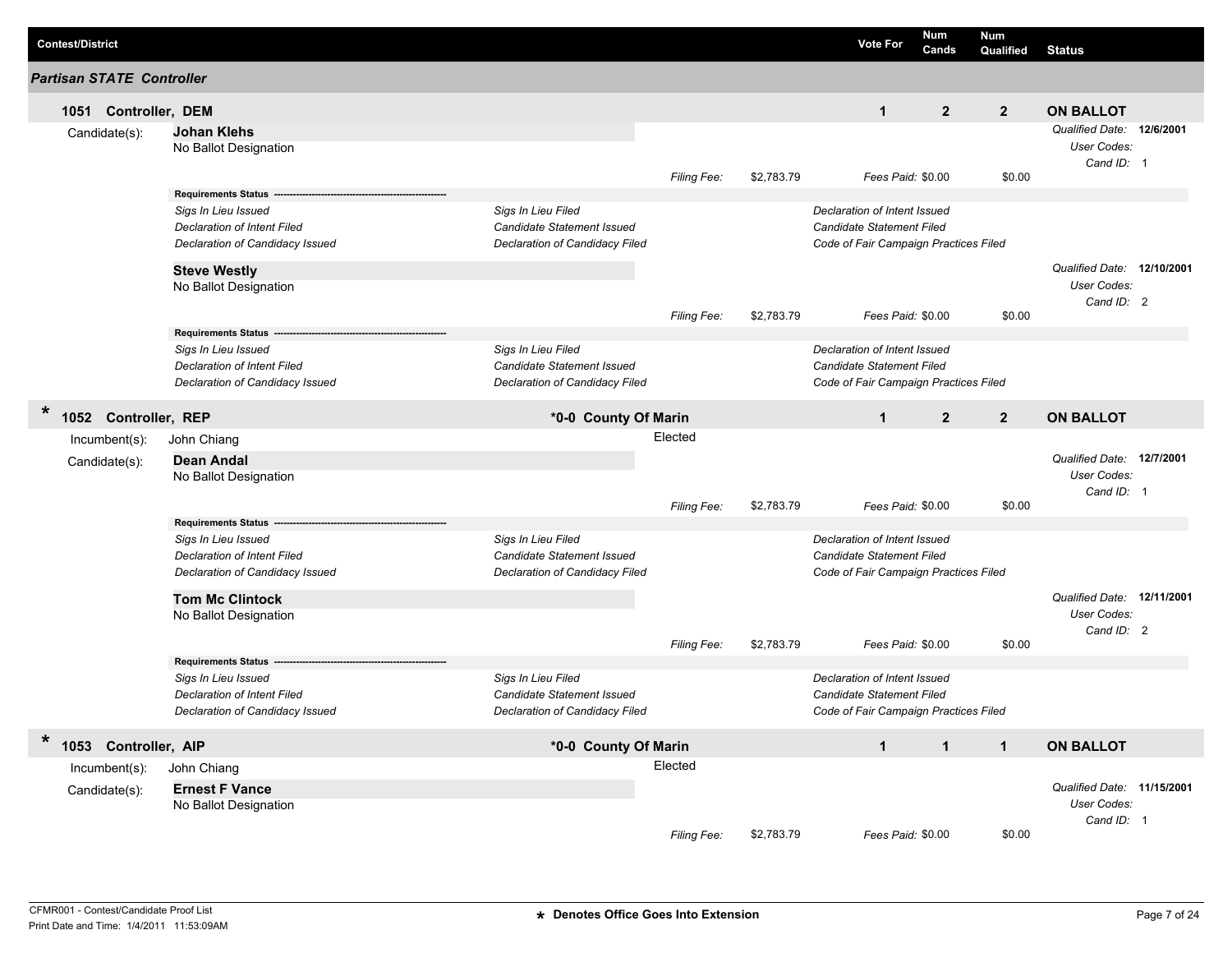| <b>Contest/District</b>                   |                                                                                                                     |                                                                                    |             |            | <b>Vote For</b>                                                                                    | Num<br>Cands | <b>Num</b><br>Qualified | <b>Status</b>                                                 |  |
|-------------------------------------------|---------------------------------------------------------------------------------------------------------------------|------------------------------------------------------------------------------------|-------------|------------|----------------------------------------------------------------------------------------------------|--------------|-------------------------|---------------------------------------------------------------|--|
| <b>Partisan STATE Controller</b>          |                                                                                                                     |                                                                                    |             |            |                                                                                                    |              |                         |                                                               |  |
| 1053 Controller, AIP                      |                                                                                                                     |                                                                                    |             |            | $\mathbf{1}$                                                                                       | $\mathbf{1}$ | $\mathbf{1}$            | <b>ON BALLOT</b>                                              |  |
|                                           | <b>Requirements Status</b><br>Sigs In Lieu Issued<br>Declaration of Intent Filed<br>Declaration of Candidacy Issued | Sigs In Lieu Filed<br>Candidate Statement Issued<br>Declaration of Candidacy Filed |             |            | Declaration of Intent Issued<br>Candidate Statement Filed<br>Code of Fair Campaign Practices Filed |              |                         |                                                               |  |
| $\star$<br>1054<br><b>Controller, LIB</b> |                                                                                                                     | *0-0 County Of Marin                                                               |             |            | $\mathbf{1}$                                                                                       | $\mathbf{0}$ | $\mathbf 0$             | <b>ON BALLOT</b>                                              |  |
| $Incumbent(s)$ :                          | John Chiang                                                                                                         |                                                                                    | Elected     |            |                                                                                                    |              |                         |                                                               |  |
| $\star$<br>1055 Controller, GRN           |                                                                                                                     | *0-0 County Of Marin                                                               |             |            | $\mathbf{1}$                                                                                       | $\mathbf{1}$ | $\mathbf{1}$            | <b>ON BALLOT</b>                                              |  |
| Incumbent(s):                             | John Chiang                                                                                                         |                                                                                    | Elected     |            |                                                                                                    |              |                         |                                                               |  |
| Candidate(s):                             | <b>Laura Wells</b><br>No Ballot Designation                                                                         |                                                                                    |             |            |                                                                                                    |              |                         | Qualified Date: 12/6/2001<br><b>User Codes:</b><br>Cand ID: 1 |  |
|                                           | <b>Requirements Status</b>                                                                                          |                                                                                    | Filing Fee: | \$2,783.79 | Fees Paid: \$0.00                                                                                  |              | \$0.00                  |                                                               |  |
|                                           | Sigs In Lieu Issued<br>Declaration of Intent Filed<br>Declaration of Candidacy Issued                               | Sigs In Lieu Filed<br>Candidate Statement Issued<br>Declaration of Candidacy Filed |             |            | Declaration of Intent Issued<br>Candidate Statement Filed<br>Code of Fair Campaign Practices Filed |              |                         |                                                               |  |
| $\star$<br>1056<br>Controller, REF        |                                                                                                                     | *0-0 County Of Marin                                                               |             |            | $\mathbf{1}$                                                                                       | $\mathbf{0}$ | $\mathbf{0}$            | <b>ON BALLOT</b>                                              |  |
| $Incumbent(s)$ :                          | John Chiang                                                                                                         |                                                                                    | Elected     |            |                                                                                                    |              |                         |                                                               |  |
| $\ast$<br>1057 Controller, NLW            |                                                                                                                     | *0-0 County Of Marin                                                               |             |            | $\mathbf{1}$                                                                                       | $\mathbf{1}$ | $\blacktriangleleft$    | <b>ON BALLOT</b>                                              |  |
| Incumbent(s):                             | John Chiang                                                                                                         |                                                                                    | Elected     |            |                                                                                                    |              |                         |                                                               |  |
| Candidate(s):                             | J Carlos Aguirre<br>No Ballot Designation                                                                           |                                                                                    |             |            |                                                                                                    |              |                         | Qualified Date: 12/7/2001<br>User Codes:<br>Cand ID: 1        |  |
|                                           |                                                                                                                     |                                                                                    | Filing Fee: | \$2,783.79 | Fees Paid: \$0.00                                                                                  |              | \$0.00                  |                                                               |  |
|                                           | <b>Requirements Status</b><br>Sigs In Lieu Issued<br>Declaration of Intent Filed<br>Declaration of Candidacy Issued | Sigs In Lieu Filed<br>Candidate Statement Issued<br>Declaration of Candidacy Filed |             |            | Declaration of Intent Issued<br>Candidate Statement Filed<br>Code of Fair Campaign Practices Filed |              |                         |                                                               |  |
| $\ast$<br>1061 Treasurer, DEM             |                                                                                                                     | *0-0 County Of Marin                                                               |             |            | $\mathbf{1}$                                                                                       | $\mathbf{1}$ | $\mathbf{1}$            | <b>ON BALLOT</b>                                              |  |
| Incumbent(s):                             | <b>Bill Lockyer</b>                                                                                                 |                                                                                    | Elected     |            |                                                                                                    |              |                         |                                                               |  |
| Candidate(s):                             | <b>Philip Angelides</b><br>No Ballot Designation                                                                    |                                                                                    |             |            |                                                                                                    |              |                         | Qualified Date: 12/3/2001<br>User Codes:<br>Cand ID: 1        |  |
|                                           |                                                                                                                     |                                                                                    | Filing Fee: | \$2,783.79 | Fees Paid: \$0.00                                                                                  |              | \$0.00                  |                                                               |  |
|                                           | <b>Requirements Status</b><br>Sigs In Lieu Issued<br>Declaration of Intent Filed<br>Declaration of Candidacy Issued | Sigs In Lieu Filed<br>Candidate Statement Issued<br>Declaration of Candidacy Filed |             |            | Declaration of Intent Issued<br>Candidate Statement Filed<br>Code of Fair Campaign Practices Filed |              |                         |                                                               |  |
| $\ast$<br>1062 Treasurer, REP             |                                                                                                                     | *0-0 County Of Marin                                                               |             |            | $\mathbf{1}$                                                                                       | $\mathbf{2}$ | $\overline{2}$          | <b>ON BALLOT</b>                                              |  |

Print Date and Time: 1/4/2011 11:53:09AM

CFMR001 - Contest/Candidate Proof List **Denotes Office Goes Into Extension** Page 8 of 24 **\***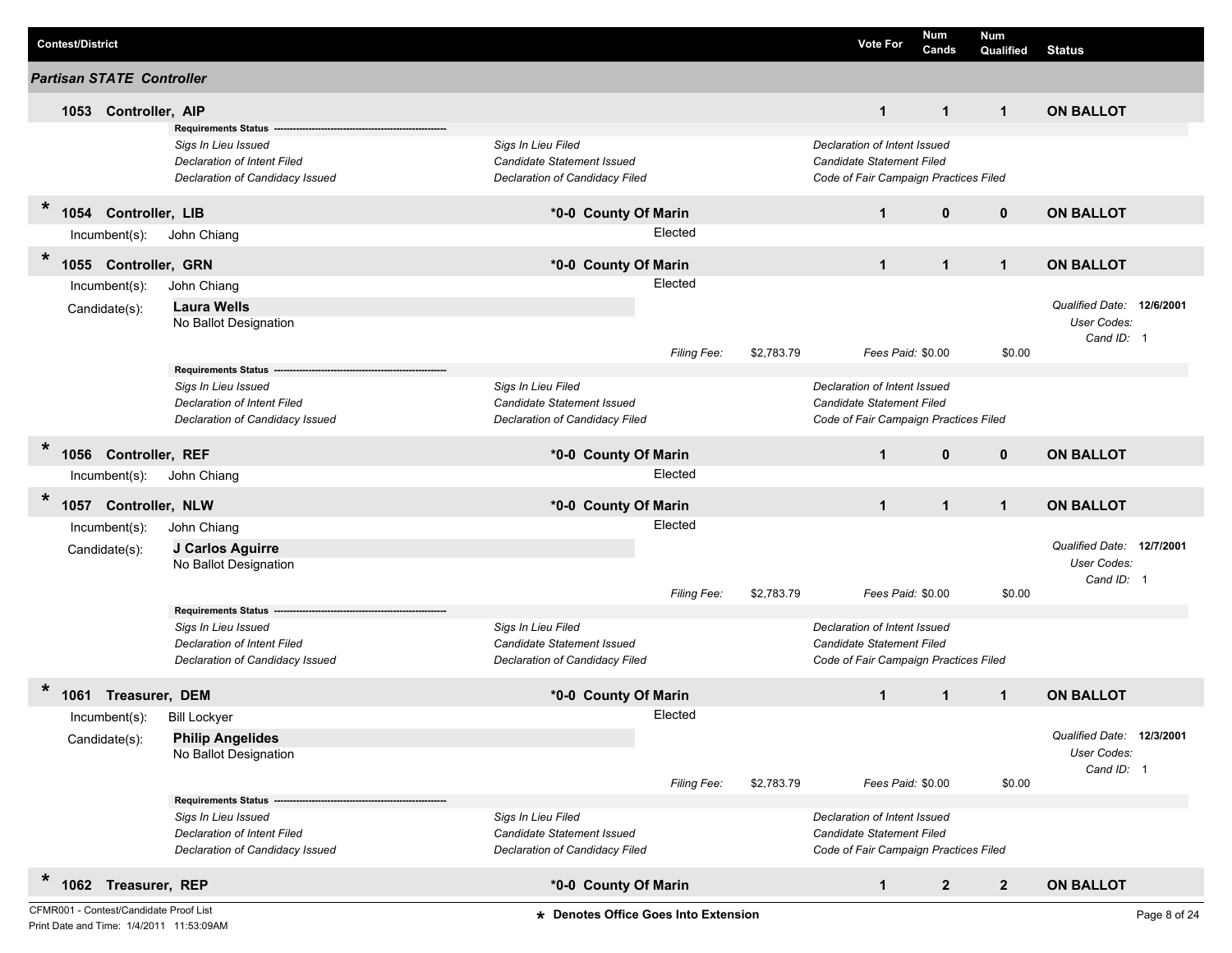|         | <b>Contest/District</b> |                                                                                                                                       |                                                                                    |                    |            | <b>Vote For</b>                                                                                    | Num<br>Cands   | Num<br>Qualified | <b>Status</b>                                           |           |
|---------|-------------------------|---------------------------------------------------------------------------------------------------------------------------------------|------------------------------------------------------------------------------------|--------------------|------------|----------------------------------------------------------------------------------------------------|----------------|------------------|---------------------------------------------------------|-----------|
| $\star$ | 1062 Treasurer, REP     |                                                                                                                                       | *0-0 County Of Marin                                                               |                    |            | $\mathbf{1}$                                                                                       | $\overline{2}$ | $\overline{2}$   | <b>ON BALLOT</b>                                        |           |
|         | Incumbent(s):           | <b>Bill Lockyer</b>                                                                                                                   |                                                                                    | Elected            |            |                                                                                                    |                |                  |                                                         |           |
|         | Candidate(s):           | <b>Phillip Gregory Conlon</b><br>No Ballot Designation                                                                                |                                                                                    |                    |            |                                                                                                    |                |                  | Qualified Date: 12/10/2001<br>User Codes:<br>Cand ID: 1 |           |
|         |                         |                                                                                                                                       |                                                                                    | Filing Fee:        | \$2,783.79 | Fees Paid: \$0.00                                                                                  |                | \$0.00           |                                                         |           |
|         |                         | Requirements Status -<br>Sigs In Lieu Issued<br>Declaration of Intent Filed<br>Declaration of Candidacy Issued<br><b>Mary A Toman</b> | Sigs In Lieu Filed<br>Candidate Statement Issued<br>Declaration of Candidacy Filed |                    |            | Declaration of Intent Issued<br>Candidate Statement Filed<br>Code of Fair Campaign Practices Filed |                |                  | Qualified Date: 11/30/2001                              |           |
|         |                         | No Ballot Designation                                                                                                                 |                                                                                    |                    |            |                                                                                                    |                |                  | User Codes:                                             |           |
|         |                         |                                                                                                                                       |                                                                                    | Filing Fee:        | \$2,783.79 | Fees Paid: \$0.00                                                                                  |                | \$0.00           | Cand ID: 2                                              |           |
|         |                         | <b>Requirements Status</b>                                                                                                            |                                                                                    |                    |            |                                                                                                    |                |                  |                                                         |           |
|         |                         | Sigs In Lieu Issued                                                                                                                   | Sigs In Lieu Filed                                                                 |                    |            | Declaration of Intent Issued                                                                       |                |                  |                                                         |           |
|         |                         | Declaration of Intent Filed                                                                                                           | Candidate Statement Issued                                                         |                    |            | Candidate Statement Filed                                                                          |                |                  |                                                         |           |
|         |                         | Declaration of Candidacy Issued                                                                                                       | Declaration of Candidacy Filed                                                     |                    |            | Code of Fair Campaign Practices Filed                                                              |                |                  |                                                         |           |
| *       | 1063 Treasurer, AIP     |                                                                                                                                       | *0-0 County Of Marin                                                               |                    |            | $\mathbf{1}$                                                                                       | $\mathbf{1}$   | $\mathbf{1}$     | <b>ON BALLOT</b>                                        |           |
|         | Incumbent(s):           | <b>Bill Lockyer</b>                                                                                                                   |                                                                                    | Elected            |            |                                                                                                    |                |                  |                                                         |           |
|         | Candidate(s):           | <b>Nathan E Johnson</b><br>No Ballot Designation                                                                                      |                                                                                    |                    |            |                                                                                                    |                |                  | Qualified Date: 11/30/2001<br>User Codes:<br>Cand ID: 1 |           |
|         |                         | <b>Requirements Status</b>                                                                                                            |                                                                                    | Filing Fee:        | \$2,783.79 | Fees Paid: \$0.00                                                                                  |                | \$0.00           |                                                         |           |
|         |                         | Sigs In Lieu Issued                                                                                                                   | Sigs In Lieu Filed                                                                 |                    |            | Declaration of Intent Issued                                                                       |                |                  |                                                         |           |
|         |                         | Declaration of Intent Filed                                                                                                           | Candidate Statement Issued                                                         |                    |            | Candidate Statement Filed                                                                          |                |                  |                                                         |           |
|         |                         | Declaration of Candidacy Issued                                                                                                       | Declaration of Candidacy Filed                                                     |                    |            | Code of Fair Campaign Practices Filed                                                              |                |                  |                                                         |           |
| $\ast$  | 1064 Treasurer, LIB     |                                                                                                                                       | *0-0 County Of Marin                                                               |                    |            | $\mathbf{1}$                                                                                       | $\mathbf{0}$   | $\mathbf{0}$     | <b>ON BALLOT</b>                                        |           |
|         | Incumbent(s):           | <b>Bill Lockyer</b>                                                                                                                   |                                                                                    | Elected            |            |                                                                                                    |                |                  |                                                         |           |
| $\star$ |                         |                                                                                                                                       |                                                                                    |                    |            |                                                                                                    |                |                  |                                                         |           |
|         | 1065 Treasurer, GRN     |                                                                                                                                       | *0-0 County Of Marin                                                               |                    |            | $\mathbf{1}$                                                                                       | $\mathbf{1}$   | $\mathbf{1}$     | <b>ON BALLOT</b>                                        |           |
|         | Incumbent(s):           | <b>Bill Lockyer</b>                                                                                                                   |                                                                                    | Elected            |            |                                                                                                    |                |                  |                                                         |           |
|         | Candidate(s):           | <b>JEANNE-MARIE ROSENMEIER, Green</b><br>No Ballot Designation                                                                        |                                                                                    |                    |            |                                                                                                    |                |                  | Qualified Date:<br><b>User Codes:</b><br>Cand ID: 1     | 11/5/2001 |
|         |                         |                                                                                                                                       |                                                                                    | <b>Filing Fee:</b> | \$2,783.79 | Fees Paid: \$0.00                                                                                  |                | \$0.00           |                                                         |           |
|         |                         | <b>Requirements Status -</b>                                                                                                          |                                                                                    |                    |            |                                                                                                    |                |                  |                                                         |           |
|         |                         | Sigs In Lieu Issued                                                                                                                   | Sigs In Lieu Filed                                                                 |                    | 11/05/2001 | Declaration of Intent Issued                                                                       |                |                  |                                                         |           |
|         |                         | Declaration of Intent Filed<br>Declaration of Candidacy Issued                                                                        | Candidate Statement Issued<br>Declaration of Candidacy Filed                       |                    |            | Candidate Statement Filed<br>Code of Fair Campaign Practices Filed                                 |                |                  |                                                         |           |
|         |                         |                                                                                                                                       |                                                                                    |                    |            |                                                                                                    |                |                  |                                                         |           |
| $\star$ | 1066 Treasurer, REF     |                                                                                                                                       | *0-0 County Of Marin                                                               |                    |            | $\mathbf{1}$                                                                                       | $\mathbf 0$    | $\mathbf 0$      | <b>ON BALLOT</b>                                        |           |
|         | $Incumbent(s)$ :        | <b>Bill Lockyer</b>                                                                                                                   |                                                                                    | Elected            |            |                                                                                                    |                |                  |                                                         |           |
|         |                         |                                                                                                                                       |                                                                                    |                    |            |                                                                                                    |                |                  |                                                         |           |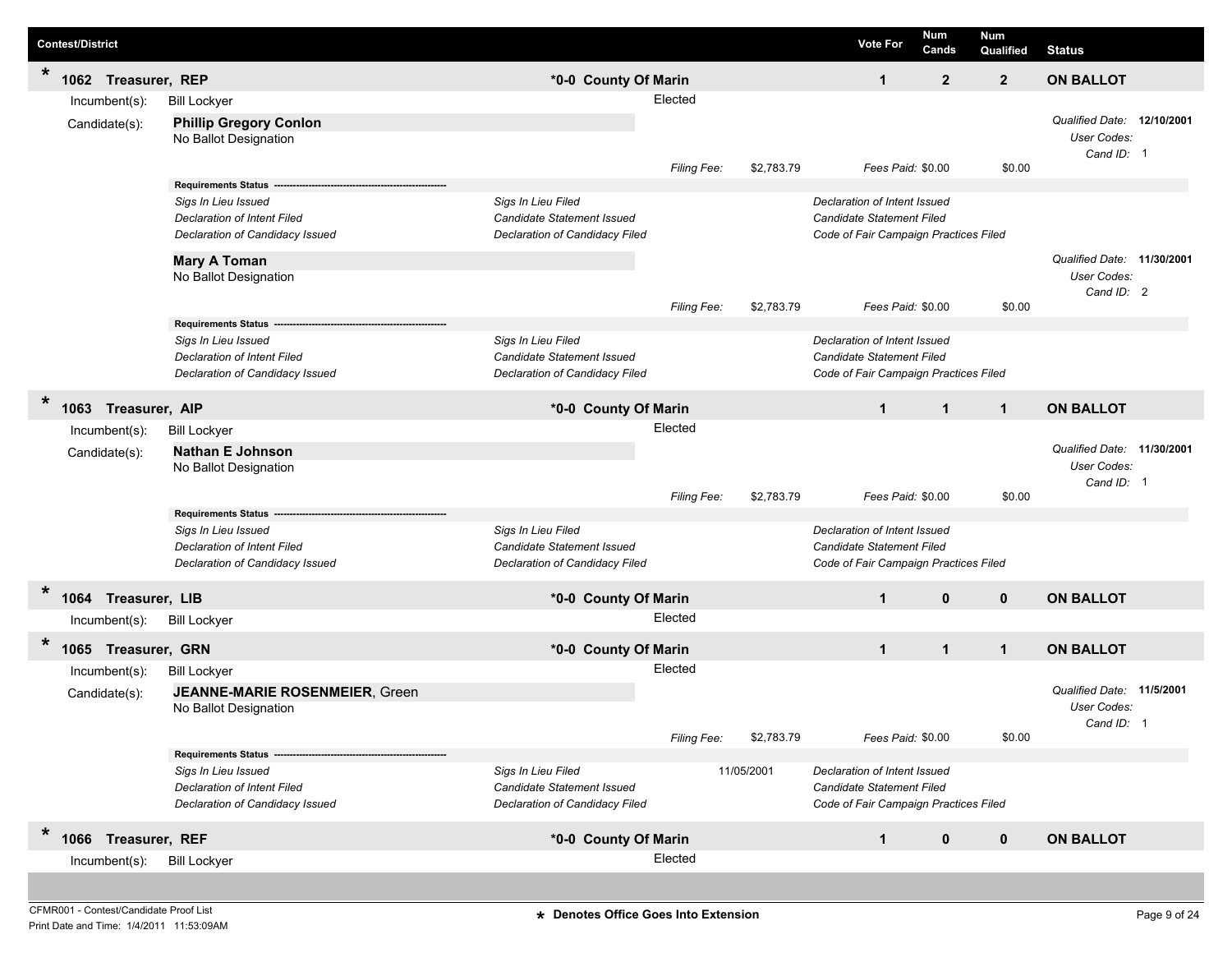|        | <b>Contest/District</b> |                |                                                                                              |                                                                                    |             |            | <b>Vote For</b>                                                                                    | Num<br>Cands   | <b>Num</b><br>Qualified | <b>Status</b>                                           |  |
|--------|-------------------------|----------------|----------------------------------------------------------------------------------------------|------------------------------------------------------------------------------------|-------------|------------|----------------------------------------------------------------------------------------------------|----------------|-------------------------|---------------------------------------------------------|--|
| $\ast$ | 1067                    | Treasurer, NLW |                                                                                              | *0-0 County Of Marin                                                               |             |            | $\mathbf{1}$                                                                                       | $\mathbf 0$    | $\mathbf{0}$            | <b>ON BALLOT</b>                                        |  |
|        |                         | Incumbent(s):  | <b>Bill Lockyer</b>                                                                          |                                                                                    | Elected     |            |                                                                                                    |                |                         |                                                         |  |
| $\ast$ | 1071                    |                | <b>Attorney General, DEM</b>                                                                 | *0-0 County Of Marin                                                               |             |            | $\mathbf 1$                                                                                        | $\overline{2}$ | $\overline{2}$          | <b>ON BALLOT</b>                                        |  |
|        |                         | Incumbent(s):  | Kamala D Harris                                                                              |                                                                                    | Elected     |            |                                                                                                    |                |                         |                                                         |  |
|        |                         | Candidate(s):  | <b>MICHAEL SCHMIER, Democratic</b><br>No Ballot Designation                                  |                                                                                    |             |            |                                                                                                    |                |                         | Qualified Date: 12/6/2001<br>User Codes:<br>Cand ID: 1  |  |
|        |                         |                | <b>Requirements Status</b>                                                                   |                                                                                    | Filing Fee: | \$3,022.54 | Fees Paid: \$0.00                                                                                  |                | \$0.00                  |                                                         |  |
|        |                         |                | Sigs In Lieu Issued<br><b>Declaration of Intent Filed</b><br>Declaration of Candidacy Issued | Sigs In Lieu Filed<br>Candidate Statement Issued<br>Declaration of Candidacy Filed |             |            | Declaration of Intent Issued<br>Candidate Statement Filed<br>Code of Fair Campaign Practices Filed |                |                         | Qualified Date: 11/30/2001                              |  |
|        |                         |                | <b>Bill Lockyer</b><br>No Ballot Designation                                                 |                                                                                    |             |            |                                                                                                    |                |                         | User Codes:                                             |  |
|        |                         |                |                                                                                              |                                                                                    | Filing Fee: | \$3,022.54 | Fees Paid: \$0.00                                                                                  |                | \$0.00                  | Cand ID: 2                                              |  |
|        |                         |                | <b>Requirements Status</b>                                                                   |                                                                                    |             |            |                                                                                                    |                |                         |                                                         |  |
|        |                         |                | Sigs In Lieu Issued<br>Declaration of Intent Filed                                           | Sigs In Lieu Filed<br>Candidate Statement Issued                                   |             |            | Declaration of Intent Issued<br><b>Candidate Statement Filed</b>                                   |                |                         |                                                         |  |
|        |                         |                | Declaration of Candidacy Issued                                                              | Declaration of Candidacy Filed                                                     |             |            | Code of Fair Campaign Practices Filed                                                              |                |                         |                                                         |  |
| $\ast$ |                         |                |                                                                                              |                                                                                    |             |            |                                                                                                    |                |                         |                                                         |  |
|        | 1072                    |                | <b>Attorney General, REP</b>                                                                 | *0-0 County Of Marin                                                               | Elected     |            | $\mathbf{1}$                                                                                       | $\mathbf{0}$   | $\mathbf{0}$            | <b>ON BALLOT</b>                                        |  |
|        |                         | Incumbent(s):  | Kamala D Harris                                                                              |                                                                                    |             |            |                                                                                                    |                |                         |                                                         |  |
| $\ast$ | 1073                    |                | <b>Attorney General, AIP</b>                                                                 | *0-0 County Of Marin                                                               |             |            | $\mathbf{1}$                                                                                       | $\mathbf{1}$   | $\mathbf{1}$            | <b>ON BALLOT</b>                                        |  |
|        |                         | Incumbent(s):  | Kamala D Harris                                                                              |                                                                                    | Elected     |            |                                                                                                    |                |                         |                                                         |  |
|        |                         | Candidate(s):  | <b>Diane B Templin</b><br>No Ballot Designation                                              |                                                                                    | Filing Fee: | \$3,022.54 | Fees Paid: \$0.00                                                                                  |                | \$0.00                  | Qualified Date: 12/11/2001<br>User Codes:<br>Cand ID: 1 |  |
|        |                         |                | <b>Requirements Status</b>                                                                   |                                                                                    |             |            |                                                                                                    |                |                         |                                                         |  |
|        |                         |                | Sigs In Lieu Issued<br><b>Declaration of Intent Filed</b><br>Declaration of Candidacy Issued | Sigs In Lieu Filed<br>Candidate Statement Issued<br>Declaration of Candidacy Filed |             |            | Declaration of Intent Issued<br>Candidate Statement Filed<br>Code of Fair Campaign Practices Filed |                |                         |                                                         |  |
| $\ast$ |                         |                | 1074 Attorney General, LIB                                                                   | *0-0 County Of Marin                                                               |             |            | $\mathbf 1$                                                                                        | $\mathbf{1}$   | $\mathbf{1}$            | <b>ON BALLOT</b>                                        |  |
|        |                         |                | Incumbent(s): Kamala D Harris                                                                |                                                                                    | Elected     |            |                                                                                                    |                |                         |                                                         |  |
|        |                         | Candidate(s):  | <b>Ed Kuwatch</b><br>No Ballot Designation                                                   |                                                                                    |             |            |                                                                                                    |                |                         | Qualified Date: 12/11/2001<br>User Codes:<br>Cand ID: 1 |  |
|        |                         |                |                                                                                              |                                                                                    | Filing Fee: | \$3,022.54 | Fees Paid: \$0.00                                                                                  |                | \$0.00                  |                                                         |  |
|        |                         |                | Requirements Status ---<br>Sigs In Lieu Issued<br>Declaration of Intent Filed                | Sigs In Lieu Filed<br>Candidate Statement Issued                                   |             |            | Declaration of Intent Issued<br>Candidate Statement Filed                                          |                |                         |                                                         |  |
|        |                         |                | Declaration of Candidacy Issued                                                              | Declaration of Candidacy Filed                                                     |             |            | Code of Fair Campaign Practices Filed                                                              |                |                         |                                                         |  |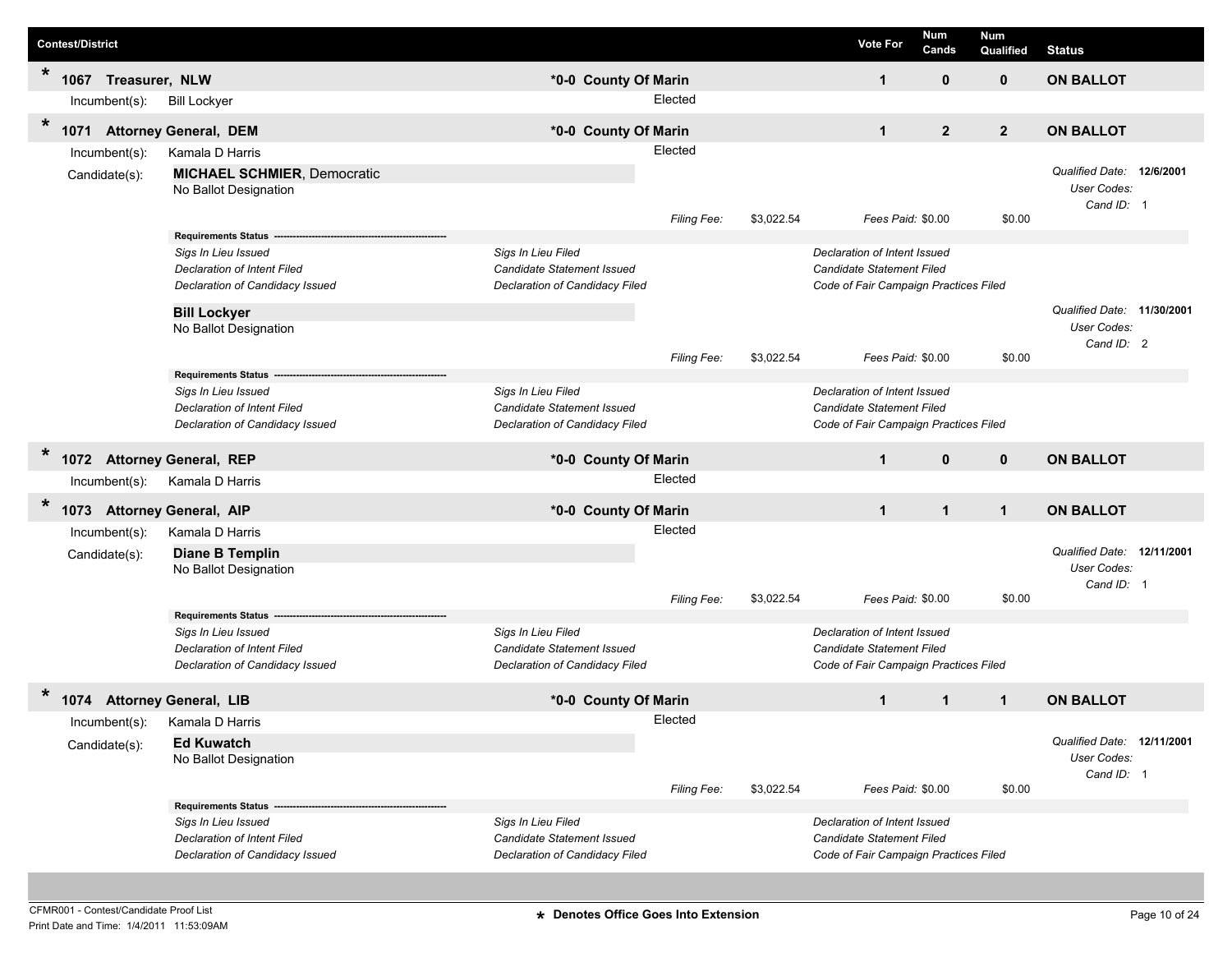|         | <b>Contest/District</b> |                  |                                                                       |                                                              |             |            | <b>Vote For</b>                                                           | Num<br>Cands   | <b>Num</b><br>Qualified | <b>Status</b>                                          |  |
|---------|-------------------------|------------------|-----------------------------------------------------------------------|--------------------------------------------------------------|-------------|------------|---------------------------------------------------------------------------|----------------|-------------------------|--------------------------------------------------------|--|
| $\star$ |                         |                  | 1075 Attorney General, GRN                                            | *0-0 County Of Marin                                         |             |            | $\mathbf 1$                                                               | $\mathbf{0}$   | $\mathbf 0$             | <b>ON BALLOT</b>                                       |  |
|         |                         | Incumbent(s):    | Kamala D Harris                                                       |                                                              | Elected     |            |                                                                           |                |                         |                                                        |  |
| $\ast$  | 1076                    |                  | <b>Attorney General, REF</b>                                          | *0-0 County Of Marin                                         |             |            | $\mathbf 1$                                                               | 0              | $\mathbf 0$             | <b>ON BALLOT</b>                                       |  |
|         |                         | Incumbent(s):    | Kamala D Harris                                                       |                                                              | Elected     |            |                                                                           |                |                         |                                                        |  |
| $\ast$  | 1077                    |                  | <b>Attorney General, NLW</b>                                          | *0-0 County Of Marin                                         |             |            | $\mathbf{1}$                                                              | $\mathbf{0}$   | $\mathbf{0}$            | <b>ON BALLOT</b>                                       |  |
|         |                         | Incumbent(s):    | Kamala D Harris                                                       |                                                              | Elected     |            |                                                                           |                |                         |                                                        |  |
| $\star$ | 1081                    |                  | <b>Insurance Commissioner, DEM</b>                                    | *0-0 County Of Marin                                         |             |            | $\mathbf{1}$                                                              | $\overline{2}$ | $\overline{2}$          | <b>ON BALLOT</b>                                       |  |
|         |                         | $Incumbent(s)$ : | Dave Jones                                                            |                                                              | Elected     |            |                                                                           |                |                         |                                                        |  |
|         |                         | Candidate(s):    | John Garamendi<br>No Ballot Designation                               |                                                              |             |            |                                                                           |                |                         | Qualified Date: 12/3/2001<br>User Codes:<br>Cand ID: 1 |  |
|         |                         |                  |                                                                       |                                                              | Filing Fee: | \$2,783.79 | Fees Paid: \$0.00                                                         |                | \$0.00                  |                                                        |  |
|         |                         |                  | <b>Requirements Status</b><br>Sigs In Lieu Issued                     | Sigs In Lieu Filed                                           |             |            | Declaration of Intent Issued                                              |                |                         |                                                        |  |
|         |                         |                  | <b>Declaration of Intent Filed</b>                                    | Candidate Statement Issued                                   |             |            | <b>Candidate Statement Filed</b>                                          |                |                         |                                                        |  |
|         |                         |                  | Declaration of Candidacy Issued                                       | Declaration of Candidacy Filed                               |             |            | Code of Fair Campaign Practices Filed                                     |                |                         |                                                        |  |
|         |                         |                  | <b>Thomas M Calderon</b>                                              |                                                              |             |            |                                                                           |                |                         | Qualified Date: 12/6/2001                              |  |
|         |                         |                  | No Ballot Designation                                                 |                                                              |             |            |                                                                           |                |                         | User Codes:                                            |  |
|         |                         |                  |                                                                       |                                                              | Filing Fee: | \$2,783.79 | Fees Paid: \$0.00                                                         |                | \$0.00                  | Cand ID: 2                                             |  |
|         |                         |                  | <b>Requirements Status</b>                                            |                                                              |             |            |                                                                           |                |                         |                                                        |  |
|         |                         |                  | Sigs In Lieu Issued                                                   | Sigs In Lieu Filed                                           |             |            | Declaration of Intent Issued                                              |                |                         |                                                        |  |
|         |                         |                  | <b>Declaration of Intent Filed</b><br>Declaration of Candidacy Issued | Candidate Statement Issued<br>Declaration of Candidacy Filed |             |            | <b>Candidate Statement Filed</b><br>Code of Fair Campaign Practices Filed |                |                         |                                                        |  |
|         |                         |                  |                                                                       |                                                              |             |            |                                                                           |                |                         |                                                        |  |
| $\ast$  |                         |                  | 1082 Insurance Commissioner, REP                                      | *0-0 County Of Marin                                         |             |            | $\mathbf{1}$                                                              | $\mathbf{1}$   | $\mathbf{1}$            | <b>ON BALLOT</b>                                       |  |
|         |                         | $Incumbent(s)$ : | Dave Jones                                                            |                                                              | Elected     |            |                                                                           |                |                         |                                                        |  |
|         |                         | Candidate(s):    | <b>Wes Bannister</b>                                                  |                                                              |             |            |                                                                           |                |                         | Qualified Date: 12/5/2001                              |  |
|         |                         |                  | No Ballot Designation                                                 |                                                              |             |            |                                                                           |                |                         | User Codes:<br>Cand ID: 1                              |  |
|         |                         |                  |                                                                       |                                                              | Filing Fee: | \$2,783.79 | Fees Paid: \$0.00                                                         |                | \$0.00                  |                                                        |  |
|         |                         |                  | <b>Requirements Status</b>                                            |                                                              |             |            |                                                                           |                |                         |                                                        |  |
|         |                         |                  | Sigs In Lieu Issued                                                   | Sigs In Lieu Filed                                           |             |            | Declaration of Intent Issued                                              |                |                         |                                                        |  |
|         |                         |                  | <b>Declaration of Intent Filed</b>                                    | Candidate Statement Issued                                   |             |            | <b>Candidate Statement Filed</b>                                          |                |                         |                                                        |  |
|         |                         |                  | Declaration of Candidacy Issued                                       | Declaration of Candidacy Filed                               |             |            | Code of Fair Campaign Practices Filed                                     |                |                         |                                                        |  |
| $\ast$  | 1083                    |                  | <b>Insurance Commissioner, AIP</b>                                    | *0-0 County Of Marin                                         |             |            | $\mathbf{1}$                                                              | $\mathbf{1}$   | $\mathbf{1}$            | <b>ON BALLOT</b>                                       |  |
|         |                         | Incumbent(s):    | Dave Jones                                                            |                                                              | Elected     |            |                                                                           |                |                         |                                                        |  |
|         |                         | Candidate(s):    | <b>Steven A Klein</b>                                                 |                                                              |             |            |                                                                           |                |                         | Qualified Date: 12/7/2001                              |  |
|         |                         |                  | No Ballot Designation                                                 |                                                              |             |            |                                                                           |                |                         | User Codes:                                            |  |
|         |                         |                  |                                                                       |                                                              | Filing Fee: | \$2,783.79 | Fees Paid: \$0.00                                                         |                | \$0.00                  | Cand ID: 1                                             |  |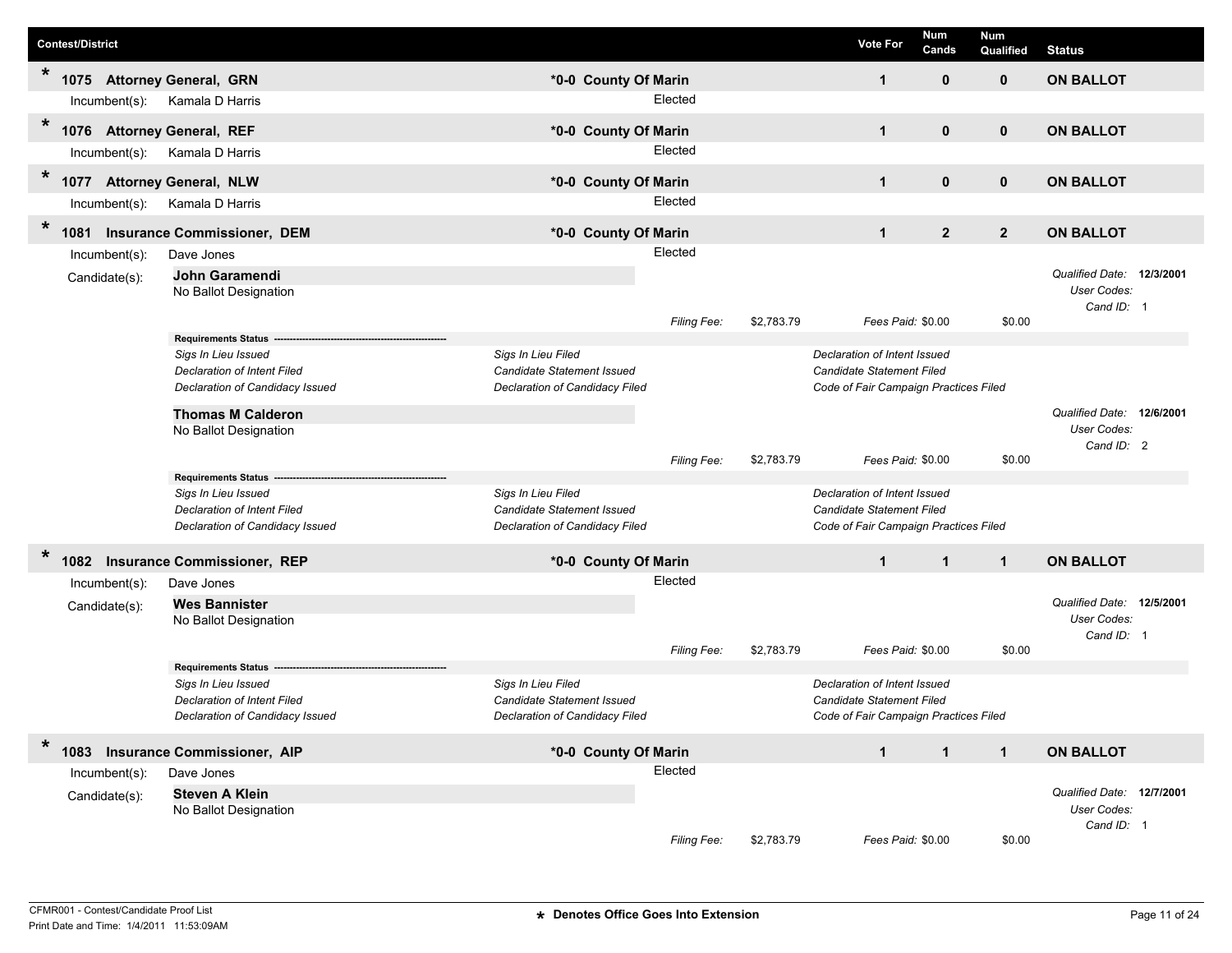| <b>Partisan STATE Insurance Commissioner</b><br>$\mathbf{1}$<br><b>Insurance Commissioner, AIP</b><br>$\mathbf{1}$<br>$\mathbf{1}$<br>1083<br><b>Requirements Status</b><br>Sigs In Lieu Filed<br>Declaration of Intent Issued<br>Sigs In Lieu Issued<br>Declaration of Intent Filed<br>Candidate Statement Issued<br>Candidate Statement Filed<br>Declaration of Candidacy Issued<br>Declaration of Candidacy Filed<br>Code of Fair Campaign Practices Filed | <b>ON BALLOT</b>                                       |
|---------------------------------------------------------------------------------------------------------------------------------------------------------------------------------------------------------------------------------------------------------------------------------------------------------------------------------------------------------------------------------------------------------------------------------------------------------------|--------------------------------------------------------|
|                                                                                                                                                                                                                                                                                                                                                                                                                                                               |                                                        |
|                                                                                                                                                                                                                                                                                                                                                                                                                                                               |                                                        |
|                                                                                                                                                                                                                                                                                                                                                                                                                                                               |                                                        |
| $\ast$<br><b>Insurance Commissioner, LIB</b><br>$\mathbf{1}$<br>$\mathbf{0}$<br>$\mathbf 0$<br>1084<br>*0-0 County Of Marin<br>Elected<br>Dave Jones<br>$Incumbent(s)$ :                                                                                                                                                                                                                                                                                      | <b>ON BALLOT</b>                                       |
| $\ast$<br><b>Insurance Commissioner, GRN</b><br>*0-0 County Of Marin<br>$\mathbf{1}$<br>$\mathbf{1}$<br>$\mathbf{1}$<br>1085                                                                                                                                                                                                                                                                                                                                  | <b>ON BALLOT</b>                                       |
| Elected<br>Dave Jones<br>$Incumbent(s)$ :<br>DAVID ISHMAEL SHEIDLOWER, Green<br>Candidate(s):<br>No Ballot Designation                                                                                                                                                                                                                                                                                                                                        | Qualified Date: 11/5/2001<br>User Codes:<br>Cand ID: 1 |
| Filing Fee:<br>\$2,783.79<br>Fees Paid: \$0.00<br>\$0.00<br><b>Requirements Status --</b>                                                                                                                                                                                                                                                                                                                                                                     |                                                        |
| Sigs In Lieu Filed<br>11/05/2001<br>Declaration of Intent Issued<br>Sigs In Lieu Issued<br><b>Declaration of Intent Filed</b><br>Candidate Statement Issued<br>Candidate Statement Filed<br>Declaration of Candidacy Filed<br>Code of Fair Campaign Practices Filed<br>Declaration of Candidacy Issued                                                                                                                                                        |                                                        |
| $\ast$<br>1086<br><b>Insurance Commissioner, REF</b><br>*0-0 County Of Marin<br>$\mathbf{1}$<br>$\mathbf{0}$<br>$\mathbf{0}$                                                                                                                                                                                                                                                                                                                                  | <b>ON BALLOT</b>                                       |
| Elected<br>Dave Jones<br>$Incumbent(s)$ :                                                                                                                                                                                                                                                                                                                                                                                                                     |                                                        |
| $\ast$<br>$\mathbf{1}$<br><b>Insurance Commissioner, NLW</b><br>*0-0 County Of Marin<br>$\mathbf{1}$<br>$\mathbf{1}$<br>1087                                                                                                                                                                                                                                                                                                                                  | <b>ON BALLOT</b>                                       |
| Elected<br>Incumbent(s):<br>Dave Jones<br><b>Raul Calderon</b><br>Candidate(s):<br>No Ballot Designation                                                                                                                                                                                                                                                                                                                                                      | Qualified Date: 12/7/2001<br>User Codes:<br>Cand ID: 1 |
| \$2,783.79<br>\$0.00<br>Filing Fee:<br>Fees Paid: \$0.00                                                                                                                                                                                                                                                                                                                                                                                                      |                                                        |
| <b>Requirements Status</b><br>Sigs In Lieu Issued<br>Sigs In Lieu Filed<br>Declaration of Intent Issued<br>Candidate Statement Issued<br>Candidate Statement Filed<br>Declaration of Intent Filed<br>Declaration of Candidacy Issued<br>Declaration of Candidacy Filed<br>Code of Fair Campaign Practices Filed                                                                                                                                               |                                                        |
| $\ast$<br>Mem, State Bd of Equal, 1st District DEM<br>1091<br><b>BDEQ1-0 Bd Of Equalization District 1</b><br>$\mathbf{1}$<br>$\mathbf{0}$<br>$\mathbf{0}$                                                                                                                                                                                                                                                                                                    | <b>ON BALLOT</b>                                       |
| Elected<br>Incumbent(s): Betty T Yee                                                                                                                                                                                                                                                                                                                                                                                                                          |                                                        |
| $\ast$<br>1092 Mem, State Bd of Equal, 1st District REP<br>$\overline{2}$<br><b>BDEQ1-0 Bd Of Equalization District 1</b><br>$\mathbf{1}$<br>$\mathbf{1}$                                                                                                                                                                                                                                                                                                     | <b>ON BALLOT</b>                                       |
| Elected<br>Incumbent(s):<br>Betty T Yee<br><b>Mark S Bendick</b><br>Candidate(s):<br>CPA/Businessman<br>\$1,304.90<br>Filing Fee:<br>Fees Paid: \$0.00<br>\$0.00                                                                                                                                                                                                                                                                                              | Qualified Date: 12/6/2001<br>User Codes:<br>Cand ID: 2 |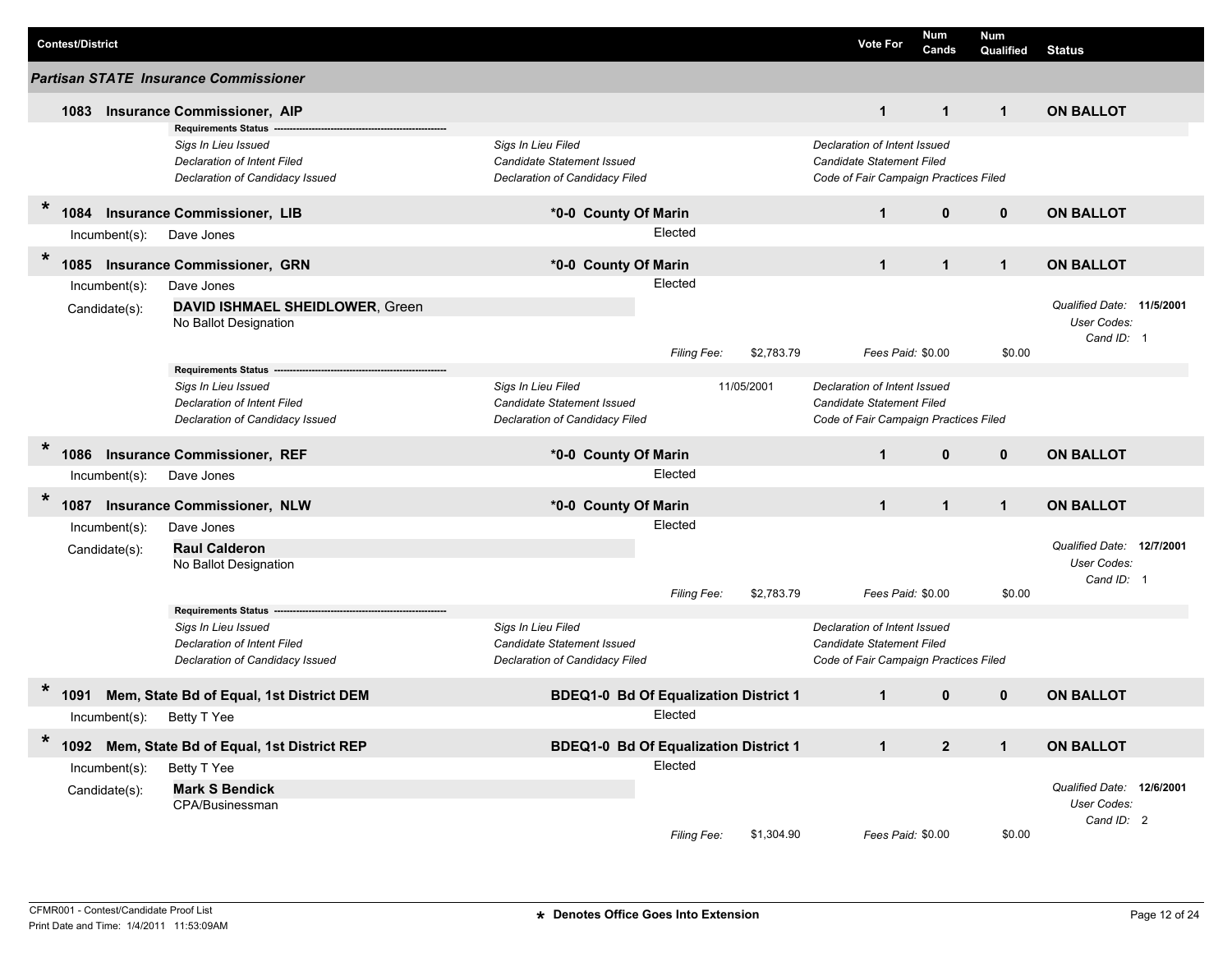| <b>Contest/District</b>                                                                                                                                                              |                                                                                                  | Num<br><b>Vote For</b><br>Cands                                                                    | <b>Num</b><br>Qualified | <b>Status</b>                                           |
|--------------------------------------------------------------------------------------------------------------------------------------------------------------------------------------|--------------------------------------------------------------------------------------------------|----------------------------------------------------------------------------------------------------|-------------------------|---------------------------------------------------------|
| Partisan STATE Member, State Board Of Equalization, 1st District                                                                                                                     |                                                                                                  |                                                                                                    |                         |                                                         |
| Mem, State Bd of Equal, 1st District REP<br>1092                                                                                                                                     |                                                                                                  | $\overline{2}$<br>$\mathbf{1}$                                                                     | $\mathbf{1}$            | <b>ON BALLOT</b>                                        |
| <b>Requirements Status</b><br>Sigs In Lieu Issued<br>Declaration of Intent Filed<br>Declaration of Candidacy Issued                                                                  | Sigs In Lieu Filed<br>Candidate Statement Issued<br>Declaration of Candidacy Filed               | Declaration of Intent Issued<br>Candidate Statement Filed<br>Code of Fair Campaign Practices Filed |                         |                                                         |
| $\ast$<br>Mem, State Bd of Equal, 1st District AIP<br>1093                                                                                                                           | <b>BDEQ1-0 Bd Of Equalization District 1</b>                                                     | $\mathbf{1}$<br>$\mathbf{0}$                                                                       | $\mathbf 0$             | <b>ON BALLOT</b>                                        |
| Incumbent(s):<br>Betty T Yee                                                                                                                                                         | Elected                                                                                          |                                                                                                    |                         |                                                         |
| $\ast$<br>1094<br>Mem, State Bd of Equal, 1st District LIB                                                                                                                           | <b>BDEQ1-0 Bd Of Equalization District 1</b>                                                     | $\mathbf{1}$<br>$\mathbf{0}$                                                                       | $\mathbf 0$             | <b>ON BALLOT</b>                                        |
| Incumbent(s):<br>Betty T Yee                                                                                                                                                         | Elected                                                                                          |                                                                                                    |                         |                                                         |
| $\ast$<br>Mem, State Bd of Equal, 1st District GRN<br>1095                                                                                                                           | <b>BDEQ1-0 Bd Of Equalization District 1</b>                                                     | $\mathbf{0}$<br>$\mathbf{1}$                                                                       | $\mathbf 0$             | <b>ON BALLOT</b>                                        |
| Betty T Yee<br>Incumbent(s):                                                                                                                                                         | Elected                                                                                          |                                                                                                    |                         |                                                         |
| $\ast$<br>Mem, State Bd of Equal, 1st District REF<br>1096                                                                                                                           | <b>BDEQ1-0 Bd Of Equalization District 1</b>                                                     | $\mathbf 0$<br>$\mathbf{1}$                                                                        | $\mathbf 0$             | <b>ON BALLOT</b>                                        |
| Incumbent(s):<br>Betty T Yee                                                                                                                                                         | Elected                                                                                          |                                                                                                    |                         |                                                         |
| $\ast$<br>Mem, State Bd of Equal, 1st District NLW<br>1097                                                                                                                           | <b>BDEQ1-0 Bd Of Equalization District 1</b>                                                     | $\mathbf{1}$<br>$\mathbf{0}$                                                                       | $\mathbf 0$             | <b>ON BALLOT</b>                                        |
| Incumbent(s):<br>Betty T Yee                                                                                                                                                         | Elected                                                                                          |                                                                                                    |                         |                                                         |
| 1121 U.S. Representative, 6th District DEM                                                                                                                                           | *106-0 6th Congressional District                                                                | $\mathbf{3}$<br>$\mathbf{1}$                                                                       | $\overline{2}$          | <b>ON BALLOT</b>                                        |
| Lynn Woolsey<br>$Incumbent(s)$ :<br>LYNN WOOLSEY, Democratic<br>Candidate(s):<br>No Ballot Designation                                                                               | Elected                                                                                          |                                                                                                    |                         | Qualified Date: 11/26/2001<br>User Codes:<br>Cand ID: 2 |
|                                                                                                                                                                                      | Filing Fee:<br>\$1,740.00                                                                        | Fees Paid: \$0.00                                                                                  | \$0.00                  |                                                         |
| Requirements Status ----<br>Sigs In Lieu Issued<br>11/14/2001<br>Declaration of Intent Filed<br>Declaration of Candidacy Issued<br><b>Michael F Martini</b><br>No Ballot Designation | Sigs In Lieu Filed<br>11/20/2001<br>Candidate Statement Issued<br>Declaration of Candidacy Filed | Declaration of Intent Issued<br>Candidate Statement Filed<br>Code of Fair Campaign Practices Filed |                         | Qualified Date: 12/4/2001<br>User Codes:<br>Cand ID: 3  |
|                                                                                                                                                                                      | <b>Filing Fee:</b><br>\$1,740.00                                                                 | Fees Paid: \$0.00                                                                                  | \$0.00                  |                                                         |
| <b>Requirements Status</b><br>Sigs In Lieu Issued<br>Declaration of Intent Filed<br>Declaration of Candidacy Issued                                                                  | Sigs In Lieu Filed<br>Candidate Statement Issued<br>Declaration of Candidacy Filed               | Declaration of Intent Issued<br>Candidate Statement Filed<br>Code of Fair Campaign Practices Filed |                         |                                                         |
| $\ast$<br>1122 U.S. Representative, 6th District REP                                                                                                                                 | *106-0 6th Congressional District                                                                | $\mathbf 0$<br>$\mathbf{1}$                                                                        | $\mathbf 0$             | <b>ON BALLOT</b>                                        |
| Lynn Woolsey<br>Incumbent(s):                                                                                                                                                        | Elected                                                                                          |                                                                                                    |                         |                                                         |
| $\ast$<br>1123 U.S. Representative, 6th District AIP                                                                                                                                 | *106-0 6th Congressional District                                                                | $\mathbf 0$<br>$\mathbf{1}$                                                                        | $\mathbf 0$             | <b>ON BALLOT</b>                                        |
| $Incumbent(s)$ :<br>Lynn Woolsey                                                                                                                                                     | Elected                                                                                          |                                                                                                    |                         |                                                         |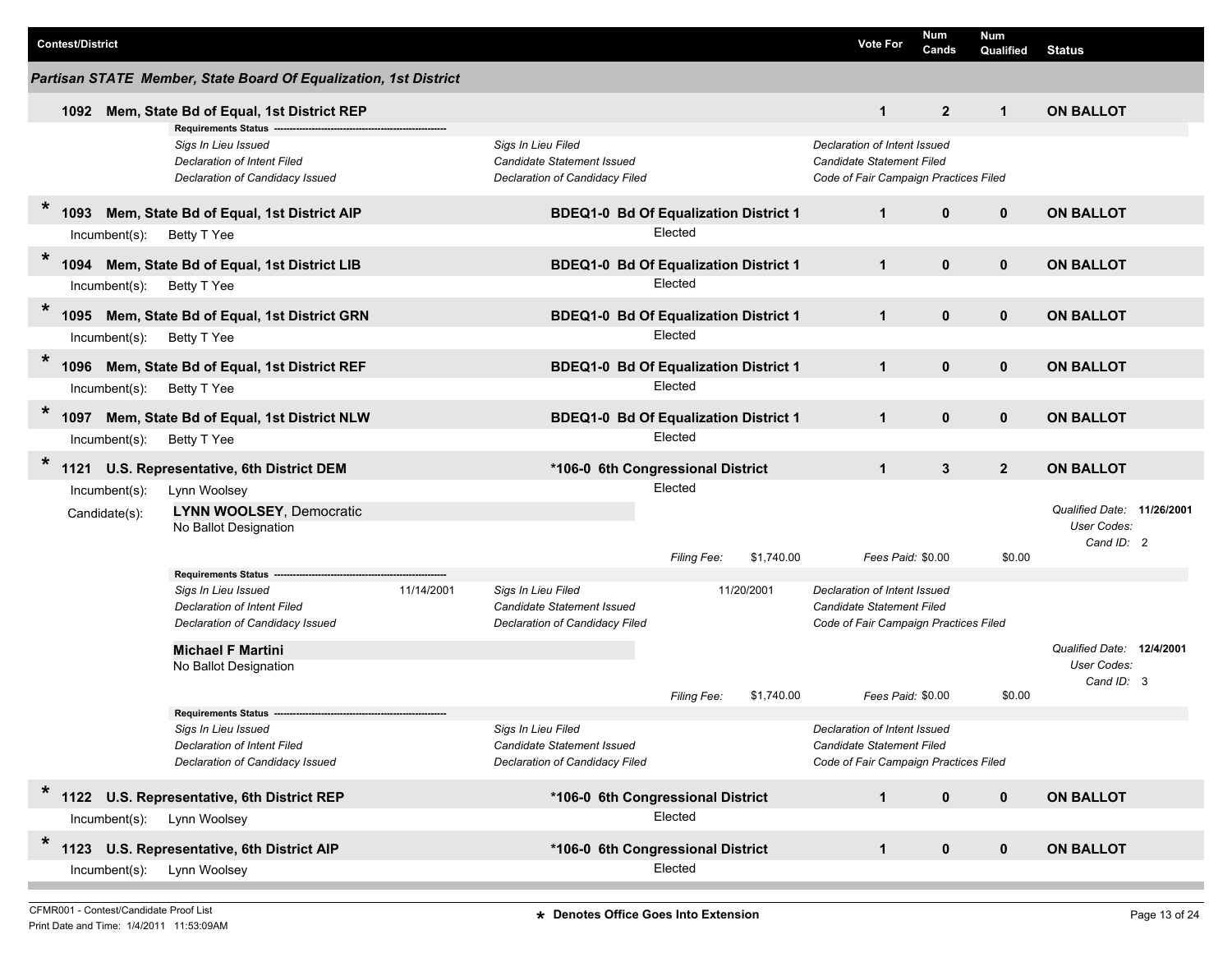|         | <b>Contest/District</b>                |                                                                         |                          |                                                         |                                      | <b>Vote For</b>                                           | Num<br>Cands | <b>Num</b><br>Qualified | <b>Status</b>             |               |
|---------|----------------------------------------|-------------------------------------------------------------------------|--------------------------|---------------------------------------------------------|--------------------------------------|-----------------------------------------------------------|--------------|-------------------------|---------------------------|---------------|
| $\ast$  |                                        | 1124 U.S. Representative, 6th District LIB                              |                          |                                                         | *106-0 6th Congressional District    | $\mathbf{1}$                                              | $\mathbf{1}$ | 0                       | <b>ON BALLOT</b>          |               |
|         | $lncumbent(s)$ :                       | Lynn Woolsey                                                            |                          |                                                         | Elected                              |                                                           |              |                         |                           |               |
| $\ast$  |                                        | 1125 U.S. Representative, 6th District GRN                              |                          |                                                         | *106-0 6th Congressional District    | $\mathbf{1}$                                              | $\mathbf{0}$ | $\mathbf 0$             | <b>ON BALLOT</b>          |               |
|         | Incumbent(s):                          | Lynn Woolsey                                                            |                          |                                                         | Elected                              |                                                           |              |                         |                           |               |
| *       | 1126                                   | U.S. Representative, 6th District REF                                   |                          |                                                         | *106-0 6th Congressional District    | $\mathbf{1}$                                              | $\mathbf{1}$ | 0                       | <b>ON BALLOT</b>          |               |
|         | Incumbent(s):                          | Lynn Woolsey                                                            |                          |                                                         | Elected                              |                                                           |              |                         |                           |               |
| $\star$ | 1127                                   | U.S. Representative, 6th District NLW                                   |                          |                                                         | *106-0 6th Congressional District    | $\mathbf{1}$                                              | $\mathbf 0$  | $\mathbf 0$             | <b>ON BALLOT</b>          |               |
|         | $Incumbent(s)$ :                       | Lynn Woolsey                                                            |                          |                                                         | Elected                              |                                                           |              |                         |                           |               |
| $\ast$  |                                        |                                                                         |                          |                                                         |                                      |                                                           |              |                         |                           |               |
|         | 1161                                   | Member State Assembly, 6th District DEM                                 |                          | *306-0 6th Assembly District                            | Elected                              | $\mathbf{1}$                                              | $\mathbf{1}$ | $\mathbf{1}$            | <b>ON BALLOT</b>          |               |
|         | Incumbent(s):                          | Jared William Huffman<br><b>JOE NATION, Democratic</b>                  |                          |                                                         |                                      |                                                           |              |                         | Qualified Date: 12/5/2001 |               |
|         | Candidate(s):                          | Incumbent                                                               |                          |                                                         |                                      |                                                           |              |                         | User Codes:               |               |
|         |                                        |                                                                         |                          |                                                         | \$952.91<br>Filing Fee:              | Fees Paid: \$952.91                                       |              | \$0.00                  | Cand ID: 1                |               |
|         |                                        | <b>Requirements Status</b>                                              |                          |                                                         |                                      |                                                           |              |                         |                           |               |
|         |                                        | Sigs In Lieu Issued<br>Declaration of Intent Filed                      | 09/28/2001<br>11/02/2001 | Sigs In Lieu Filed<br><b>Candidate Statement Issued</b> | 11/02/2001                           | Declaration of Intent Issued<br>Candidate Statement Filed |              |                         | 11/02/2001                |               |
|         |                                        | Declaration of Candidacy Issued                                         | 12/04/2001               | Declaration of Candidacy Filed                          | 12/04/2001                           | Code of Fair Campaign Practices Filed                     |              |                         |                           |               |
| *       |                                        |                                                                         |                          |                                                         |                                      |                                                           |              |                         |                           |               |
|         | 1162                                   | Member State Assembly, 6th District REP<br>Jared William Huffman        |                          | *306-0 6th Assembly District                            | Elected                              | $\mathbf{1}$                                              | $\mathbf{1}$ | $\mathbf{1}$            | <b>ON BALLOT</b>          |               |
|         | Incumbent(s):<br>Candidate(s):         | <b>KENNETH A. HITT, Republican</b>                                      |                          |                                                         |                                      |                                                           |              |                         | Qualified Date: 12/5/2001 |               |
|         |                                        | Businessman/Educator                                                    |                          |                                                         |                                      |                                                           |              |                         | User Codes:               |               |
|         |                                        |                                                                         |                          |                                                         | Filing Fee:<br>\$952.91              | Fees Paid: \$952.91                                       |              | \$0.00                  | Cand ID: 1                |               |
|         |                                        | Requirements Status --                                                  |                          |                                                         |                                      |                                                           |              |                         |                           |               |
|         |                                        | Sigs In Lieu Issued<br>Declaration of Intent Filed                      | 11/07/2001               | Sigs In Lieu Filed<br>Candidate Statement Issued        |                                      | Declaration of Intent Issued<br>Candidate Statement Filed |              |                         | 11/07/2001                |               |
|         |                                        | Declaration of Candidacy Issued                                         | 11/14/2001               | Declaration of Candidacy Filed                          | 12/04/2001                           | Code of Fair Campaign Practices Filed                     |              |                         |                           |               |
|         |                                        |                                                                         |                          |                                                         |                                      |                                                           |              |                         |                           |               |
|         | 1163<br>$Incumbent(s)$ :               | <b>Member State Assembly, 6th District AIP</b><br>Jared William Huffman |                          | *306-0 6th Assembly District                            | Elected                              | $\mathbf{1}$                                              | $\mathbf{0}$ | $\mathbf 0$             | <b>ON BALLOT</b>          |               |
| *       |                                        |                                                                         |                          |                                                         |                                      |                                                           |              |                         |                           |               |
|         | 1164                                   | Member State Assembly, 6th District LIB                                 |                          | *306-0_6th Assembly District                            | Elected                              | 1                                                         | 1            | 0                       | <b>ON BALLOT</b>          |               |
| $\star$ | $Incumbent(s)$ :                       | Jared William Huffman                                                   |                          |                                                         |                                      |                                                           |              |                         |                           |               |
|         | 1165                                   | <b>Member State Assembly, 6th District GRN</b>                          |                          | *306-0 6th Assembly District                            |                                      | $\mathbf{1}$                                              | $\mathbf 0$  | $\mathbf 0$             | <b>ON BALLOT</b>          |               |
|         |                                        | Incumbent(s): Jared William Huffman                                     |                          |                                                         | Elected                              |                                                           |              |                         |                           |               |
| $\star$ |                                        | 1166 Member State Assembly, 6th District REF                            |                          | *306-0 6th Assembly District                            |                                      | $\mathbf{1}$                                              | $\pmb{0}$    | $\mathbf 0$             | <b>ON BALLOT</b>          |               |
|         | Incumbent(s):                          | Jared William Huffman                                                   |                          |                                                         | Elected                              |                                                           |              |                         |                           |               |
| $\star$ |                                        | 1167 Member State Assembly, 6th District NLW                            |                          | *306-0 6th Assembly District                            |                                      | $\mathbf{1}$                                              | $\pmb{0}$    | $\mathbf 0$             | <b>ON BALLOT</b>          |               |
|         | $Incumbent(s)$ :                       | Jared William Huffman                                                   |                          |                                                         | Elected                              |                                                           |              |                         |                           |               |
|         | CFMR001 - Contest/Candidate Proof List |                                                                         |                          |                                                         | * Denotes Office Goes Into Extension |                                                           |              |                         |                           | Page 14 of 24 |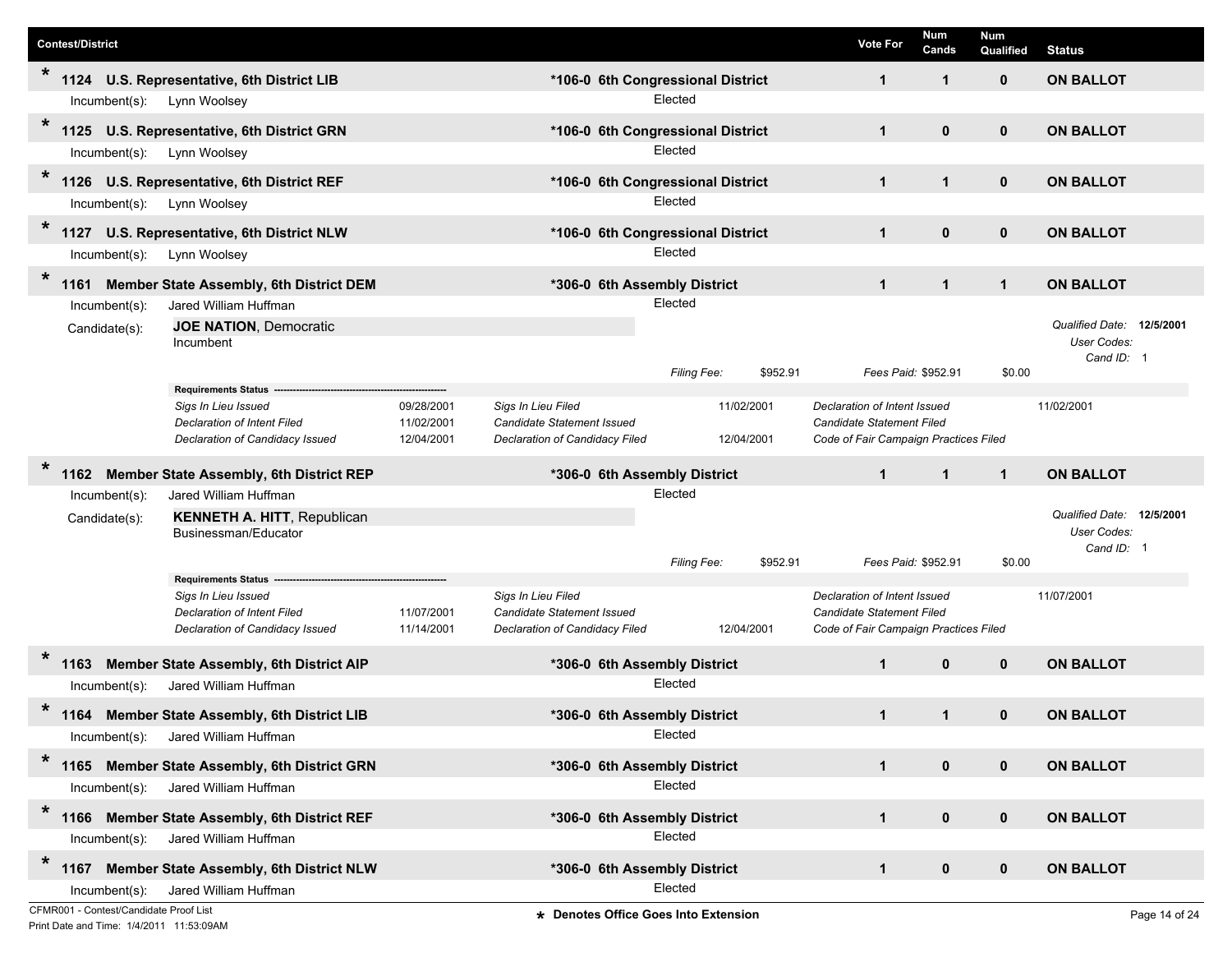| <b>Contest/District</b> |      |               |                                                                                                                            |            |                                                                                           |                                          |        | <b>Vote For</b>                                                                                           | Num<br>Cands | Num<br>Qualified | <b>Status</b>                                          |  |
|-------------------------|------|---------------|----------------------------------------------------------------------------------------------------------------------------|------------|-------------------------------------------------------------------------------------------|------------------------------------------|--------|-----------------------------------------------------------------------------------------------------------|--------------|------------------|--------------------------------------------------------|--|
| $\ast$                  | 1167 |               | Member State Assembly, 6th District NLW                                                                                    |            | *306-0 6th Assembly District                                                              |                                          |        | 1                                                                                                         | 0            | $\mathbf 0$      | <b>ON BALLOT</b>                                       |  |
|                         | 1311 |               | Member, Co Central Comm, 1st Sup. Dist. - Dem. DE                                                                          |            |                                                                                           | *401-0 1st Supervisorial District        |        | 5                                                                                                         | 5            | 5                | <b>ON BALLOT</b>                                       |  |
|                         |      | Incumbent(s): | Regina Carey<br><b>Richard Foldenauer</b><br>Paul M Cohen<br>Andrew R Hyman                                                |            |                                                                                           | Elected<br>Elected<br>Elected<br>Elected |        |                                                                                                           |              |                  |                                                        |  |
|                         |      | Candidate(s): | Larry A Paul<br><b>MARY W. HUBERT</b><br>Incumbent                                                                         |            |                                                                                           | Elected<br>Filing Fee:                   | \$0.00 | Fees Paid: \$0.00                                                                                         |              | \$0.00           | Qualified Date: 12/4/2001<br>User Codes:<br>Cand ID: 1 |  |
|                         |      |               | <b>Elected Incumbent</b><br><b>Requirements Status</b><br>Sigs In Lieu Issued<br>Declaration of Intent Filed               |            | Sigs In Lieu Filed<br>Candidate Statement Issued                                          |                                          |        | Declaration of Intent Issued<br><b>Candidate Statement Filed</b>                                          |              |                  |                                                        |  |
|                         |      |               | Declaration of Candidacy Issued<br><b>JOHN W. ALDEN</b><br>Incumbent                                                       | 11/13/2001 | Declaration of Candidacy Filed                                                            | 12/04/2001<br>Filing Fee:                | \$0.00 | Code of Fair Campaign Practices Filed<br>Fees Paid: \$0.00                                                |              | \$0.00           | Qualified Date: 12/3/2001<br>User Codes:<br>Cand ID: 2 |  |
|                         |      |               | <b>Elected Incumbent</b><br><b>Requirements Status</b>                                                                     |            |                                                                                           |                                          |        |                                                                                                           |              |                  |                                                        |  |
|                         |      |               | Sigs In Lieu Issued<br><b>Declaration of Intent Filed</b><br>Declaration of Candidacy Issued                               | 11/13/2001 | Sigs In Lieu Filed<br><b>Candidate Statement Issued</b><br>Declaration of Candidacy Filed | 12/03/2001                               |        | Declaration of Intent Issued<br><b>Candidate Statement Filed</b><br>Code of Fair Campaign Practices Filed |              |                  |                                                        |  |
|                         |      |               | <b>REGINA CAREY</b><br>Incumbent                                                                                           |            |                                                                                           | Filing Fee:                              | \$0.00 | Fees Paid: \$0.00                                                                                         |              | \$0.00           | Qualified Date: 12/7/2001<br>User Codes:<br>Cand ID: 3 |  |
|                         |      |               | Elected Incumbent                                                                                                          |            |                                                                                           |                                          |        |                                                                                                           |              |                  |                                                        |  |
|                         |      |               | <b>Requirements Status</b><br>Sigs In Lieu Issued<br><b>Declaration of Intent Filed</b><br>Declaration of Candidacy Issued | 11/30/2001 | Sigs In Lieu Filed<br>Candidate Statement Issued<br>Declaration of Candidacy Filed        | 12/07/2001                               |        | Declaration of Intent Issued<br><b>Candidate Statement Filed</b><br>Code of Fair Campaign Practices Filed |              |                  |                                                        |  |
|                         |      |               | <b>LARRY A. PAUL</b><br>Incumbent                                                                                          |            |                                                                                           | Filing Fee:                              | \$0.00 | Fees Paid: \$0.00                                                                                         |              | \$0.00           | Qualified Date: 12/7/2001<br>User Codes:<br>Cand ID: 4 |  |
|                         |      |               | <b>Elected Incumbent</b><br>Requirements Status -                                                                          |            |                                                                                           |                                          |        |                                                                                                           |              |                  |                                                        |  |
|                         |      |               | Sigs In Lieu Issued<br>Declaration of Intent Filed<br>Declaration of Candidacy Issued                                      | 12/03/2001 | Sigs In Lieu Filed<br>Candidate Statement Issued<br>Declaration of Candidacy Filed        | 12/07/2001                               |        | Declaration of Intent Issued<br>Candidate Statement Filed<br>Code of Fair Campaign Practices Filed        |              |                  |                                                        |  |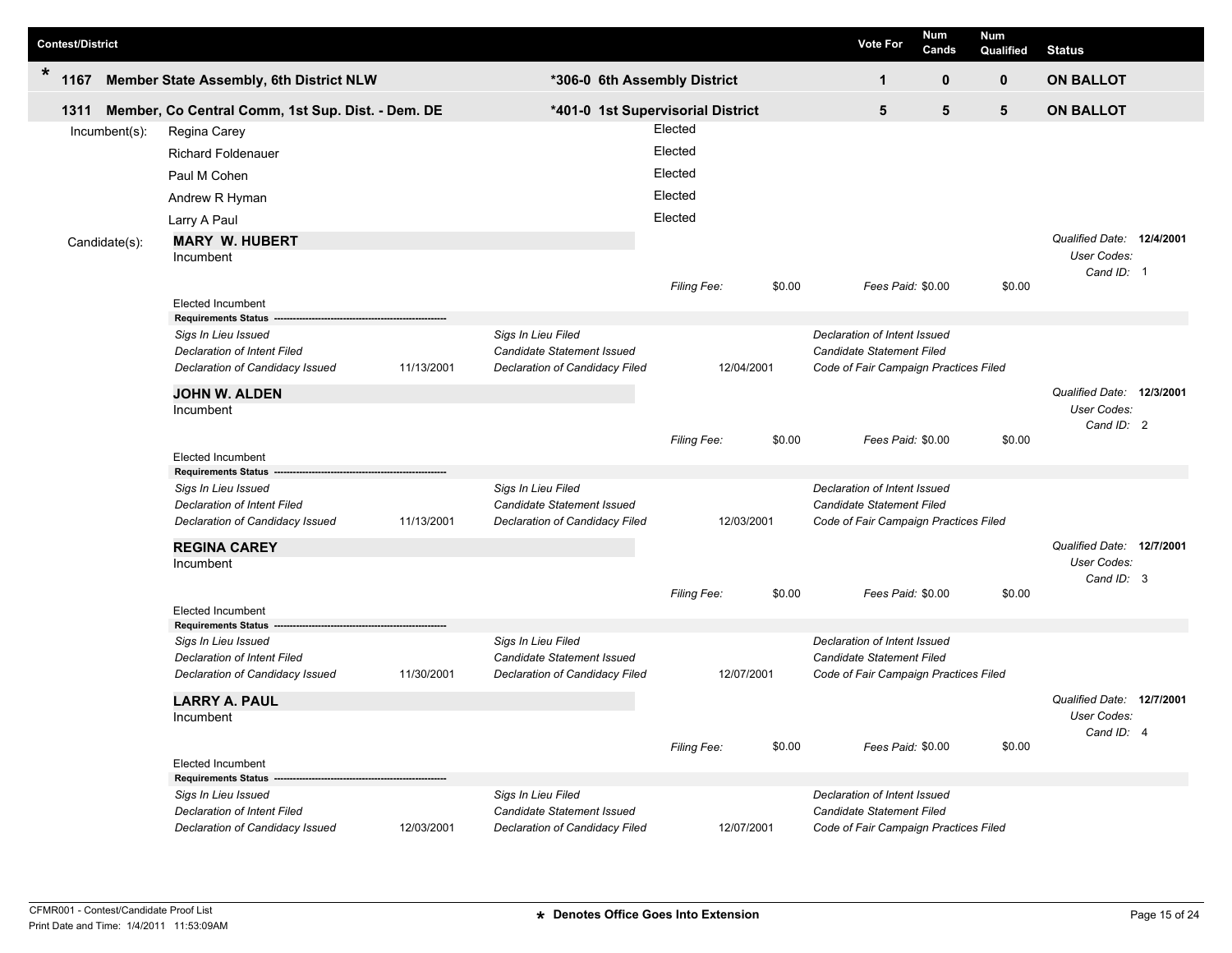| <b>Contest/District</b> |               |                                                                                                                            |            |                                                                                           |                    |            |        | <b>Vote For</b>                                                                                    | <b>Num</b><br>Cands | <b>Num</b><br>Qualified | <b>Status</b>                                          |  |
|-------------------------|---------------|----------------------------------------------------------------------------------------------------------------------------|------------|-------------------------------------------------------------------------------------------|--------------------|------------|--------|----------------------------------------------------------------------------------------------------|---------------------|-------------------------|--------------------------------------------------------|--|
|                         |               | Partisan COUNTY COMMITTEE Member, County Central Committee 1st Supervisorial District - Dem                                |            |                                                                                           |                    |            |        |                                                                                                    |                     |                         |                                                        |  |
| 1311                    |               | Member, Co Central Comm, 1st Sup. Dist. - Dem. DE                                                                          |            |                                                                                           |                    |            |        | 5                                                                                                  | 5                   | 5                       | <b>ON BALLOT</b>                                       |  |
|                         |               | <b>GREG KNELL</b><br>Printer                                                                                               |            |                                                                                           | Filing Fee:        |            | \$0.00 | Fees Paid: \$0.00                                                                                  |                     | \$0.00                  | Qualified Date: 12/7/2001<br>User Codes:<br>Cand ID: 5 |  |
|                         |               | <b>Requirements Status</b>                                                                                                 |            |                                                                                           |                    |            |        |                                                                                                    |                     |                         |                                                        |  |
|                         |               | Sigs In Lieu Issued<br><b>Declaration of Intent Filed</b><br>Declaration of Candidacy Issued                               | 12/04/2001 | Sigs In Lieu Filed<br><b>Candidate Statement Issued</b><br>Declaration of Candidacy Filed |                    | 12/07/2001 |        | Declaration of Intent Issued<br>Candidate Statement Filed<br>Code of Fair Campaign Practices Filed |                     |                         |                                                        |  |
| 1322                    |               | Member, Co Central Comm, 2nd Sup. Dist. - Rep. RE                                                                          |            | *402-0 2nd Supervisorial District                                                         |                    |            |        | 5                                                                                                  | 6                   | 6                       | <b>ON BALLOT</b>                                       |  |
|                         | Incumbent(s): | Vic Canby                                                                                                                  |            |                                                                                           | Appointed in Lieu  |            |        |                                                                                                    |                     |                         |                                                        |  |
|                         |               | Karen Marie Molden                                                                                                         |            |                                                                                           | Appointed in Lieu  |            |        |                                                                                                    |                     |                         |                                                        |  |
|                         |               | Kevin William Krick                                                                                                        |            |                                                                                           | Appointed in Lieu  |            |        |                                                                                                    |                     |                         |                                                        |  |
|                         |               | George Hall Buckle                                                                                                         |            |                                                                                           | Appointed in Lieu  |            |        |                                                                                                    |                     |                         |                                                        |  |
|                         |               | Morgan Kelley                                                                                                              |            |                                                                                           | Appointed in Lieu  |            |        |                                                                                                    |                     |                         |                                                        |  |
|                         | Candidate(s): | <b>VIC CANBY</b><br>Incumbent                                                                                              |            |                                                                                           |                    |            |        |                                                                                                    |                     |                         | Qualified Date: 12/7/2001<br>User Codes:<br>Cand ID: 1 |  |
|                         |               | <b>Elected Incumbent</b>                                                                                                   |            |                                                                                           | <b>Filing Fee:</b> |            | \$0.00 | Fees Paid: \$0.00                                                                                  |                     | \$0.00                  |                                                        |  |
|                         |               | <b>Requirements Status</b><br>Sigs In Lieu Issued<br><b>Declaration of Intent Filed</b><br>Declaration of Candidacy Issued | 11/13/2001 | Sigs In Lieu Filed<br>Candidate Statement Issued<br>Declaration of Candidacy Filed        |                    | 12/07/2001 |        | Declaration of Intent Issued<br>Candidate Statement Filed<br>Code of Fair Campaign Practices Filed |                     |                         |                                                        |  |
|                         |               | <b>IRENE S. WISE</b>                                                                                                       |            |                                                                                           |                    |            |        |                                                                                                    |                     |                         | Qualified Date: 12/7/2001                              |  |
|                         |               | Incumbent                                                                                                                  |            |                                                                                           | <b>Filing Fee:</b> |            | \$0.00 | Fees Paid: \$0.00                                                                                  |                     | \$0.00                  | User Codes:<br>Cand ID: 2                              |  |
|                         |               | <b>Elected Incumbent</b><br><b>Requirements Status</b>                                                                     |            |                                                                                           |                    |            |        |                                                                                                    |                     |                         |                                                        |  |
|                         |               | Sigs In Lieu Issued<br>Declaration of Intent Filed<br>Declaration of Candidacy Issued                                      | 11/15/2001 | Sigs In Lieu Filed<br>Candidate Statement Issued<br>Declaration of Candidacy Filed        |                    | 12/05/2001 |        | Declaration of Intent Issued<br>Candidate Statement Filed<br>Code of Fair Campaign Practices Filed |                     |                         |                                                        |  |
|                         |               | <b>CARLA J. MC CLOSKEY</b><br><b>Central Committee Member</b>                                                              |            |                                                                                           |                    |            |        |                                                                                                    |                     |                         | Qualified Date: 12/7/2001<br>User Codes:<br>Cand ID: 3 |  |
|                         |               | Requirements Status --                                                                                                     |            |                                                                                           | Filing Fee:        |            | \$0.00 | Fees Paid: \$0.00                                                                                  |                     | \$0.00                  |                                                        |  |
|                         |               | Sigs In Lieu Issued<br>Declaration of Intent Filed<br>Declaration of Candidacy Issued                                      | 11/16/2001 | Sigs In Lieu Filed<br><b>Candidate Statement Issued</b><br>Declaration of Candidacy Filed |                    | 12/07/2001 |        | Declaration of Intent Issued<br>Candidate Statement Filed<br>Code of Fair Campaign Practices Filed |                     |                         |                                                        |  |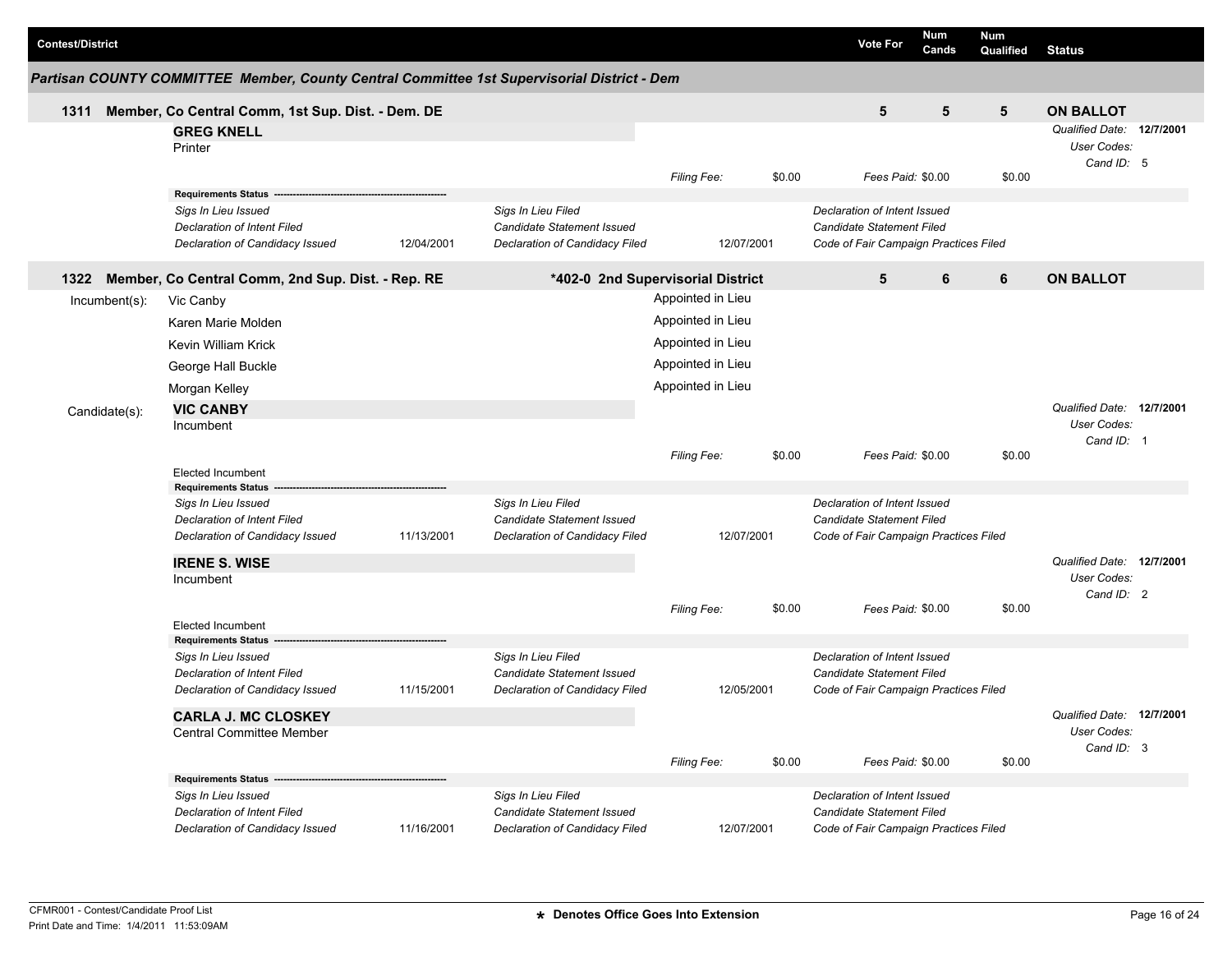| <b>Contest/District</b> |                                                           |            |                                                                                             |                    |            |        | <b>Vote For</b>                                                  | Num<br>Cands   | <b>Num</b><br>Qualified | <b>Status</b>             |  |
|-------------------------|-----------------------------------------------------------|------------|---------------------------------------------------------------------------------------------|--------------------|------------|--------|------------------------------------------------------------------|----------------|-------------------------|---------------------------|--|
|                         |                                                           |            | Partisan COUNTY COMMITTEE Member, County Central Committee 2nd Supervisorial District - Rep |                    |            |        |                                                                  |                |                         |                           |  |
| 1322                    | Member, Co Central Comm, 2nd Sup. Dist. - Rep. RE         |            |                                                                                             |                    |            |        | 5                                                                | 6              | 6                       | <b>ON BALLOT</b>          |  |
|                         | <b>KATHRYN OLSON RAKOW</b>                                |            |                                                                                             |                    |            |        |                                                                  |                |                         | Qualified Date: 12/7/2001 |  |
|                         | <b>Business Consultant</b>                                |            |                                                                                             |                    |            |        |                                                                  |                |                         | User Codes:               |  |
|                         |                                                           |            |                                                                                             | Filing Fee:        |            | \$0.00 | Fees Paid: \$0.00                                                |                | \$0.00                  | Cand ID: 4                |  |
|                         | <b>Elected Incumbent</b>                                  |            |                                                                                             |                    |            |        |                                                                  |                |                         |                           |  |
|                         | <b>Requirements Status</b>                                |            |                                                                                             |                    |            |        |                                                                  |                |                         |                           |  |
|                         | Sigs In Lieu Issued<br><b>Declaration of Intent Filed</b> |            | Sigs In Lieu Filed<br>Candidate Statement Issued                                            |                    |            |        | Declaration of Intent Issued<br><b>Candidate Statement Filed</b> |                |                         |                           |  |
|                         | Declaration of Candidacy Issued                           | 11/30/2001 | Declaration of Candidacy Filed                                                              |                    | 12/06/2001 |        | Code of Fair Campaign Practices Filed                            |                |                         |                           |  |
|                         |                                                           |            |                                                                                             |                    |            |        |                                                                  |                |                         | Qualified Date: 12/7/2001 |  |
|                         | <b>MORGAN KELLEY</b><br>Incumbent                         |            |                                                                                             |                    |            |        |                                                                  |                |                         | User Codes:               |  |
|                         |                                                           |            |                                                                                             |                    |            |        |                                                                  |                |                         | Cand ID: 5                |  |
|                         |                                                           |            |                                                                                             | <b>Filing Fee:</b> |            | \$0.00 | Fees Paid: \$0.00                                                |                | \$0.00                  |                           |  |
|                         | <b>Elected Incumbent</b><br><b>Requirements Status</b>    |            |                                                                                             |                    |            |        |                                                                  |                |                         |                           |  |
|                         | Sigs In Lieu Issued                                       |            | Sigs In Lieu Filed                                                                          |                    |            |        | Declaration of Intent Issued                                     |                |                         |                           |  |
|                         | <b>Declaration of Intent Filed</b>                        |            | Candidate Statement Issued                                                                  |                    |            |        | <b>Candidate Statement Filed</b>                                 |                |                         |                           |  |
|                         | Declaration of Candidacy Issued                           | 11/30/2001 | Declaration of Candidacy Filed                                                              |                    | 12/04/2001 |        | Code of Fair Campaign Practices Filed                            |                |                         |                           |  |
|                         | <b>ED SULLIVAN</b>                                        |            |                                                                                             |                    |            |        |                                                                  |                |                         | Qualified Date: 12/7/2001 |  |
|                         | <b>Printing Broker</b>                                    |            |                                                                                             |                    |            |        |                                                                  |                |                         | User Codes:               |  |
|                         |                                                           |            |                                                                                             | <b>Filing Fee:</b> |            | \$0.00 | Fees Paid: \$0.00                                                |                | \$0.00                  | Cand ID: 6                |  |
|                         | <b>Requirements Status</b>                                |            |                                                                                             |                    |            |        |                                                                  |                |                         |                           |  |
|                         | Sigs In Lieu Issued                                       |            | Sigs In Lieu Filed                                                                          |                    |            |        | Declaration of Intent Issued                                     |                |                         |                           |  |
|                         | Declaration of Intent Filed                               |            | Candidate Statement Issued                                                                  |                    |            |        | Candidate Statement Filed                                        |                |                         |                           |  |
|                         | Declaration of Candidacy Issued                           | 11/30/2001 | Declaration of Candidacy Filed                                                              |                    | 12/06/2001 |        | Code of Fair Campaign Practices Filed                            |                |                         |                           |  |
| 1331                    | Member, Co Central Comm, 3rd Sup. Dist. - Dem. DE         |            | *403-0 3rd Supervisorial District                                                           |                    |            |        | 5                                                                | $\overline{7}$ | 6                       | <b>ON BALLOT</b>          |  |
| $lncumbent(s)$ :        | Diana M. Conti                                            |            |                                                                                             | Appointed in Lieu  |            |        |                                                                  |                |                         |                           |  |
|                         | William Ashby Sims                                        |            |                                                                                             | Appointed in Lieu  |            |        |                                                                  |                |                         |                           |  |
|                         | Evelyn Katherine Woo                                      |            |                                                                                             | Appointed in Lieu  |            |        |                                                                  |                |                         |                           |  |
|                         | Susan Claire Kirsch                                       |            |                                                                                             | Appointed in Lieu  |            |        |                                                                  |                |                         |                           |  |
|                         | Kerry Katzenbach Stoebner                                 |            |                                                                                             | Appointed in Lieu  |            |        |                                                                  |                |                         |                           |  |
| Candidate(s):           | <b>ROBERT D. HARMON</b>                                   |            |                                                                                             |                    |            |        |                                                                  |                |                         | Qualified Date: 12/4/2001 |  |
|                         | Incumbent                                                 |            |                                                                                             |                    |            |        |                                                                  |                |                         | User Codes:               |  |
|                         |                                                           |            |                                                                                             |                    |            | \$0.00 | Fees Paid: \$0.00                                                |                | \$0.00                  | Cand ID: 1                |  |
|                         | <b>Elected Incumbent</b>                                  |            |                                                                                             | Filing Fee:        |            |        |                                                                  |                |                         |                           |  |
|                         | <b>Requirements Status</b>                                |            |                                                                                             |                    |            |        |                                                                  |                |                         |                           |  |
|                         | Sigs In Lieu Issued                                       |            | Sigs In Lieu Filed                                                                          |                    |            |        | Declaration of Intent Issued                                     |                |                         |                           |  |
|                         | <b>Declaration of Intent Filed</b>                        |            | Candidate Statement Issued                                                                  |                    |            |        | Candidate Statement Filed                                        |                |                         |                           |  |
|                         | Declaration of Candidacy Issued                           | 11/16/2001 | Declaration of Candidacy Filed                                                              |                    | 12/04/2001 |        | Code of Fair Campaign Practices Filed                            |                |                         |                           |  |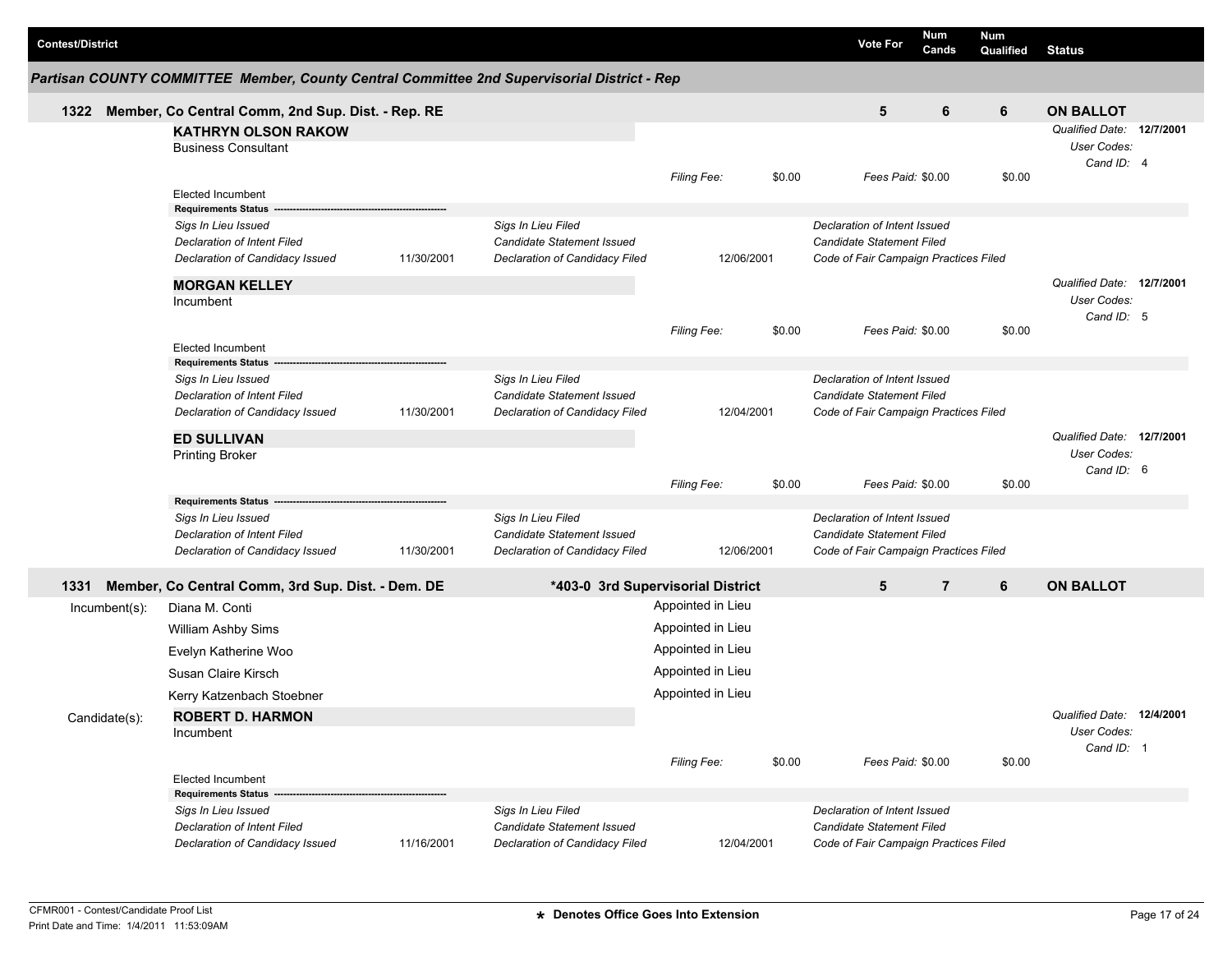| <b>Contest/District</b>                                                                                             |            |                                                                                           |                    |        | <b>Vote For</b>                                                                                           | <b>Num</b><br>Cands | <b>Num</b><br>Qualified | <b>Status</b>                                           |  |
|---------------------------------------------------------------------------------------------------------------------|------------|-------------------------------------------------------------------------------------------|--------------------|--------|-----------------------------------------------------------------------------------------------------------|---------------------|-------------------------|---------------------------------------------------------|--|
| Partisan COUNTY COMMITTEE Member, County Central Committee 3rd Supervisorial District - Dem                         |            |                                                                                           |                    |        |                                                                                                           |                     |                         |                                                         |  |
| Member, Co Central Comm, 3rd Sup. Dist. - Dem. DE<br>1331                                                           |            |                                                                                           |                    |        | 5                                                                                                         | $\overline{7}$      | 6                       | <b>ON BALLOT</b>                                        |  |
| <b>ROBERT H. LARSEN</b><br>Appointed Incumbent                                                                      |            |                                                                                           | Filing Fee:        | \$0.00 | Fees Paid: \$0.00                                                                                         |                     | \$0.00                  | Qualified Date: 12/4/2001<br>User Codes:<br>Cand ID: 2  |  |
| <b>Elected Incumbent</b>                                                                                            |            |                                                                                           |                    |        |                                                                                                           |                     |                         |                                                         |  |
| <b>Requirements Status</b><br>Sigs In Lieu Issued<br>Declaration of Intent Filed<br>Declaration of Candidacy Issued | 11/16/2001 | Sigs In Lieu Filed<br><b>Candidate Statement Issued</b><br>Declaration of Candidacy Filed | 12/04/2001         |        | Declaration of Intent Issued<br><b>Candidate Statement Filed</b><br>Code of Fair Campaign Practices Filed |                     |                         |                                                         |  |
| <b>MERYL J. SCHNEIDER</b><br>Incumbent                                                                              |            |                                                                                           |                    |        |                                                                                                           |                     |                         | Qualified Date: 11/28/2001<br>User Codes:<br>Cand ID: 3 |  |
| <b>Elected Incumbent</b>                                                                                            |            |                                                                                           | <b>Filing Fee:</b> | \$0.00 | Fees Paid: \$0.00                                                                                         |                     | \$0.00                  |                                                         |  |
| <b>Requirements Status</b><br>Sigs In Lieu Issued<br>Declaration of Intent Filed<br>Declaration of Candidacy Issued | 11/21/2001 | Sigs In Lieu Filed<br>Candidate Statement Issued<br>Declaration of Candidacy Filed        | 11/28/2001         |        | Declaration of Intent Issued<br><b>Candidate Statement Filed</b><br>Code of Fair Campaign Practices Filed |                     |                         |                                                         |  |
| <b>ELBERTA J. ERIKSSON</b><br>Incumbent                                                                             |            |                                                                                           | Filing Fee:        | \$0.00 | Fees Paid: \$0.00                                                                                         |                     | \$0.00                  | Qualified Date: 12/6/2001<br>User Codes:<br>Cand ID: 4  |  |
| <b>Elected Incumbent</b><br><b>Requirements Status</b>                                                              |            |                                                                                           |                    |        |                                                                                                           |                     |                         |                                                         |  |
| Sigs In Lieu Issued<br>Declaration of Intent Filed<br>Declaration of Candidacy Issued                               | 11/21/2001 | Sigs In Lieu Filed<br>Candidate Statement Issued<br>Declaration of Candidacy Filed        | 12/06/2001         |        | Declaration of Intent Issued<br>Candidate Statement Filed<br>Code of Fair Campaign Practices Filed        |                     |                         |                                                         |  |
| <b>SERGE SOROKKO</b><br>Art Gallery Owner                                                                           |            |                                                                                           |                    |        |                                                                                                           |                     |                         | Qualified Date: 12/7/2001<br>User Codes:<br>Cand ID: 6  |  |
| <b>Requirements Status</b>                                                                                          |            |                                                                                           | <b>Filing Fee:</b> | \$0.00 | Fees Paid: \$0.00                                                                                         |                     | \$0.00                  |                                                         |  |
| Sigs In Lieu Issued<br>Declaration of Intent Filed<br>Declaration of Candidacy Issued                               | 11/26/2001 | Sigs In Lieu Filed<br>Candidate Statement Issued<br>Declaration of Candidacy Filed        | 12/07/2001         |        | Declaration of Intent Issued<br><b>Candidate Statement Filed</b><br>Code of Fair Campaign Practices Filed |                     |                         |                                                         |  |
| <b>ROBERT E. FISHER</b><br>Engineer/Businessperson                                                                  |            |                                                                                           | Filing Fee:        | \$0.00 | Fees Paid: \$0.00                                                                                         |                     | \$0.00                  | Qualified Date: 12/7/2001<br>User Codes:<br>Cand ID: 7  |  |
| Elected Incumbent<br><b>Requirements Status</b>                                                                     |            |                                                                                           |                    |        |                                                                                                           |                     |                         |                                                         |  |
| Sigs In Lieu Issued<br>Declaration of Intent Filed<br>Declaration of Candidacy Issued                               | 12/04/2001 | Sigs In Lieu Filed<br>Candidate Statement Issued<br>Declaration of Candidacy Filed        | 12/07/2001         |        | Declaration of Intent Issued<br>Candidate Statement Filed<br>Code of Fair Campaign Practices Filed        |                     |                         |                                                         |  |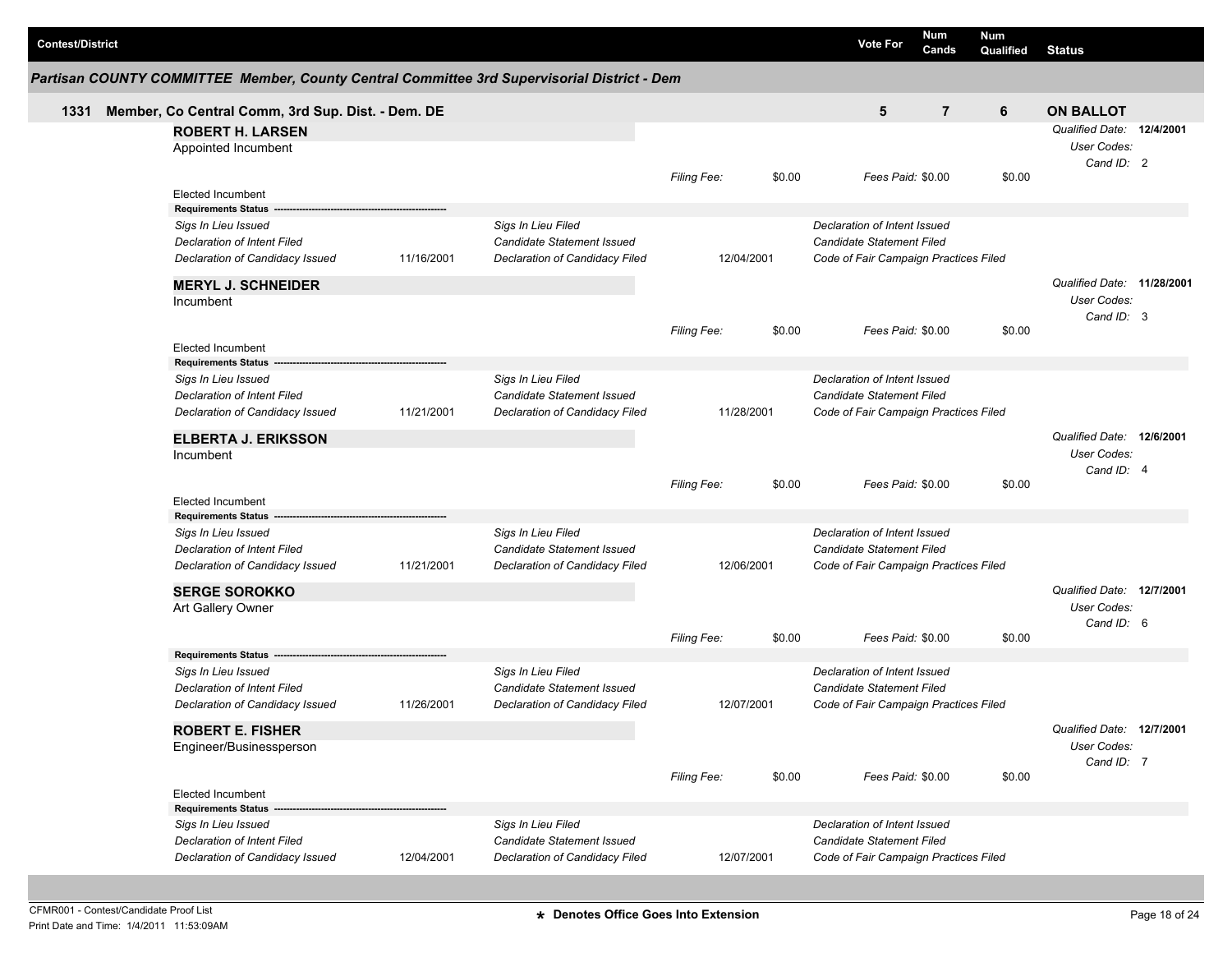| <b>Contest/District</b> |                                                           |            |                                                  |                                   |        | <b>Vote For</b>                                           | Num<br>Cands   | <b>Num</b><br>Qualified | <b>Status</b>                                          |  |
|-------------------------|-----------------------------------------------------------|------------|--------------------------------------------------|-----------------------------------|--------|-----------------------------------------------------------|----------------|-------------------------|--------------------------------------------------------|--|
| 1332                    | Member, Co Central Comm, 3rd Sup. Dist. - Rep. RE         |            |                                                  | *403-0 3rd Supervisorial District |        | 5                                                         | $\overline{7}$ | 6                       | <b>ON BALLOT</b>                                       |  |
| $lncumbent(s)$ :        | Sue Anne Campbell                                         |            |                                                  | Appointed in Lieu                 |        |                                                           |                |                         |                                                        |  |
|                         | Stephanie Lea Witt                                        |            |                                                  | Appointed in Lieu                 |        |                                                           |                |                         |                                                        |  |
|                         | Thomas B Myskowski                                        |            |                                                  | Appointed in Lieu                 |        |                                                           |                |                         |                                                        |  |
|                         | Cynthia Batt                                              |            |                                                  | Appointed in Lieu                 |        |                                                           |                |                         |                                                        |  |
|                         | Carolyn F Patrick                                         |            |                                                  | Appointed in Lieu                 |        |                                                           |                |                         |                                                        |  |
| Candidate(s):           | <b>BOBBE VARGAS</b><br>Incumbent                          |            |                                                  |                                   |        |                                                           |                |                         | Qualified Date: 12/6/2001<br>User Codes:<br>Cand ID: 1 |  |
|                         |                                                           |            |                                                  | Filing Fee:                       | \$0.00 | Fees Paid: \$0.00                                         |                | \$0.00                  |                                                        |  |
|                         | <b>Requirements Status</b>                                |            |                                                  |                                   |        |                                                           |                |                         |                                                        |  |
|                         | Sigs In Lieu Issued<br><b>Declaration of Intent Filed</b> |            | Sigs In Lieu Filed<br>Candidate Statement Issued |                                   |        | Declaration of Intent Issued<br>Candidate Statement Filed |                |                         |                                                        |  |
|                         | Declaration of Candidacy Issued                           | 11/13/2001 | Declaration of Candidacy Filed                   | 12/06/2001                        |        | Code of Fair Campaign Practices Filed                     |                |                         |                                                        |  |
|                         |                                                           |            |                                                  |                                   |        |                                                           |                |                         | Qualified Date: 12/7/2001                              |  |
|                         | <b>WOODWARD KINGMAN</b><br>Incumbent                      |            |                                                  |                                   |        |                                                           |                |                         | User Codes:                                            |  |
|                         |                                                           |            |                                                  |                                   |        |                                                           |                |                         | Cand ID: 2                                             |  |
|                         | <b>Elected Incumbent</b><br><b>Requirements Status</b>    |            |                                                  | Filing Fee:                       | \$0.00 | Fees Paid: \$0.00                                         |                | \$0.00                  |                                                        |  |
|                         | Sigs In Lieu Issued                                       |            | Sigs In Lieu Filed                               |                                   |        | Declaration of Intent Issued                              |                |                         |                                                        |  |
|                         | <b>Declaration of Intent Filed</b>                        |            | Candidate Statement Issued                       |                                   |        | <b>Candidate Statement Filed</b>                          |                |                         |                                                        |  |
|                         | Declaration of Candidacy Issued                           | 11/20/2001 | Declaration of Candidacy Filed                   | 12/07/2001                        |        | Code of Fair Campaign Practices Filed                     |                |                         |                                                        |  |
|                         | <b>JOHN C. DUNCAN</b>                                     |            |                                                  |                                   |        |                                                           |                |                         | Qualified Date: 12/4/2001                              |  |
|                         | <b>Businessman</b>                                        |            |                                                  |                                   |        |                                                           |                |                         | User Codes:                                            |  |
|                         |                                                           |            |                                                  | Filing Fee:                       | \$0.00 | Fees Paid: \$0.00                                         |                | \$0.00                  | Cand ID: 3                                             |  |
|                         | <b>Elected Incumbent</b>                                  |            |                                                  |                                   |        |                                                           |                |                         |                                                        |  |
|                         | <b>Requirements Status</b>                                |            |                                                  |                                   |        |                                                           |                |                         |                                                        |  |
|                         | Sigs In Lieu Issued<br>Declaration of Intent Filed        |            | Sigs In Lieu Filed<br>Candidate Statement Issued |                                   |        | Declaration of Intent Issued<br>Candidate Statement Filed |                |                         |                                                        |  |
|                         | Declaration of Candidacy Issued                           | 11/27/2001 | Declaration of Candidacy Filed                   | 12/04/2001                        |        | Code of Fair Campaign Practices Filed                     |                |                         |                                                        |  |
|                         | <b>CAROLYN F PATRICK</b>                                  |            |                                                  |                                   |        |                                                           |                |                         | Qualified Date: 12/7/2001                              |  |
|                         | <b>Biotechnology Consultant</b>                           |            |                                                  |                                   |        |                                                           |                |                         | User Codes:                                            |  |
|                         |                                                           |            |                                                  |                                   |        |                                                           |                |                         | Cand ID: 4                                             |  |
|                         |                                                           |            |                                                  | Filing Fee:                       | \$0.00 | Fees Paid: \$0.00                                         |                | \$0.00                  |                                                        |  |
|                         | Elected Incumbent<br>Requirements Status ------------     |            |                                                  |                                   |        |                                                           |                |                         |                                                        |  |
|                         | Sigs In Lieu Issued                                       |            | Sigs In Lieu Filed                               |                                   |        | Declaration of Intent Issued                              |                |                         |                                                        |  |
|                         | Declaration of Intent Filed                               |            | Candidate Statement Issued                       |                                   |        | <b>Candidate Statement Filed</b>                          |                |                         |                                                        |  |
|                         | Declaration of Candidacy Issued                           | 11/27/2001 | Declaration of Candidacy Filed                   | 12/07/2001                        |        | Code of Fair Campaign Practices Filed                     |                |                         |                                                        |  |
|                         | <b>MARK D. HILL</b>                                       |            |                                                  |                                   |        |                                                           |                |                         | Qualified Date: 12/6/2001                              |  |
|                         | <b>Investment Banker</b>                                  |            |                                                  |                                   |        |                                                           |                |                         | User Codes:                                            |  |
|                         |                                                           |            |                                                  | Filing Fee:                       | \$0.00 | Fees Paid: \$0.00                                         |                | \$0.00                  | Cand ID: 5                                             |  |
|                         | Elected Incumbent                                         |            |                                                  |                                   |        |                                                           |                |                         |                                                        |  |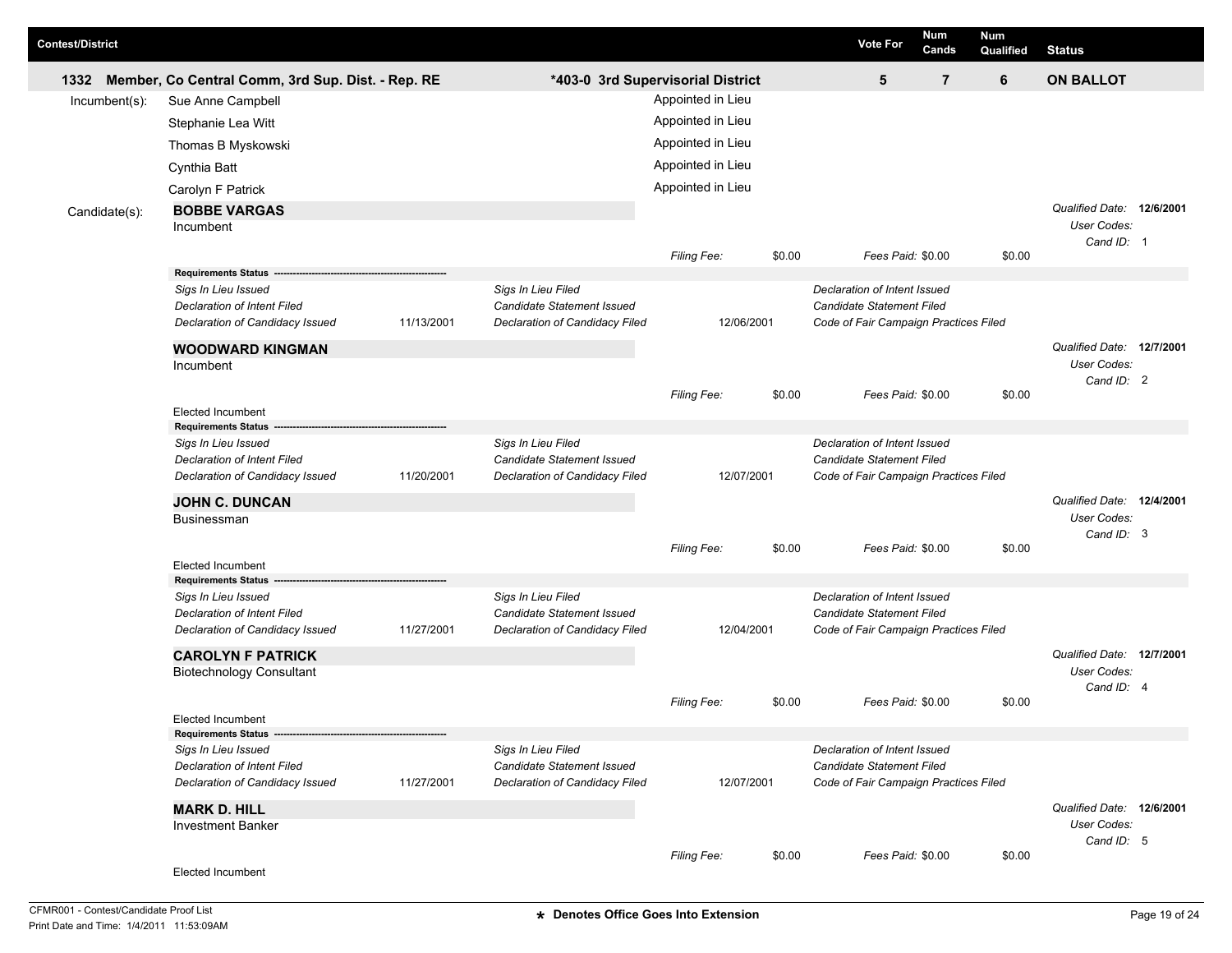| <b>Contest/District</b>        |                                                                                                                                            |            |                                                                                           |                               |            | <b>Vote For</b>                                                                                           | Num<br>Cands   | <b>Num</b><br>Qualified | <b>Status</b>                                                  |  |
|--------------------------------|--------------------------------------------------------------------------------------------------------------------------------------------|------------|-------------------------------------------------------------------------------------------|-------------------------------|------------|-----------------------------------------------------------------------------------------------------------|----------------|-------------------------|----------------------------------------------------------------|--|
|                                | Partisan COUNTY COMMITTEE Member, County Central Committee 3rd Supervisorial District - Rep                                                |            |                                                                                           |                               |            |                                                                                                           |                |                         |                                                                |  |
| 1332                           | Member, Co Central Comm, 3rd Sup. Dist. - Rep. RE                                                                                          |            |                                                                                           |                               |            | 5                                                                                                         | $\overline{7}$ | 6                       | <b>ON BALLOT</b>                                               |  |
|                                | Requirements Status ---<br>Sigs In Lieu Issued<br>Declaration of Intent Filed<br>Declaration of Candidacy Issued<br><b>SHERRY JOHANSON</b> | 11/27/2001 | Sigs In Lieu Filed<br>Candidate Statement Issued<br>Declaration of Candidacy Filed        |                               | 12/06/2001 | Declaration of Intent Issued<br>Candidate Statement Filed<br>Code of Fair Campaign Practices Filed        |                |                         | Qualified Date: 12/7/2001                                      |  |
|                                | Incumbent                                                                                                                                  |            |                                                                                           | <b>Filing Fee:</b>            | \$0.00     | Fees Paid: \$0.00                                                                                         |                | \$0.00                  | User Codes:<br>Cand ID: 7                                      |  |
|                                | <b>Requirements Status</b><br>Sigs In Lieu Issued<br><b>Declaration of Intent Filed</b><br>Declaration of Candidacy Issued                 | 11/21/2001 | Sigs In Lieu Filed<br><b>Candidate Statement Issued</b><br>Declaration of Candidacy Filed |                               | 12/07/2001 | Declaration of Intent Issued<br>Candidate Statement Filed<br>Code of Fair Campaign Practices Filed        |                |                         |                                                                |  |
| *<br>3000                      | <b>State Superintendent of, Public Instruction</b>                                                                                         |            | *0-0 County Of Marin                                                                      |                               |            | $\mathbf{1}$                                                                                              | 3              | 3                       | <b>ON BALLOT</b>                                               |  |
| Incumbent(s):<br>Candidate(s): | Tom Torlakson<br>Lynne C Leach<br>No Ballot Designation                                                                                    |            |                                                                                           | Elected<br><b>Filing Fee:</b> | \$2,975.00 | Fees Paid: \$0.00                                                                                         |                | \$0.00                  | Qualified Date: 12/6/2001<br>User Codes:<br>Cand ID: 1         |  |
|                                | Requirements Status --<br>Sigs In Lieu Issued<br><b>Declaration of Intent Filed</b><br>Declaration of Candidacy Issued                     |            | Sigs In Lieu Filed<br>Candidate Statement Issued<br>Declaration of Candidacy Filed        |                               |            | Declaration of Intent Issued<br>Candidate Statement Filed<br>Code of Fair Campaign Practices Filed        |                |                         |                                                                |  |
|                                | <b>Jack TO Connell</b><br>No Ballot Designation                                                                                            |            |                                                                                           | <b>Filing Fee:</b>            | \$2,975.00 | Fees Paid: \$0.00                                                                                         |                | \$0.00                  | Qualified Date: 11/28/2001<br><b>User Codes:</b><br>Cand ID: 2 |  |
|                                | <b>Requirements Status</b><br>Sigs In Lieu Issued<br><b>Declaration of Intent Filed</b><br>Declaration of Candidacy Issued                 |            | Sigs In Lieu Filed<br>Candidate Statement Issued<br>Declaration of Candidacy Filed        |                               |            | Declaration of Intent Issued<br>Candidate Statement Filed<br>Code of Fair Campaign Practices Filed        |                |                         |                                                                |  |
|                                | <b>Katherine H Smith</b><br>No Ballot Designation                                                                                          |            |                                                                                           | Filing Fee:                   | \$2,975.00 | Fees Paid: \$0.00                                                                                         |                | \$0.00                  | Qualified Date: 11/19/2001<br>User Codes:<br>Cand ID: 3        |  |
|                                | Requirements Status -------<br>Sigs In Lieu Issued<br>Declaration of Intent Filed<br>Declaration of Candidacy Issued                       |            | Sigs In Lieu Filed<br>Candidate Statement Issued<br>Declaration of Candidacy Filed        |                               |            | Declaration of Intent Issued<br><b>Candidate Statement Filed</b><br>Code of Fair Campaign Practices Filed |                |                         |                                                                |  |
| $\ast$<br>3008                 | <b>County Superintendent, of Schools</b>                                                                                                   |            | *0-0 County Of Marin                                                                      |                               |            | $\mathbf{1}$                                                                                              | $\mathbf{1}$   | $\mathbf{1}$            | <b>ON BALLOT</b>                                               |  |
| Incumbent(s):                  | Mary Jane Burke                                                                                                                            |            |                                                                                           | Elected                       |            |                                                                                                           |                |                         |                                                                |  |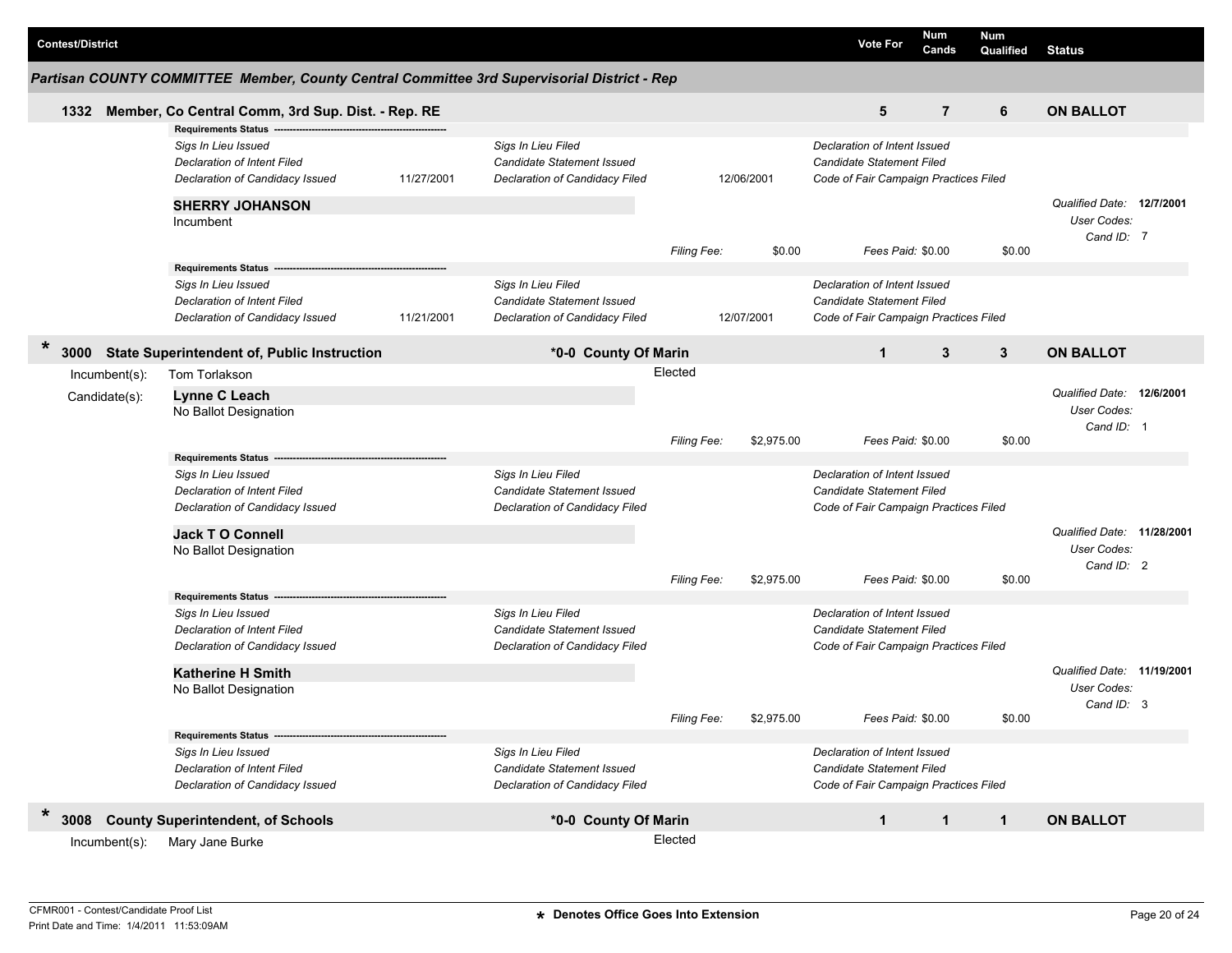| <b>Contest/District</b> |                                                                                                                  |                          |                                                                                    |                    |                                        | <b>Vote For</b>                                                                                           | Num<br>Cands          | <b>Num</b><br>Qualified | <b>Status</b>                                                  |  |
|-------------------------|------------------------------------------------------------------------------------------------------------------|--------------------------|------------------------------------------------------------------------------------|--------------------|----------------------------------------|-----------------------------------------------------------------------------------------------------------|-----------------------|-------------------------|----------------------------------------------------------------|--|
|                         | <b>Non-Partisan SCHOOL County Superintendent Of Schools</b>                                                      |                          |                                                                                    |                    |                                        |                                                                                                           |                       |                         |                                                                |  |
| 3008                    | <b>County Superintendent, of Schools</b>                                                                         |                          |                                                                                    |                    |                                        | $\mathbf{1}$                                                                                              | $\mathbf{1}$          | $\mathbf{1}$            | <b>ON BALLOT</b>                                               |  |
| Candidate(s):           | <b>MARY JANE BURKE, Democratic</b><br>Marin County Superintendent Of Schools                                     |                          |                                                                                    | <b>Filing Fee:</b> | \$2,094.75                             |                                                                                                           | Fees Paid: \$2,094.75 | \$0.00                  | Qualified Date: 11/14/2001<br><b>User Codes:</b><br>Cand ID: 1 |  |
|                         | <b>Elected Incumbent</b><br><b>Requirements Status</b>                                                           |                          |                                                                                    |                    |                                        |                                                                                                           |                       |                         |                                                                |  |
|                         | Sigs In Lieu Issued<br>Declaration of Intent Filed<br>Declaration of Candidacy Issued                            | 11/13/2001               | Sigs In Lieu Filed<br>Candidate Statement Issued<br>Declaration of Candidacy Filed |                    | 11/13/2001<br>11/14/2001               | Declaration of Intent Issued<br><b>Candidate Statement Filed</b><br>Code of Fair Campaign Practices Filed |                       |                         | 11/14/2001                                                     |  |
| *<br>4001               | <b>Supervisor, 1st District</b>                                                                                  |                          | *401-0 1st Supervisorial District                                                  |                    |                                        | $\mathbf{1}$                                                                                              | 5                     | $\overline{\mathbf{4}}$ | <b>ON BALLOT</b>                                               |  |
| Incumbent(s):           | Susan L Adams                                                                                                    |                          |                                                                                    | Elected            |                                        |                                                                                                           |                       |                         |                                                                |  |
| Candidate(s):           | <b>MAYNARD WILLMS, Republican</b><br><b>Transportation Executive/Designer</b>                                    |                          |                                                                                    | <b>Filing Fee:</b> | \$977.39                               |                                                                                                           | Fees Paid: \$977.39   | \$0.00                  | Qualified Date: 12/5/2001<br><b>User Codes:</b><br>Cand ID: 1  |  |
|                         | <b>Requirements Status</b>                                                                                       |                          |                                                                                    |                    |                                        |                                                                                                           |                       |                         |                                                                |  |
|                         | Sigs In Lieu Issued<br>Declaration of Intent Filed<br>Declaration of Candidacy Issued                            | 09/28/2001<br>11/16/2001 | Sigs In Lieu Filed<br>Candidate Statement Issued<br>Declaration of Candidacy Filed |                    | 11/16/2001<br>12/05/2001               | Declaration of Intent Issued<br>Candidate Statement Filed<br>Code of Fair Campaign Practices Filed        |                       |                         | 12/05/2001                                                     |  |
|                         | <b>SUSAN L. ADAMS, Democratic</b><br>Nurse Practitioner/Educator                                                 |                          |                                                                                    |                    |                                        |                                                                                                           |                       |                         | Qualified Date: 12/11/2001<br><b>User Codes:</b><br>Cand ID: 2 |  |
|                         |                                                                                                                  |                          |                                                                                    | Filing Fee:        | \$977.39                               |                                                                                                           | Fees Paid: \$977.39   | \$0.00                  |                                                                |  |
|                         | Requirements Status ---<br>Sigs In Lieu Issued<br>Declaration of Intent Filed<br>Declaration of Candidacy Issued | 09/28/2001<br>11/27/2001 | Sigs In Lieu Filed<br>Candidate Statement Issued<br>Declaration of Candidacy Filed |                    | 11/13/2001<br>11/27/2001<br>12/11/2001 | Declaration of Intent Issued<br>Candidate Statement Filed<br>Code of Fair Campaign Practices Filed        |                       |                         | 12/11/2001                                                     |  |
|                         | <b>PAUL COHEN, Democratic</b><br>San Rafael Councilmember                                                        |                          |                                                                                    | Filing Fee:        | \$977.39                               |                                                                                                           | Fees Paid: \$977.39   | \$0.00                  | Qualified Date: 12/12/2001<br><b>User Codes:</b><br>Cand ID: 3 |  |
|                         | <b>Requirements Status</b>                                                                                       |                          |                                                                                    |                    |                                        |                                                                                                           |                       |                         |                                                                |  |
|                         | Sigs In Lieu Issued<br>Declaration of Intent Filed<br>Declaration of Candidacy Issued                            | 10/03/2001<br>11/26/2001 | Sigs In Lieu Filed<br>Candidate Statement Issued<br>Declaration of Candidacy Filed |                    | 11/26/2001<br>11/26/2001<br>12/12/2001 | Declaration of Intent Issued<br><b>Candidate Statement Filed</b><br>Code of Fair Campaign Practices Filed |                       |                         | 12/12/2001                                                     |  |
|                         | <b>CAROL BRANDT, Democratic</b><br><b>Business/Finance Manager</b>                                               |                          |                                                                                    |                    |                                        |                                                                                                           |                       |                         | Qualified Date: 12/7/2001<br>User Codes:<br>Cand ID: 4         |  |
|                         | <b>Requirements Status -</b>                                                                                     |                          |                                                                                    | Filing Fee:        | \$977.39                               |                                                                                                           | Fees Paid: \$977.39   | \$0.00                  |                                                                |  |
|                         | Sigs In Lieu Issued<br>Declaration of Intent Filed<br>Declaration of Candidacy Issued                            | 10/18/2001<br>11/30/2001 | Sigs In Lieu Filed<br>Candidate Statement Issued<br>Declaration of Candidacy Filed |                    | 11/30/2001<br>12/07/2001               | Declaration of Intent Issued<br>Candidate Statement Filed<br>Code of Fair Campaign Practices Filed        |                       |                         | 12/07/2001                                                     |  |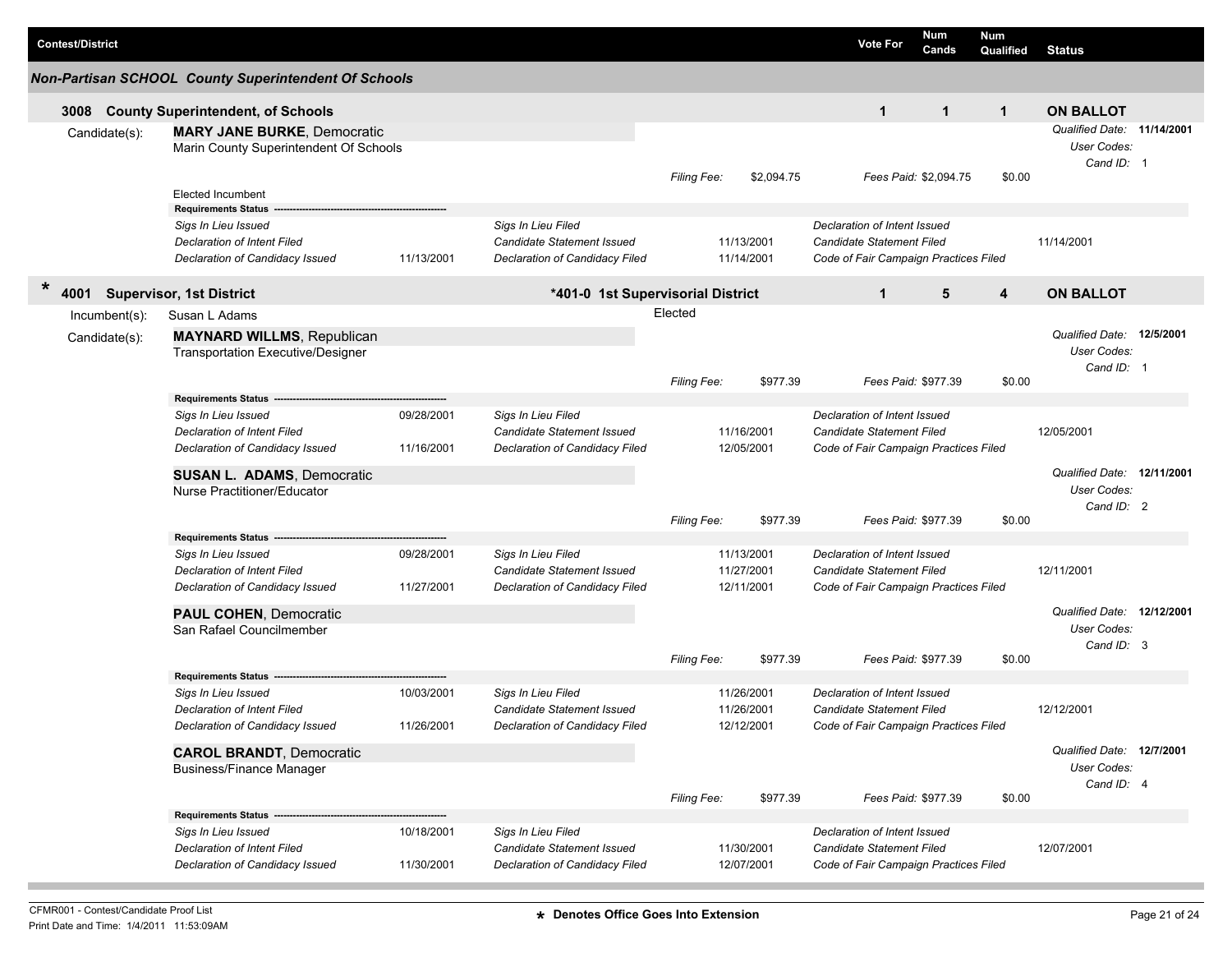| <b>Contest/District</b>                     |                                                                                              |                          |                                                                                    |             |                                        | <b>Vote For</b>                                                                                           | Num<br>Cands          | <b>Num</b><br>Qualified | <b>Status</b>                                           |  |
|---------------------------------------------|----------------------------------------------------------------------------------------------|--------------------------|------------------------------------------------------------------------------------|-------------|----------------------------------------|-----------------------------------------------------------------------------------------------------------|-----------------------|-------------------------|---------------------------------------------------------|--|
| $\star$<br>4005                             | <b>Supervisor, 5th District</b>                                                              |                          | *405-0 5th Supervisorial District                                                  |             |                                        | $\mathbf{1}$                                                                                              | $\mathbf{2}$          | $\mathbf{1}$            | <b>ON BALLOT</b>                                        |  |
| Incumbent(s):                               | Judy Gail Arnold                                                                             |                          |                                                                                    | Elected     |                                        |                                                                                                           |                       |                         |                                                         |  |
| Candidate(s):                               | <b>CYNTHIA MURRAY, Democratic</b><br>Incumbent                                               |                          |                                                                                    |             |                                        |                                                                                                           |                       |                         | Qualified Date: 12/6/2001<br>User Codes:<br>Cand ID: 1  |  |
|                                             | <b>Elected Incumbent</b><br><b>Requirements Status</b>                                       |                          |                                                                                    | Filing Fee: | \$977.39                               |                                                                                                           | Fees Paid: \$977.39   | \$0.00                  |                                                         |  |
|                                             | Sigs In Lieu Issued<br><b>Declaration of Intent Filed</b><br>Declaration of Candidacy Issued | 10/17/2001<br>11/30/2001 | Sigs In Lieu Filed<br>Candidate Statement Issued<br>Declaration of Candidacy Filed |             | 11/26/2001<br>11/30/2001<br>12/06/2001 | Declaration of Intent Issued<br>Candidate Statement Filed<br>Code of Fair Campaign Practices Filed        |                       |                         | 12/06/2001                                              |  |
| $\star$<br>4011                             | <b>Assessor-Rec-Cnty Clerk</b>                                                               |                          | *0-0 County Of Marin                                                               |             |                                        | $\mathbf{1}$                                                                                              | $\mathbf{1}$          | $\mathbf{1}$            | <b>ON BALLOT</b>                                        |  |
| Incumbent(s):                               | <b>Richard N Benson</b>                                                                      |                          |                                                                                    | Elected     |                                        |                                                                                                           |                       |                         |                                                         |  |
| Candidate(s):                               | <b>JOAN THAYER, Democratic</b><br>Marin County Assessor-Recorder                             |                          |                                                                                    |             |                                        |                                                                                                           |                       |                         | Qualified Date: 12/4/2001<br>User Codes:<br>Cand ID: 1  |  |
|                                             |                                                                                              |                          |                                                                                    | Filing Fee: | \$1,683.55                             |                                                                                                           | Fees Paid: \$1,683.55 | \$0.00                  |                                                         |  |
|                                             | <b>Elected Incumbent</b><br><b>Requirements Status</b>                                       |                          |                                                                                    |             |                                        |                                                                                                           |                       |                         |                                                         |  |
|                                             | Sigs In Lieu Issued<br><b>Declaration of Intent Filed</b><br>Declaration of Candidacy Issued | 09/28/2001<br>11/16/2001 | Sigs In Lieu Filed<br>Candidate Statement Issued<br>Declaration of Candidacy Filed |             | 11/16/2001<br>11/16/2001<br>12/04/2001 | Declaration of Intent Issued<br><b>Candidate Statement Filed</b><br>Code of Fair Campaign Practices Filed |                       |                         | 12/04/2001                                              |  |
| $\ast$<br><b>Auditor-Controller</b><br>4012 |                                                                                              |                          | *0-0 County Of Marin                                                               |             |                                        | $\mathbf{1}$                                                                                              | $\mathbf{1}$          | $\mathbf{1}$            | <b>ON BALLOT</b>                                        |  |
| Incumbent(s):                               | Open seat                                                                                    |                          |                                                                                    | Elected     |                                        |                                                                                                           |                       |                         |                                                         |  |
| Candidate(s):                               | <b>RICHARD S. ARROW, Democratic</b><br>Marin County Auditor-Controller                       |                          |                                                                                    |             |                                        |                                                                                                           |                       |                         | Qualified Date: 12/3/2001<br>User Codes:<br>Cand ID: 1  |  |
|                                             | <b>Elected Incumbent</b><br><b>Requirements Status</b>                                       |                          |                                                                                    | Filing Fee: | \$1,488.24                             |                                                                                                           | Fees Paid: \$1,488.24 | \$0.00                  |                                                         |  |
|                                             | Sigs In Lieu Issued<br><b>Declaration of Intent Filed</b><br>Declaration of Candidacy Issued | 10/03/2001<br>11/16/2001 | Sigs In Lieu Filed<br>Candidate Statement Issued<br>Declaration of Candidacy Filed |             | 11/16/2001<br>12/03/2001               | Declaration of Intent Issued<br>Candidate Statement Filed<br>Code of Fair Campaign Practices Filed        |                       |                         | 12/03/2001                                              |  |
| *<br>Coroner<br>4013                        |                                                                                              |                          | *0-0 County Of Marin                                                               |             |                                        | $\mathbf 1$                                                                                               | $\mathbf 1$           | 1                       | <b>ON BALLOT</b>                                        |  |
| Incumbent(s):                               | Kenneth Paul Holmes                                                                          |                          |                                                                                    | Elected     |                                        |                                                                                                           |                       |                         |                                                         |  |
| Candidate(s):                               | <b>KENNETH P. HOLMES, Republican</b><br>Incumbent                                            |                          |                                                                                    |             |                                        |                                                                                                           |                       |                         | Qualified Date: 11/29/2001<br>User Codes:<br>Cand ID: 1 |  |
|                                             | <b>Elected Incumbent</b>                                                                     |                          |                                                                                    | Filing Fee: | \$1,205.16                             |                                                                                                           | Fees Paid: \$1,205.16 | \$0.00                  |                                                         |  |
|                                             | <b>Requirements Status</b>                                                                   |                          | Sigs In Lieu Filed                                                                 |             |                                        | Declaration of Intent Issued                                                                              |                       |                         |                                                         |  |
|                                             | Sigs In Lieu Issued<br>Declaration of Intent Filed<br>Declaration of Candidacy Issued        | 11/13/2001               | Candidate Statement Issued<br>Declaration of Candidacy Filed                       |             | 11/13/2001<br>11/29/2001               | Candidate Statement Filed<br>Code of Fair Campaign Practices Filed                                        |                       |                         | 11/29/2001                                              |  |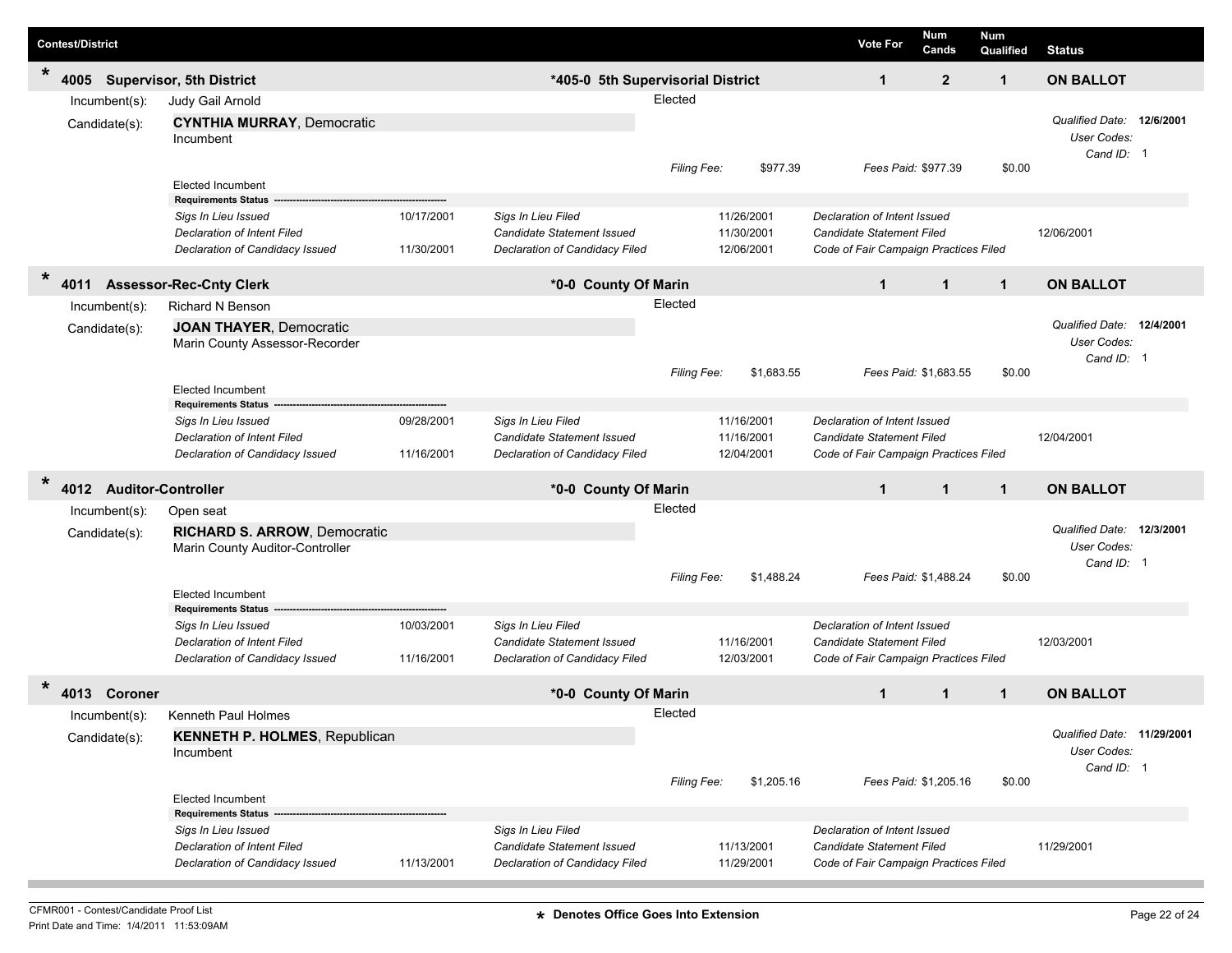| <b>Contest/District</b>                     |                                                                                                                            |                          |                                                                                    |                        |                                    | <b>Vote For</b>                                                                                    |                   | Num<br>Cands          | <b>Num</b><br>Qualified | <b>Status</b>                                           |  |
|---------------------------------------------|----------------------------------------------------------------------------------------------------------------------------|--------------------------|------------------------------------------------------------------------------------|------------------------|------------------------------------|----------------------------------------------------------------------------------------------------|-------------------|-----------------------|-------------------------|---------------------------------------------------------|--|
| $\star$<br>4015<br><b>District Attorney</b> |                                                                                                                            |                          | *0-0 County Of Marin                                                               |                        |                                    |                                                                                                    | $\mathbf{1}$      | 1                     | $\mathbf 1$             | <b>ON BALLOT</b>                                        |  |
| Incumbent(s):<br>Candidate(s):              | Edward S Berberian<br><b>PAULA KAMENA</b><br>Marin County District Attorney                                                |                          |                                                                                    | Elected                |                                    |                                                                                                    |                   |                       |                         | Qualified Date: 12/3/2001<br>User Codes:<br>Cand ID: 1  |  |
|                                             | <b>Elected Incumbent</b><br><b>Requirements Status</b>                                                                     |                          |                                                                                    | <b>Filing Fee:</b>     | \$2,028.62                         |                                                                                                    |                   | Fees Paid: \$2,028.62 | \$0.00                  |                                                         |  |
|                                             | Sigs In Lieu Issued<br><b>Declaration of Intent Filed</b><br>Declaration of Candidacy Issued                               | 11/19/2001               | Sigs In Lieu Filed<br>Candidate Statement Issued<br>Declaration of Candidacy Filed |                        | 11/19/2001<br>12/03/2001           | Declaration of Intent Issued<br>Candidate Statement Filed<br>Code of Fair Campaign Practices Filed |                   |                       |                         | 12/03/2001                                              |  |
| $\ast$<br><b>Sheriff-Coroner</b><br>4016    |                                                                                                                            |                          | *0-0 County Of Marin                                                               |                        |                                    |                                                                                                    | $\mathbf{1}$      | $\mathbf{1}$          | $\mathbf{1}$            | <b>ON BALLOT</b>                                        |  |
| Incumbent(s):<br>Candidate(s):              | Robert Thomas Doyle<br><b>ROBERT T. DOYLE, Democratic</b><br>Marin County Sheriff<br><b>Elected Incumbent</b>              |                          |                                                                                    | Elected<br>Filing Fee: | \$1,932.11                         |                                                                                                    |                   | Fees Paid: \$1,932.11 | \$0.00                  | Qualified Date: 11/27/2001<br>User Codes:<br>Cand ID: 1 |  |
|                                             | <b>Requirements Status</b><br>Sigs In Lieu Issued<br><b>Declaration of Intent Filed</b><br>Declaration of Candidacy Issued | 10/03/2001<br>11/13/2001 | Sigs In Lieu Filed<br>Candidate Statement Issued<br>Declaration of Candidacy Filed |                        | 11/13/2001<br>11/26/2001           | Declaration of Intent Issued<br>Candidate Statement Filed<br>Code of Fair Campaign Practices Filed |                   |                       |                         | 11/26/2001                                              |  |
| $\ast$<br>4017                              | Treasurer-Tax Collector-, Public Admin-Co Clerk                                                                            |                          | *0-0 County Of Marin                                                               |                        |                                    |                                                                                                    | $\mathbf{1}$      | $\mathbf{1}$          | $\mathbf{1}$            | <b>ON BALLOT</b>                                        |  |
| Incumbent(s):<br>Candidate(s):              | Michael Joseph Smith<br>MICHAEL J. SMITH, Declines To State<br>Incumbent                                                   |                          |                                                                                    | Elected                |                                    |                                                                                                    |                   |                       |                         | Qualified Date: 11/26/2001<br>User Codes:<br>Cand ID: 1 |  |
|                                             | <b>Elected Incumbent</b><br><b>Requirements Status</b>                                                                     |                          |                                                                                    | <b>Filing Fee:</b>     | \$1,558.13                         |                                                                                                    |                   | Fees Paid: \$1,558.13 | \$0.00                  |                                                         |  |
|                                             | Sigs In Lieu Issued<br><b>Declaration of Intent Filed</b><br>Declaration of Candidacy Issued                               | 09/28/2001<br>11/13/2001 | Sigs In Lieu Filed<br>Candidate Statement Issued<br>Declaration of Candidacy Filed |                        | 11/13/2001<br>11/26/2001           | Declaration of Intent Issued<br>Candidate Statement Filed<br>Code of Fair Campaign Practices Filed |                   |                       |                         | 11/26/2001                                              |  |
| *<br>5063                                   | Member, Town Council, Town of Ross                                                                                         |                          | *508-0 Town Of Ross                                                                |                        |                                    |                                                                                                    | $\overline{2}$    | 3                     | 3                       | <b>ON BALLOT</b>                                        |  |
| Incumbent(s):<br>Candidate(s):              | Peter Rupert Russell<br>Carla Gresham Small<br><b>MARY DELANTY BROWN, Republican</b><br>Incumbent                          |                          |                                                                                    | Elected<br>Elected     |                                    |                                                                                                    |                   |                       |                         | Qualified Date: 12/5/2001<br>User Codes:<br>Cand ID: 1  |  |
|                                             | Requirements Status -<br>Sigs In Lieu Issued<br><b>Declaration of Intent Filed</b><br>Declaration of Candidacy Issued      | 11/14/2001               | Sigs In Lieu Filed<br>Candidate Statement Issued<br>Declaration of Candidacy Filed | Filing Fee:            | \$0.00<br>11/14/2001<br>12/05/2001 | Declaration of Intent Issued<br>Candidate Statement Filed<br>Code of Fair Campaign Practices Filed | Fees Paid: \$0.00 |                       | \$0.00                  | 12/05/2001                                              |  |